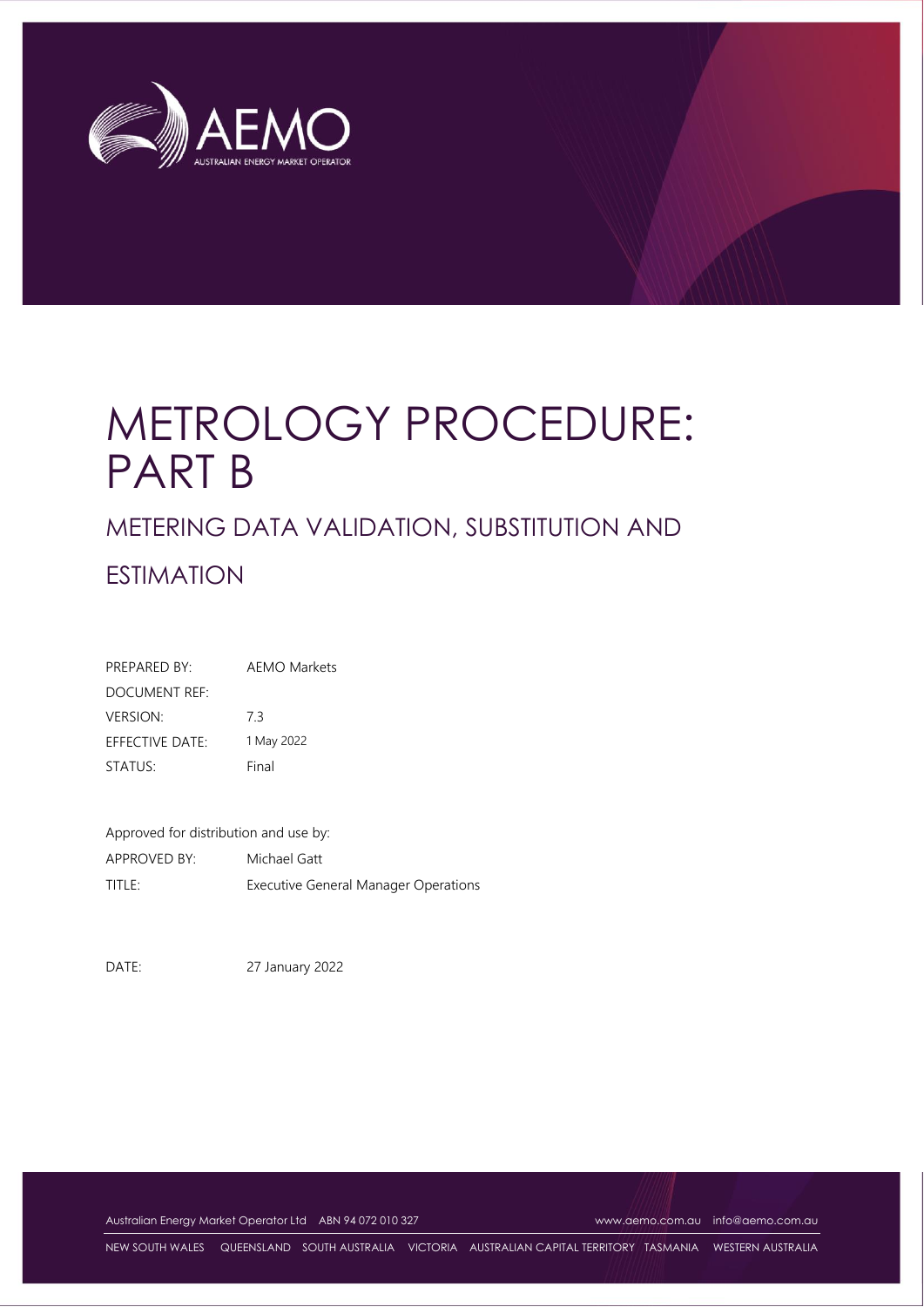

## **VERSION RELEASE HISTORY**

|       | Version Effective<br>Date | Summary of Changes                                                                                                                                                                                                                                                                                   |
|-------|---------------------------|------------------------------------------------------------------------------------------------------------------------------------------------------------------------------------------------------------------------------------------------------------------------------------------------------|
| 4.01  | April 2009                | Updated to incorporate Victorian jurisdictional metrology material to support Victorian AMI<br>rollout                                                                                                                                                                                               |
| 4.01a | 15 July 2011              | The extension of retail contestability to business customers consuming between $50 - 150$ MWh<br>per annum in Tasmania.                                                                                                                                                                              |
| 5     | 31 October<br>2011        | Updated to incorporate provisions of NER Change: Provision of Metering Data Services and<br>Clarification of Existing Metrology Requirements.                                                                                                                                                        |
| 5.10  | 1 January<br>2014         | Introduction of FRC in Tasmania                                                                                                                                                                                                                                                                      |
| 5.20  |                           | 1 March 2014 Updated to incorporate provisions of NER Change: National Electricity Amendment (Small<br>Generation Aggregator Framework) Rule 2012 ERC 0141 and text corrections                                                                                                                      |
| 5.30  | 15 May 2015               | Updated to incorporate traffic signal dimming, introduce type 65 substitutions and text<br>corrections.                                                                                                                                                                                              |
| 6.00  | 1 December<br>2017        | Updated to incorporate:<br>National Electricity Amendment (Expanding competition in metering and related<br>services) Rule 2015. No.12;<br>National Electricity Amendment (Embedded Networks) Rule 2015 No. 15; and<br>National Electricity Amendment (Meter Replacement Processes) Rule 2016 No. 2. |
| 6.1   |                           | 20 May 2020 Updated to include Substitution Type 69 Linear interpolation substitution type for accumulation<br>metering installations                                                                                                                                                                |
| 7.0   | 1 October<br>2021         | Updated for National Electricity Amendment (Five Minute Settlement) Rule 2017 No. 15                                                                                                                                                                                                                 |
| 7.01  | 1 October<br>2021         | Updated to include changes for the Metering ICF Package 2020 consultation, the changes are for<br>the following Information Change Requests (ICFs):<br>ICF_025 Removal of 'N' Metering Data Quality Flag                                                                                             |
| 7.011 | 1 October<br>2021         | V6.01, 7.0 & 7.01 consolidated                                                                                                                                                                                                                                                                       |
| 7.02  | 24 October<br>2021        | Update to incorporate National Electricity Amendment (Wholesale demand response mechanism)<br>Rule 2020 No. 9                                                                                                                                                                                        |
| 7.021 | 24 October<br>2021        | v7.011 and v7.02 Consolidated                                                                                                                                                                                                                                                                        |
| 7.03  | 1 May 2022                | Updated to include changes for the Metering ICF Package 2020 consultation, the changes are for<br>the following Information Change Requests (ICFs):<br>ICF_020 Changes to the clause 4.2 of the SLP to avoid confusion with the terms<br>validation vs verification                                  |
| 7.1   | 1 May 2022                | Updated to incorporate National Electricity Amendment (Global Settlement and Market<br>Reconciliation) Rule 2018 No 14                                                                                                                                                                               |
| 7.2   | 1 May 2022                | Updated to include changes for the Metering ICF Package 2020 consultation, the changes are for<br>the following Information Change Requests (ICFs):<br>ICF_021 Removal of End User Details from the Inventory table<br>$\bullet$                                                                     |
| 7.21  | 1 May 2022                | Updated to reflect:<br>inclusion of Cross Boundary inflow to a Profile Area in NSLP calculation, and<br>detail of Scaling Factors that are currently used in CLP calculation.                                                                                                                        |
| 7.3   | 1 May 2022                | Consolidated v7.021, v7.03, v7.1, v7.2 and v7.21 as part of Retail Electricity October 2021<br>Consultation.                                                                                                                                                                                         |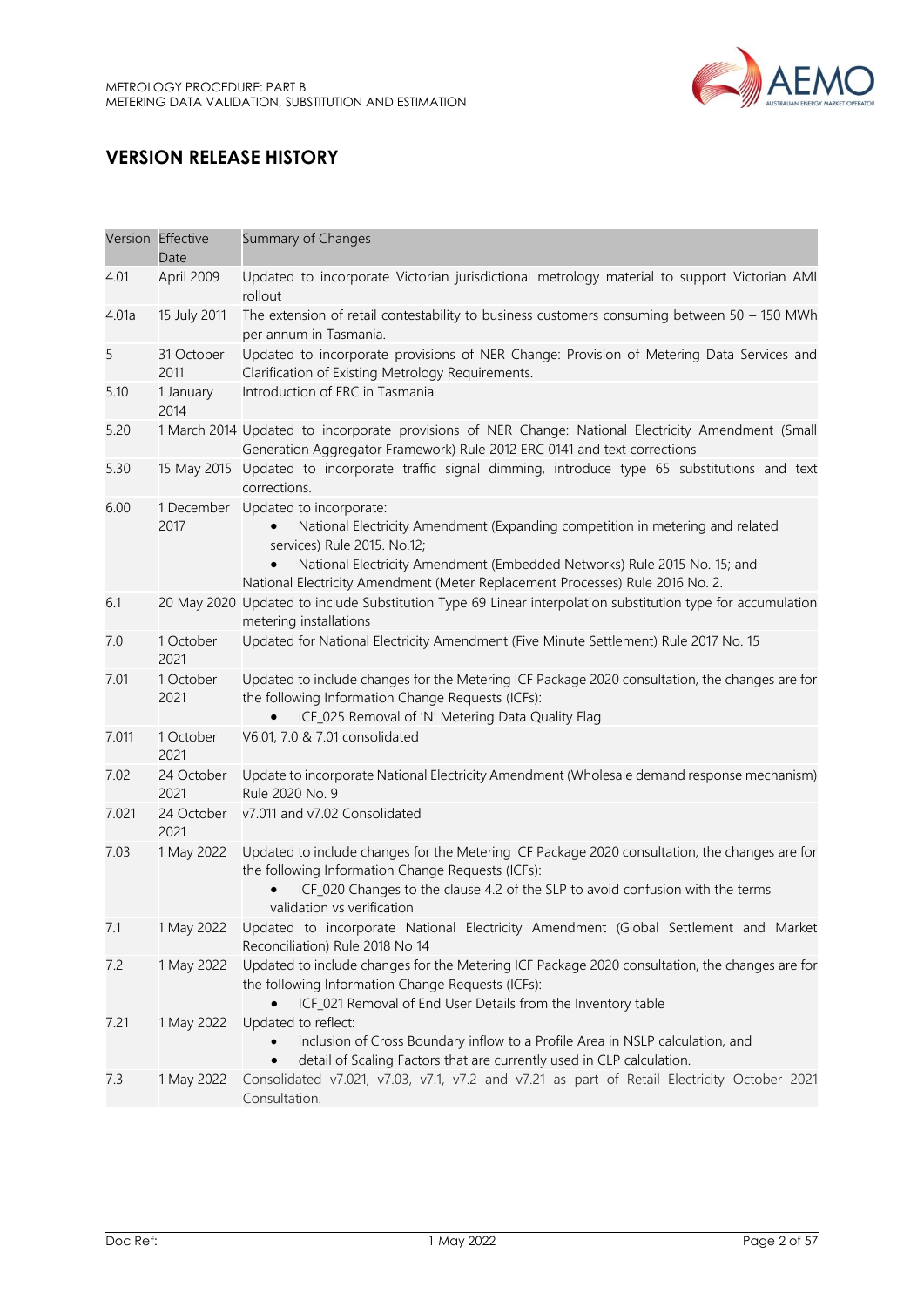

## **CONTENTS**

| 1.                         | <b>INTRODUCTION</b>                                                                                                                                                                                               | 5                    |
|----------------------------|-------------------------------------------------------------------------------------------------------------------------------------------------------------------------------------------------------------------|----------------------|
| 1.1.                       | Purpose and Scope                                                                                                                                                                                                 | 5                    |
| 1.2.                       | Definitions and Interpretation                                                                                                                                                                                    | 5                    |
| 1.3.                       | Related AEMO Documents                                                                                                                                                                                            | 5                    |
| 2.                         | PRINCIPLES FOR VALIDATION, SUBSTITUTION AND ESTIMATION                                                                                                                                                            | 5                    |
| 2.1.                       | General Validation, Substitution and Estimation Requirements                                                                                                                                                      | 5                    |
| 2.2.                       | Substitution requirement                                                                                                                                                                                          | 6                    |
| 2.3.                       | <b>Estimation Requirement</b>                                                                                                                                                                                     | 6                    |
| 2.4.                       | Metering Data Quality Flags                                                                                                                                                                                       | $\overline{7}$       |
| 2.5.                       | Final Substitution                                                                                                                                                                                                | $\overline{7}$       |
| 2.6.                       | Summary Table of Substitution and Estimation Types                                                                                                                                                                | 8                    |
| 3.<br>3.1.<br>3.2.<br>3.3. | SUBSTITUTION FOR METERING INSTALLATIONS WITH REMOTE ACQUISITION OF METERING<br><b>DATA</b><br>Application of section 3<br><b>Substitution Rules</b><br>Substitution Types                                         | 9<br>9<br>9<br>10    |
| 4.                         | SUBSTITUTION AND ESTIMATION FOR MANUALLY READ INTERVAL METERING INSTALLATIONS                                                                                                                                     | 13                   |
| 4.1.                       | Application of section 4                                                                                                                                                                                          | 13                   |
| 4.2.                       | Substitution and Estimation Rules                                                                                                                                                                                 | 14                   |
| 4.3.                       | Substitution and Estimation Types                                                                                                                                                                                 | 14                   |
| 5.<br>5.1.<br>5.2.<br>5.3. | SUBSTITUTION AND ESTIMATION FOR METERING INSTALLATIONS WITH ACCUMULATED<br><b>METERING DATA</b><br>Application of section 5<br>Substitution and Estimation Rules<br>Substitution and Estimation Types             | 16<br>16<br>16<br>18 |
| 6.                         | SUBSTITUTION AND ESTIMATION FOR CALCULATED METERING DATA                                                                                                                                                          | 19                   |
| 6.1.                       | <b>Substitution Rules</b>                                                                                                                                                                                         | 19                   |
| 6.2.                       | Substitution and Estimation Types                                                                                                                                                                                 | 20                   |
| 7.                         | <b>GENERAL DATA VALIDATION REQUIREMENTS</b>                                                                                                                                                                       | 21                   |
| 7.1.                       | Validation requirements for all metering installations                                                                                                                                                            | 21                   |
| 7.2.                       | Validation of Interval Metering Data Alarms                                                                                                                                                                       | 21                   |
| 8.<br>8.1.<br>8.2.         | VALIDATION WITHIN THE METER READING PROCESS<br>Validations during Collection of Metering Data from Manually Read Interval Metering Installations 21<br>Validations during collection of Accumulated Metering Data | 21<br>22             |
| 9.                         | VERIFICATION AS PART OF THE REGISTRATION PROCESS                                                                                                                                                                  | 22                   |
| 9.1.                       | Verification of Metering Installations - General Requirements                                                                                                                                                     | 22                   |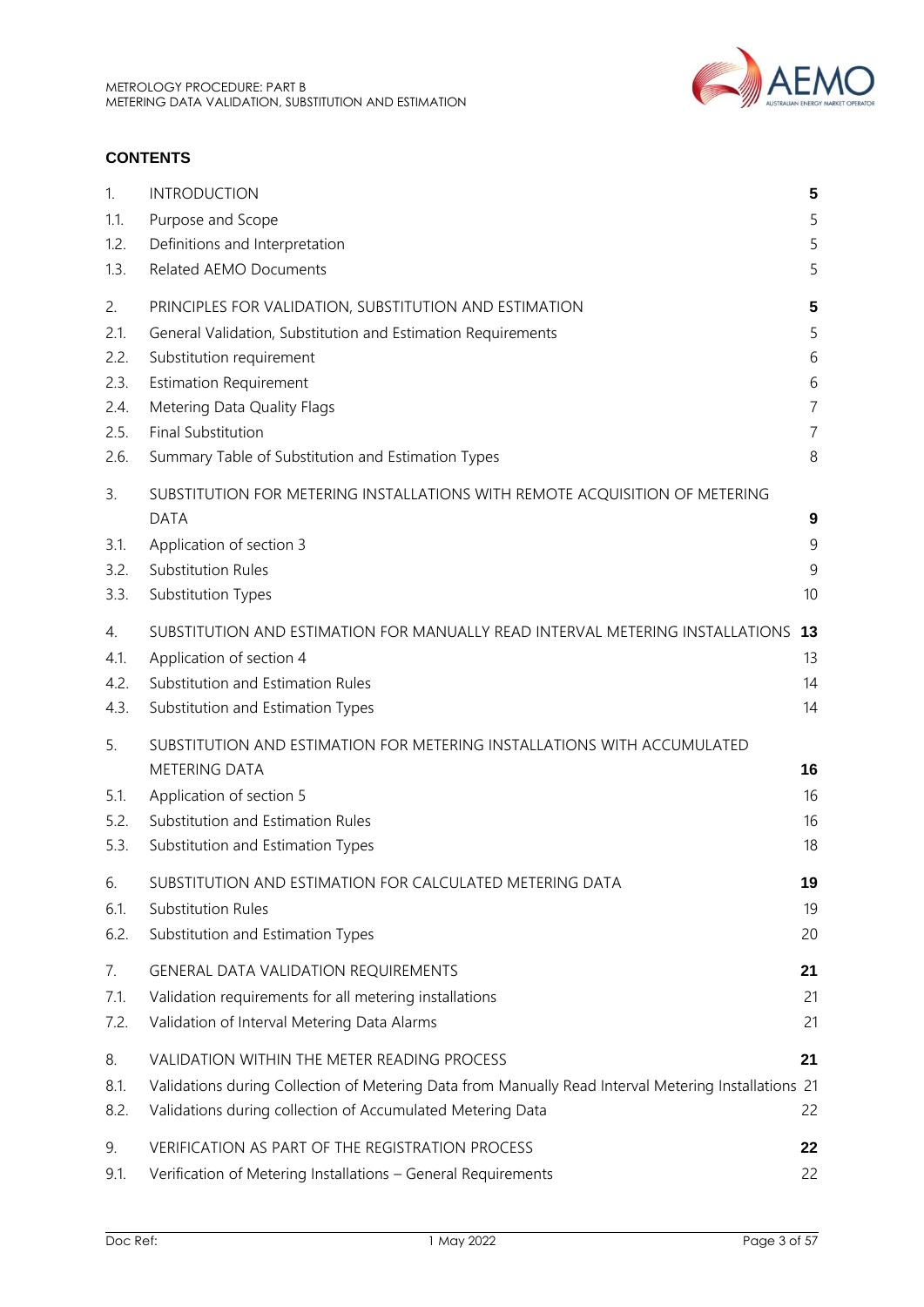

| 9.2.  | Verification of Metering Installations with Remote Acquisition of Metering Data              | 22 |
|-------|----------------------------------------------------------------------------------------------|----|
| 9.3.  | Verification for Manually Read Interval Metering Installations                               | 22 |
| 9.4.  | Verification for Metering Installations with Accumulated Metering Data                       | 23 |
| 9.5.  | Verification for Metering Installations with Calculated Metering Data                        | 23 |
| 10.   | VALIDATION OF METERING DATA                                                                  | 23 |
| 10.1. | General                                                                                      | 23 |
| 10.2. | Validations for Metering Installations with Remote Acquisition of Metering Data              | 23 |
| 10.3. | Validations for Metering Installations with Check Metering or Partial Check Metering         | 24 |
| 10.4. | Validations for Manually Read Interval Metering Installations with CTs                       | 25 |
| 10.5. | Validations for Whole Current Manually Read Interval Metering Installations                  | 26 |
| 10.6. | Validations for Metering Installations with Accumulated Metering Data                        | 27 |
| 10.7. | Validations for Metering Installations with Calculated Metering Data                         | 27 |
| 11.   | LOAD PROFILING - CONVERSION OF ACCUMULATED METERING DATA                                     | 28 |
| 11.1. | Requirements for Load Profiling                                                              | 28 |
| 11.2. | Profile Preparation Service - Controlled Load Profile                                        | 29 |
| 11.3. | Accumulation Meter Profiler - Controlled Load                                                | 31 |
| 11.4. | Profile Preparation Service - Net System Load Profile                                        | 34 |
| 11.5. | Accumulation Meter Profiler - Net System Load Profile                                        | 35 |
| 11.6. | Start Dates and End Dates                                                                    | 35 |
| 12.   | PROFILING - CONVERSION OF INTERVAL METERING DATA                                             | 36 |
| 12.1. | Profile Area sample metering 15-minute to 5-minute conversion - uniform allocation method    | 36 |
| 12.2. | Profile Area sample metering 30-minute to 5-minute conversion - uniform allocation method    | 36 |
| 12.3. | Profile Area five-minute load profile calculation                                            | 36 |
| 12.4. | Applying the five-minute profile to 15-minute and 30-minute metering data for a Profile Area | 37 |
| 13.   | UNMETERED LOADS - DETERMINATION OF METERING DATA                                             | 39 |
| 13.1. | Requirement to produce Calculated Metering Data                                              | 39 |
| 13.2. | <b>Controlled Unmetered Devices</b>                                                          | 41 |
| 13.3. | Uncontrolled Unmetered Devices                                                               | 45 |
| 13.4. | ON delay and OFF delay                                                                       | 46 |
| 13.5. | Traffic signal dimming                                                                       | 53 |
| 14.   | SUBSTITUTION FOR TRANSFER                                                                    | 56 |
| 14.1. | Application                                                                                  | 56 |
| 14.2. | Manually Read Interval Metering Installations                                                | 56 |
| 14.3. | Manually Read Accumulation Metering Installations                                            | 56 |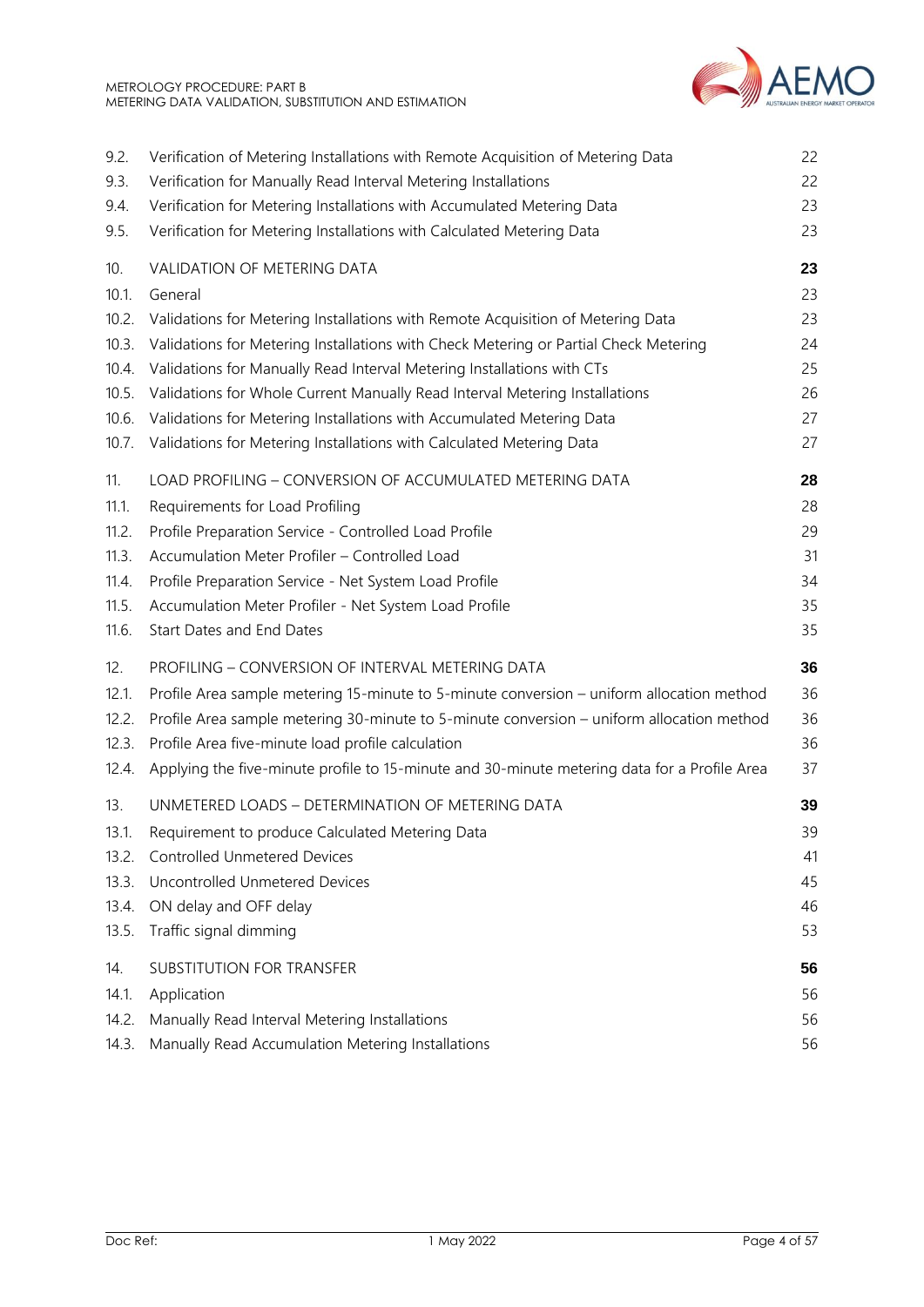

## <span id="page-4-0"></span>**1. INTRODUCTION**

## <span id="page-4-1"></span>**1.1. Purpose and Scope**

This is the Metrology Procedure: Part B made under clause 7.16.3, 7.16.4 and 7.16.5 of the NER (Procedure), which addresses the Validation, Substitution and Estimation of *metering data*.

This Procedure has effect only for the purposes set out in the NER. The NER and the *National Electricity Law* prevail over this Procedure to the extent of any inconsistency.

## <span id="page-4-2"></span>**1.2. Definitions and Interpretation**

The Retail Electricity Market Procedures – Glossary and Framework:

- (a) is incorporated into and forms part of this Procedure; and
- (b) should be read in conjunction with this Procedure.

## <span id="page-4-3"></span>**1.3. Related AEMO Documents**

| Title                                                | Location                                                                                                      |
|------------------------------------------------------|---------------------------------------------------------------------------------------------------------------|
| Retail Market Procedures - Glossary and<br>Framework | http://aemo.com.au/Electricity/National-Electricity-Market-NEM/Retail-<br>and-metering/Glossary-and-Framework |
| Metrology Procedure: Part A                          | http://www.aemo.com.au/Electricity/Policies-and-Procedures/Metrology-<br>Procedures-and-Unmetered-Loads       |
| Metering Data File Format                            | http://www.aemo.com.au/Electricity/Retail-and-Metering/Metering-<br>Services                                  |
| NEM RoLR Processes                                   | http://www.aemo.com.au/Electricity/Policies-and-Procedures/B2B/NEM-<br>RoLR-Processes                         |
| Service Level Procedure (MDP)                        | http://www.aemo.com.au/Electricity/Retail-and-Metering/Metering-<br>Services                                  |
| Service Level Procedure (MP)                         | http://www.aemo.com.au/Electricity/Retail-and-Metering/Metering-<br><b>Services</b>                           |

## <span id="page-4-4"></span>**2. PRINCIPLES FOR VALIDATION, SUBSTITUTION AND ESTIMATION**

## <span id="page-4-5"></span>**2.1. General Validation, Substitution and Estimation Requirements**

The principles to be applied to Validation, Substitution and Estimation in the *NEM* include the following:

- (a) The MC must coordinate the resolution of issues arising from the non-performance of *metering systems*, including any liaison with associated *Registered Participants,* MP(s), MDP(s), and ENM(s). The MC must respond promptly to requests for remedial action from the MDP or AEMO.
- (b) The MDP must identify metering data errors resulting from data collection and processing operations using Validation processes in accordance with this Procedure.
- (c) The MDP must apply Substitutions in accordance with this Procedure to ensure that *metering data* is delivered to AEMO and *Registered Participants*.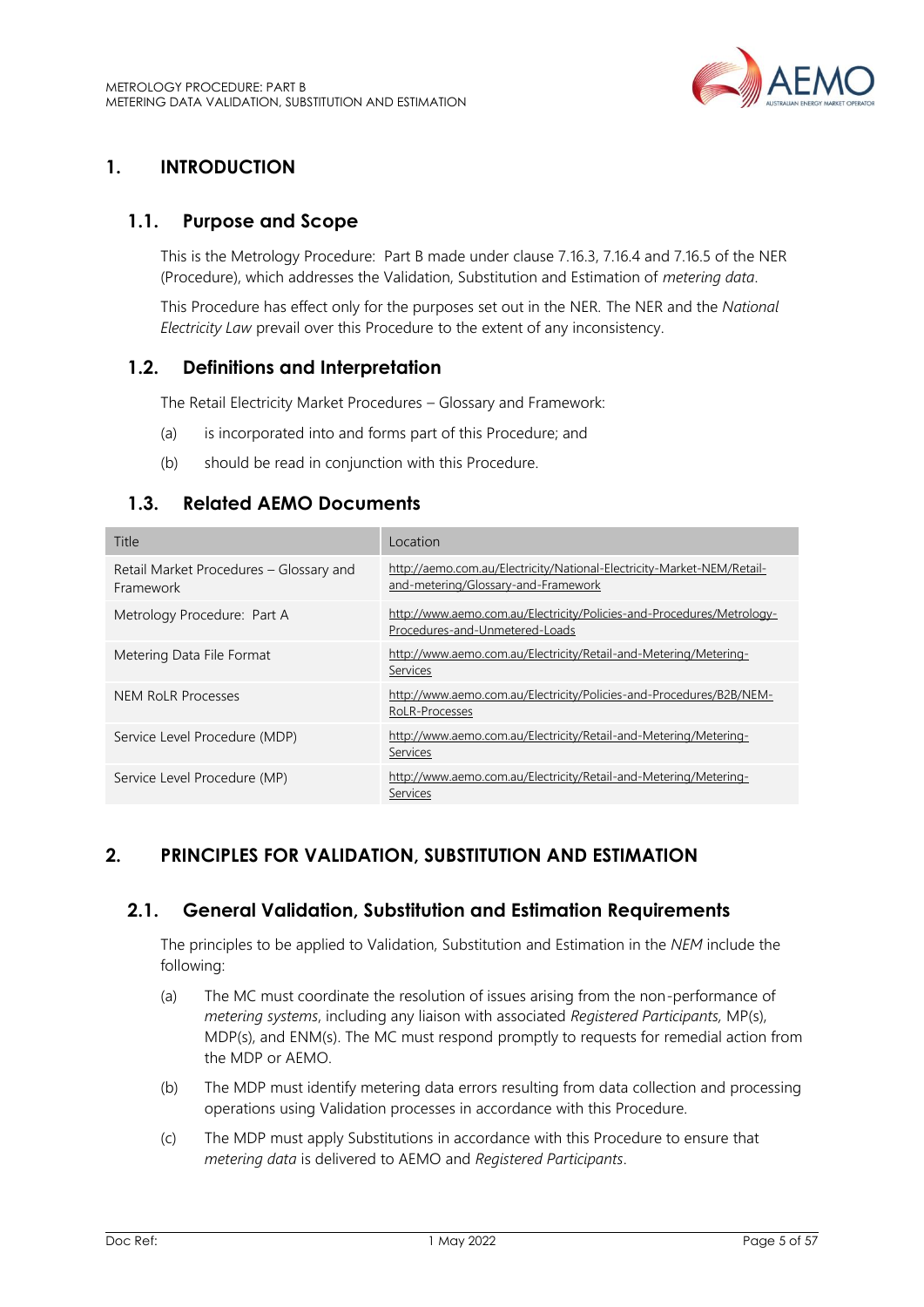

## <span id="page-5-0"></span>**2.2. Substitution requirement**

The MDP must undertake Substitutions on behalf of AEMO or the MC*,* as appropriate, in a manner consistent with this Procedure. Substitutions may be required in the following circumstances:

- (a) Where the system or equipment supporting the remote or manual collection of *metering data* has failed or is faulty.
- (b) Where the *metering installation* for a *connection point* has failed or is removed from service.
- (c) To enable timely provision of *metering data* to *AEMO* for *settlements* purposes.
- (d) In situations where *metering data* has been irretrievably lost.
- (e) Where the *metering data* is found to be erroneous or incomplete.
- (f) Where *metering data* has not completed Validation as part of the registration or transfer of a *connection point*.
- (g) Where *metering data* has failed or has not completed the Validation process.
- (h) Where *metering data* cannot be obtained in the performance timeframes required for the data period in question:
	- (i) *metering data* for *metering installations* with *remote acquisition* must be Substituted if *metering data* cannot be obtained to meet either *settlements* timeframes or the required performance of the applicable Service Level Procedure (MDP).
	- (ii) *metering data* for manually read *metering installations* must be Substituted if *metering data* cannot be obtained on or within the expected timeframe of the NSRD for a *connection point*. Any historical or previous *estimated metering data* must be replaced with *substituted metering data*.
- (i) When an inspection or test on the *metering installation* establishes that a measurement error exists due to a *metering installation* fault.
- (j) When the affected FRMP, ENLR, and LNSP have all agreed and subsequently informed the MDP that a previous Substitution was inaccurate and that a re-Substitution of *metering data* is required.
- (k) When an inspection or test on the respective algorithms, Inventory Table, Load Table or On/Off Table for calculated *metering data* establishes that an error exists in the *metering data* calculation or when a more accurate Inventory Table becomes available.
- (l) Where the *metering data* calculation has failed the Validation tests for a *metering installation* with *calculated metering data.*
- (m) In situations involving Meter Churn.
- (n) In response to End User transfers as required or following a RoLR Event.

## <span id="page-5-1"></span>**2.3. Estimation Requirement**

The MDP must undertake Estimations on behalf of the MC in a manner consistent with this Procedure. Estimations may be required in the following circumstances:

- (a) Routinely for a period equal to or just greater than the period to the NSRD or another forward period.
- (b) In response to End User transfers authorised by a Jurisdiction or RoLR Events, as outlined in section 13.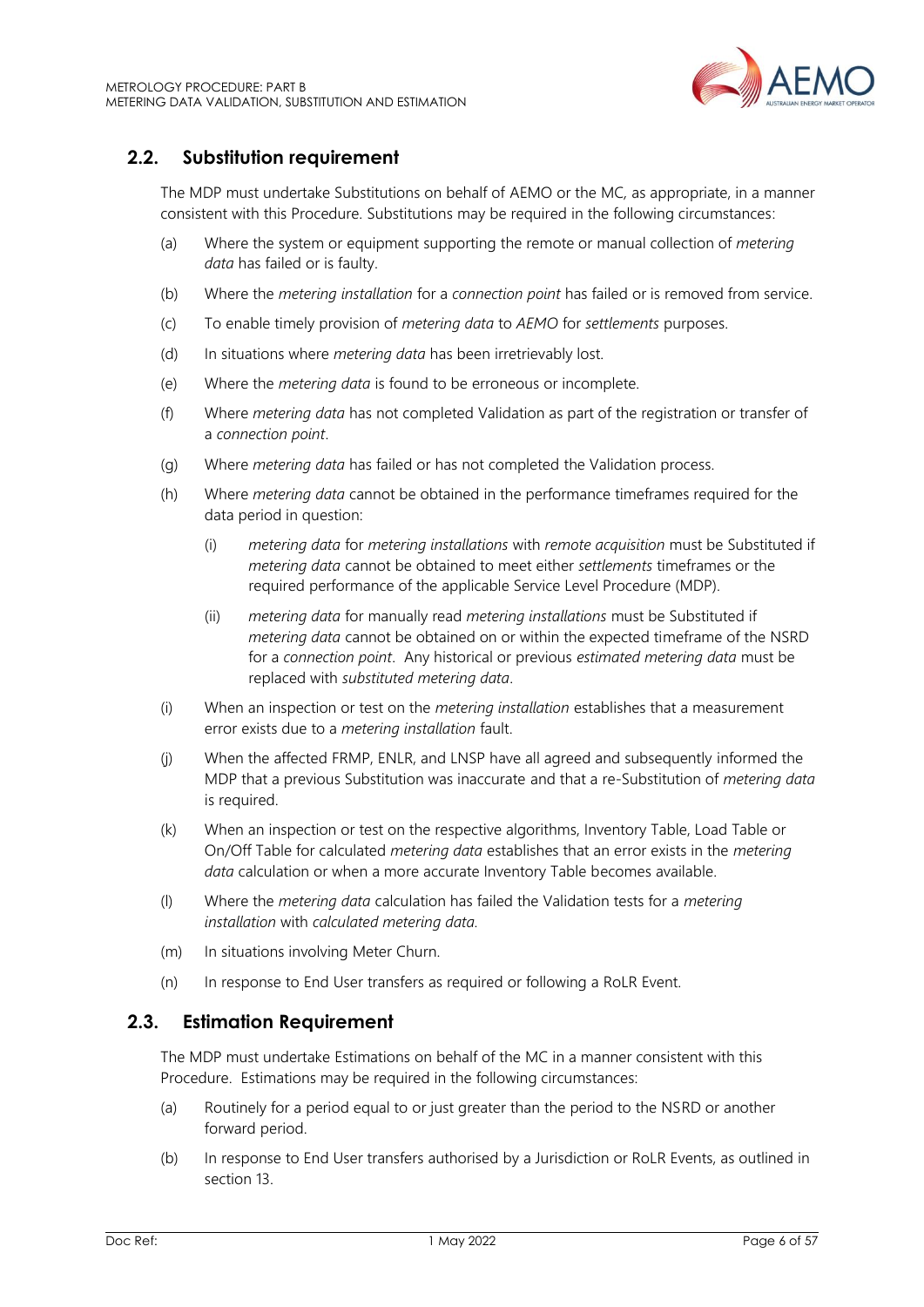

(c) Where the current published Scheduled Reading Date has changed due to a revised scheduled reading route and the existing *estimated metering data* does not extend to or beyond the revised NSRD, the MDP must adjust the *estimated metering data* for the revised NSRD.

This section only applies to the Jurisdiction specified in the following table:

| Jurisdiction | Variation in accordance with jurisdictional policy                                                                                                                                                                                                                                                                                 |
|--------------|------------------------------------------------------------------------------------------------------------------------------------------------------------------------------------------------------------------------------------------------------------------------------------------------------------------------------------|
| Victoria     | Where metering data for a type 5 metering installation is collected by remote aquisition,<br>Estimations need not be provided routinely or as a result of a change to the current published<br>Scheduled Reading Date.                                                                                                             |
|              | Estimations must, however, be provided where necessary to meet the data requirements of<br>Schedule 8 of the Service Level required for Metering Data Collection, Processing and Delivery<br>Services for Metering Provider category 5D, 6D and 7D, but are not required to be for a period to<br>the next Scheduled Reading Date. |
|              | the contract of the contract of the contract of the contract of the contract of the contract of the contract of<br>.                                                                                                                                                                                                               |

Note: The effective date of this Jurisdictional provision is 1 July 2009. The review date of this Jurisdictional provision is 31 December 2017.

## <span id="page-6-0"></span>**2.4. Metering Data Quality Flags**

MDPs must assign the relevant *metering data* quality flags to *metering data* as follows:

| <b>Quality Flag</b> | Description                                                                                                                                                                                                                 |
|---------------------|-----------------------------------------------------------------------------------------------------------------------------------------------------------------------------------------------------------------------------|
| $\overline{A}$      | Actual Metering Data.                                                                                                                                                                                                       |
|                     | For any substituted metering data that is considered temporary and may be replaced by Actual<br>Metering Data. Substitutions apply to historical date/time periods at the time of Substitution.                             |
|                     | For any estimated metering data that is considered temporary and may be replaced by Actual<br>Metering Data or <i>substituted metering data</i> . Estimations apply to a period that has an end<br>date/time in the future. |
|                     | For Substitutions that are of a permanent or final nature and, subject to section 2.5(b) & 2.5(h),<br>the final Substituted metering data would not be replaced by Actual Metering Data at any time.                        |

Unless specified otherwise in this Procedure, MDPs must apply the following quality flag rules in the *metering data services database:*

- 'A' *metering data* can only be replaced with 'A', 'S' or 'F' *metering data.*
- 'S' *metering data* can only be replaced with 'A', 'S' or 'F' *metering data.*
- 'E' *metering data* can only be replaced with 'A', 'E', 'S' or 'F' *metering data*.

'F' *metering data* can only be replaced with 'F' *metering data* as per section 2.5(f) or 'A' *metering data* as per section 2.5(b) or 2.5(h).

## <span id="page-6-1"></span>**2.5. Final Substitution**

The MDP must undertake final Substitutions in the following circumstances:

- (a) Where a notice has been received from either the MC or the MP detailing a failure of the *metering installation* that affects the quality of the *energy data*.
- (b) If Actual Metering Data is unexpectedly recovered from the *metering installation* and a final Substitution has been undertaken in accordance with paragraph (a), the MDP must replace the final *substituted metering data* with the Actual Metering Data and maintain a record of the reason.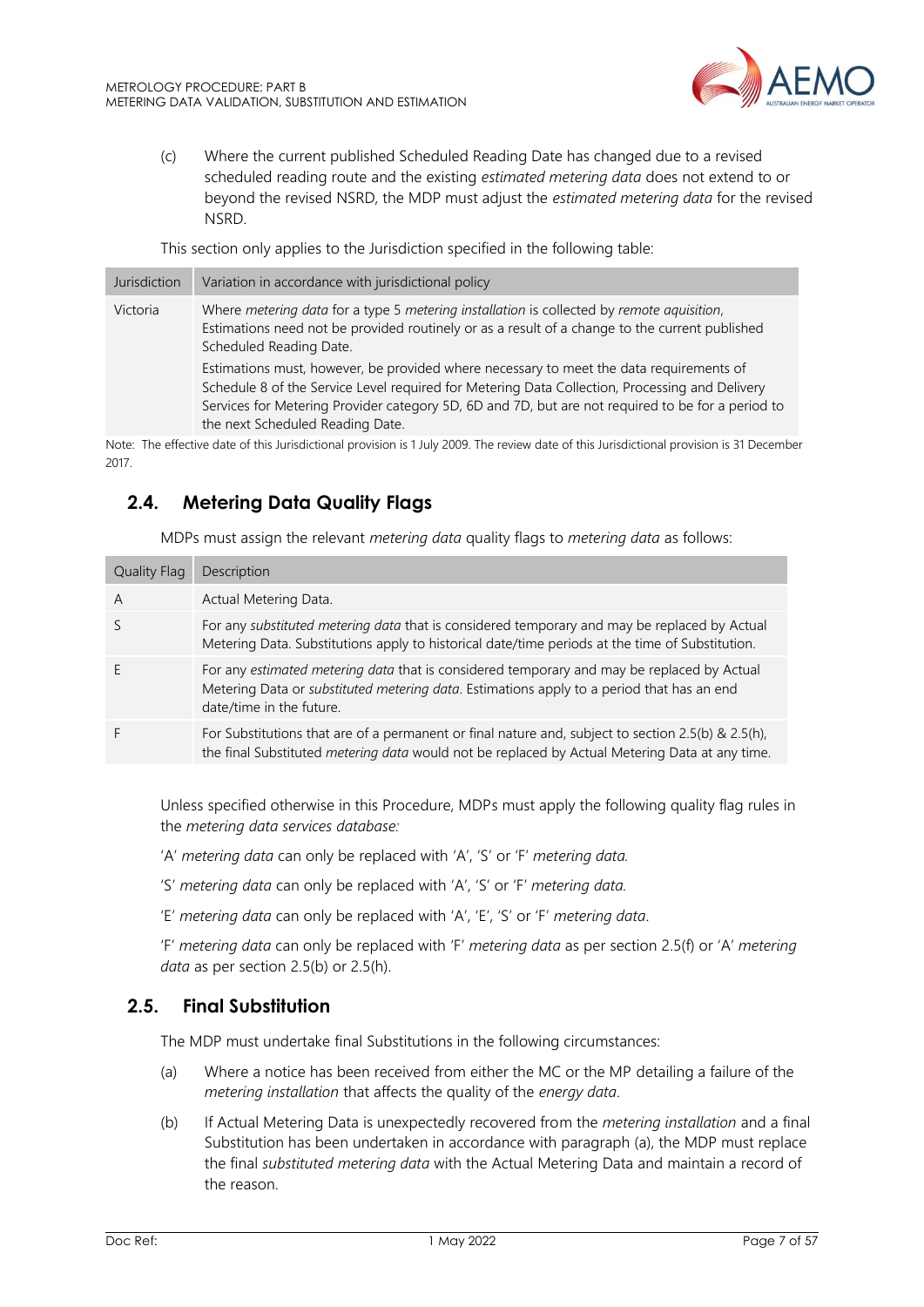

- (c) Where the MDP must undertake final Substitutions following a Meter Churn.
- (d) Where the MDP has received a notice that the affected FRMP, ENLR and LNSP have agreed that the *metering data* is erroneous and that a final Substitution is required.
- (e) As a result of a RoLR Event or where a Jurisdiction has requested AEMO to undertake End User transfers requiring the provision of Substitutions and Final Readings.
- (f) The MDP may undertake to replace existing final *substituted metering data* with new final *substituted metering data* in accordance with this Procedure.
- (g) Where the MDP has found Actual Metering Data to be erroneous.
- (h) The MDP may replace type 6 final *substituted metering data* with *accumulated metering data* that spans consecutive Meter Readings.

## <span id="page-7-0"></span>**2.6. Summary Table of Substitution and Estimation Types**

| <b>Type</b>    | EST or SUB | Short Descriptor               |
|----------------|------------|--------------------------------|
| <u>Type 11</u> | <b>SUB</b> | Check                          |
| Type 12        | <b>SUB</b> | Calculated                     |
| Type 13        | <b>SUB</b> | <b>SCADA</b>                   |
| Type 14        | <b>SUB</b> | Like Day                       |
| <u>Type 15</u> | <b>SUB</b> | Ave Like Day                   |
| Type 16        | <b>SUB</b> | Agreed                         |
| Type 17        | <b>SUB</b> | Linear                         |
| <b>Type 18</b> | <b>SUB</b> | Alternative                    |
| Type 19        | <b>SUB</b> | Zero                           |
| <u>Type 20</u> | <b>SUB</b> | Churn Correction (Like Day)    |
| <u>Type 21</u> | <b>SUB</b> | Five-minute No Historical Data |
| Type 51        | SUB or EST | Previous Year                  |
| Type 52        | SUB or EST | Previous Read                  |
| <b>Type 53</b> | <b>SUB</b> | Revision                       |
| <b>Type 54</b> | <b>SUB</b> | Linear                         |
| Type 55        | <b>SUB</b> | Agreed                         |
| <u>Type 56</u> | SUB or EST | Prior to First Read - Agreed   |
| <b>Type 57</b> | SUB or EST | <b>Customer Class</b>          |
| <b>Type 58</b> | SUB or EST | Zero                           |
| Type 59        | SUB o EST  | Five-minute No Historical Data |
| Type 61        | SUB or EST | Previous Year                  |
| <b>Type 62</b> | SUB or EST | Previous Read                  |
| <u>Type 63</u> | SUB or EST | <b>Customer Class</b>          |
| <u>Type 64</u> | <b>SUB</b> | Agreed                         |
| <b>Type 65</b> | SUB or EST | <b>ADL</b>                     |
| Type 66        | <b>SUB</b> | Revision                       |
| Type 67        | <b>SUB</b> | Customer Read                  |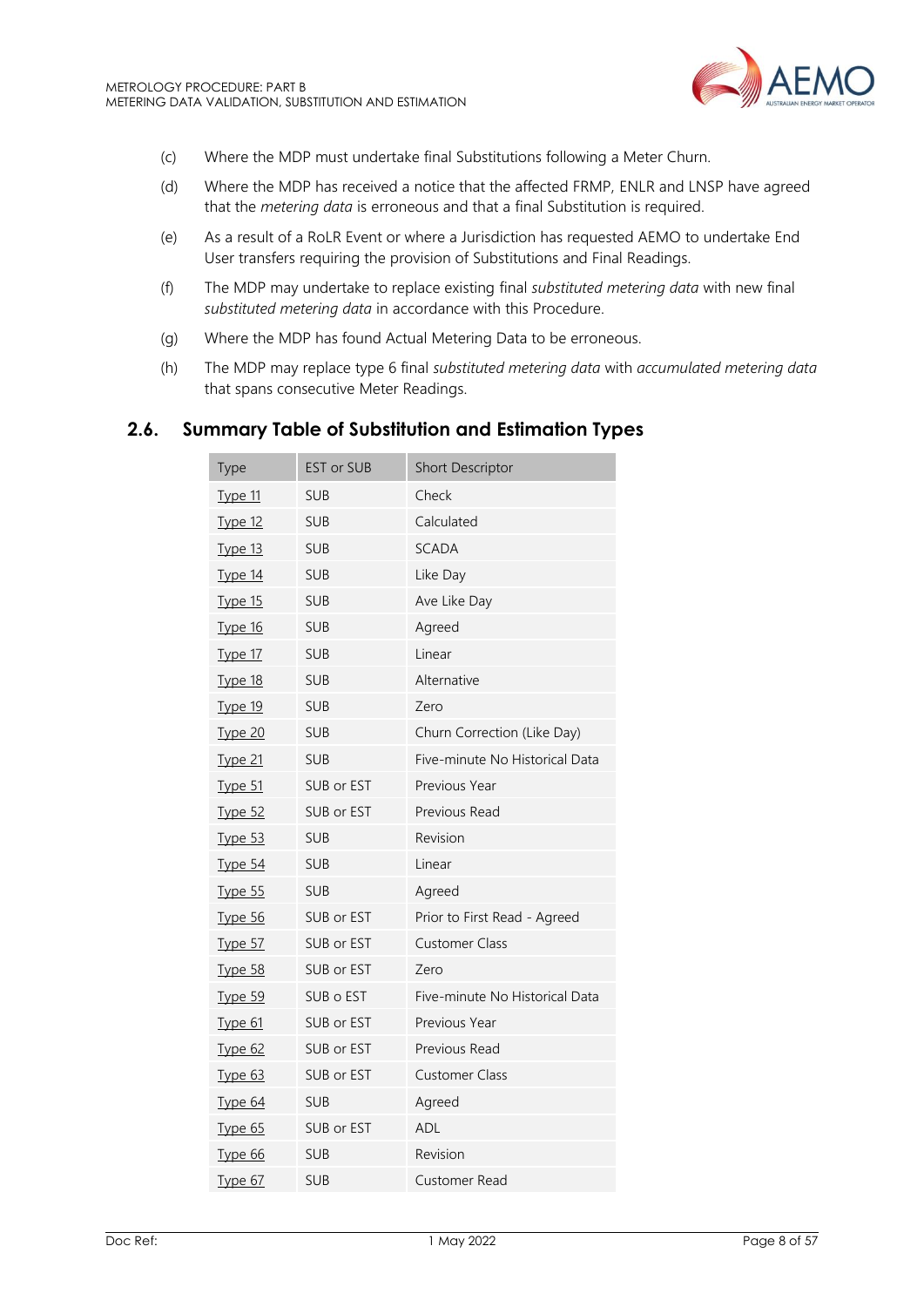

| Type           | <b>EST or SUB</b> | <b>Short Descriptor</b> |
|----------------|-------------------|-------------------------|
| <b>Type 68</b> | SUB or EST        | Zero                    |
| Type 69        | <b>SUB</b>        | Linear Interpolation    |
| <b>Type 71</b> | <b>SUB</b>        | Recalculation           |
| Type 72        | <b>SUB</b>        | <b>Revised Table</b>    |
| <u>Type 73</u> | <b>SUB</b>        | Revised Algorithm       |
| <b>Type 74</b> | <b>SUB</b>        | Agreed                  |
| Type 75        | <b>FST</b>        | <b>Existing Table</b>   |

## <span id="page-8-0"></span>**3. SUBSTITUTION FOR METERING INSTALLATIONS WITH REMOTE ACQUISITION OF METERING DATA**

## <span id="page-8-1"></span>**3.1. Application of section 3**

For *metering installations* with *remote acquisition* installed in accordance with clause 7.8.9(b) of the NER, the MDP may perform Substitutions in accordance with section 4. For all other *metering installations* with *remote acquisition*, the MDP must perform Substitutions in accordance with section 3.

## <span id="page-8-2"></span>**3.2. Substitution Rules**

The MDP must apply the following rules when performing a Substitution:

- (a) The MDP must obtain clear and concise identification as to the cause of any missing or erroneous *metering data* for which Substitutions are required.
- (b) The MDP must undertake to do a type 11 Substitution and use *metering data* obtained from any *check metering installation* associated with the *connection point* as the first choice considered for the source of *metering data* for any Substitutions undertaken.
- (c) SCADA data*,* where available, may be used by the MDP as *check metering data* for Substitutions.
- (d) The MDP may only undertake Substitution type 13 where Substitution types 11 and 12 are not applicable or cannot be carried out.
- (e) For *connection points* where the FRMP is either a *Generator* or MSGA:
	- (i) MDPs may directly undertake type 11, type 12 or type 13 Substitutions if *metering data* has failed Validation.
	- (ii) MDPs may undertake type 16 or 18 Substitutions following consultation and agreement with the affected *Generator* or MSGA that the *substituted metering data* is an accurate reflection of the *interval metering data* concerned.
	- (iii) If *metering data* cannot be collected from a *metering installation* or Substituted within the required timeframes, the MDP must undertake type 19 Substitutions as an interim until *metering data* can be collected from the *metering installation* or Substituted.
- (f) The MDP may only undertake Substitution types 14, 15, 16, 17, 18, 19, 20 or 21 where Substitution types 11, 12 and 13 are not applicable or cannot be carried out.
- (g) The MDP may perform all Substitution types except type 16 or 18 without the agreement of the affected FRMP, LNSP or ENLR (where appropriate). MDPs may change the quality flag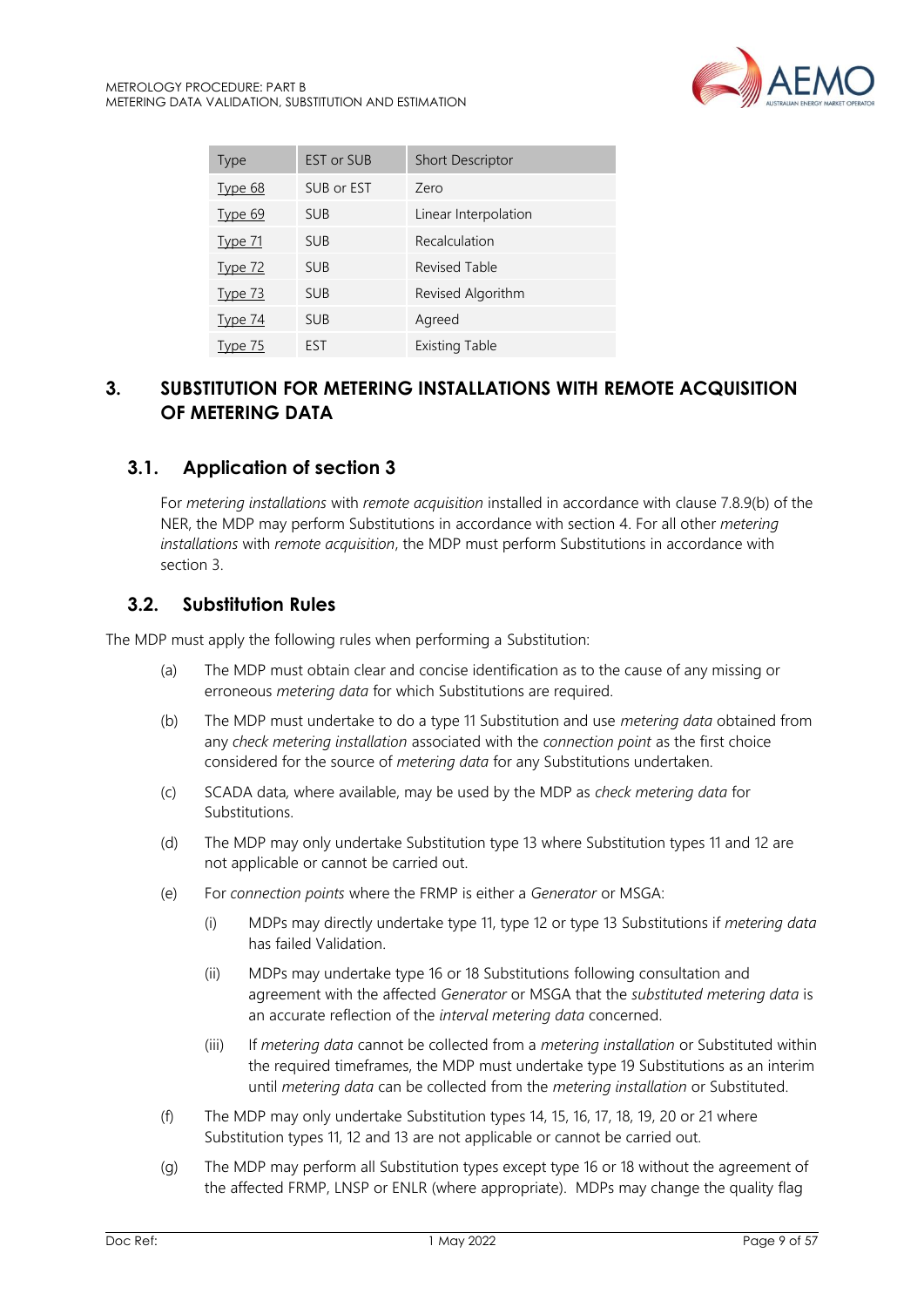

to an existing type 16 or 18 Substitution without seeking further agreement from those parties.

- (h) The MDP must notify the affected LNSP*,* ENLR (where appropriate) and the FRMP for the *connection point* of any Substitution within two *business days* of the Substitution being carried out. Notification is to be achieved via the Participant *metering data* file as detailed in the MDFF.
- *(i)* Where there is a *metering installation malfunction* that cannot be repaired within the periods specified in clause 7.8.10 of the NER*,* the MDP must*:*
	- (i) Where the *metering installation malfunction* is due to a failure of the *meter* to correctly record *interval energy data* and the MC has been granted an exemption to repair the *metering installation,* the MDP must Substitute the missing *metering data* in accordance with this Procedure;
	- (ii) For type 1-3 *metering installations* and other *instrument transformer* connected *metering installations*, and where a *metering installation malfunction* is due to a failure of the *remote acquisition* system, arrange for an alternative method for the collection of *metering data* from the *metering installation* in a timeframe that ensures the MDP complies with *metering data* delivery requirements; or
	- (iii) For non-*instrument transformer* connected *metering installations*, and where a *metering installation malfunction* is due to a failure of the *remote acquisition* system, the MDP must Substitute the missing *metering data* in accordance with this Procedure.
- (j) The MDP must ensure that all *substituted metering data* is replaced with Actual Metering Data when it becomes available.
- (k) For VICAMI Meters, the MDP may also use Substitution types 51 and 52, as detailed in section 4.

## <span id="page-9-0"></span>**3.3. Substitution Types**

## <span id="page-9-1"></span>**3.3.1. Type 11 – Check Data**

To perform a type 11 Substitution, the MDP must use *interval metering data* obtained from the *check metering installation* for that *metering point* where the:

- (a) Metering installation and *check metering installation* are installed at the same *connection point*;
- (b) Metering installation and *check metering installation* are installed on different ends of a *transmission* line where the difference due to *transmission line* losses can be accurately determined; or
- (c) Metering installation and the *check metering installation* are installed across a parallel set of feeders having similar line impedances between a common set of busbars.

#### <span id="page-9-2"></span>**3.3.2. Type 12 - Calculated**

To perform a type 12 Substitution, the MDP must calculate the *interval metering data* to be Substituted where they relate to a single unknown feed to a node based on the other known *energy* flows to or from that node.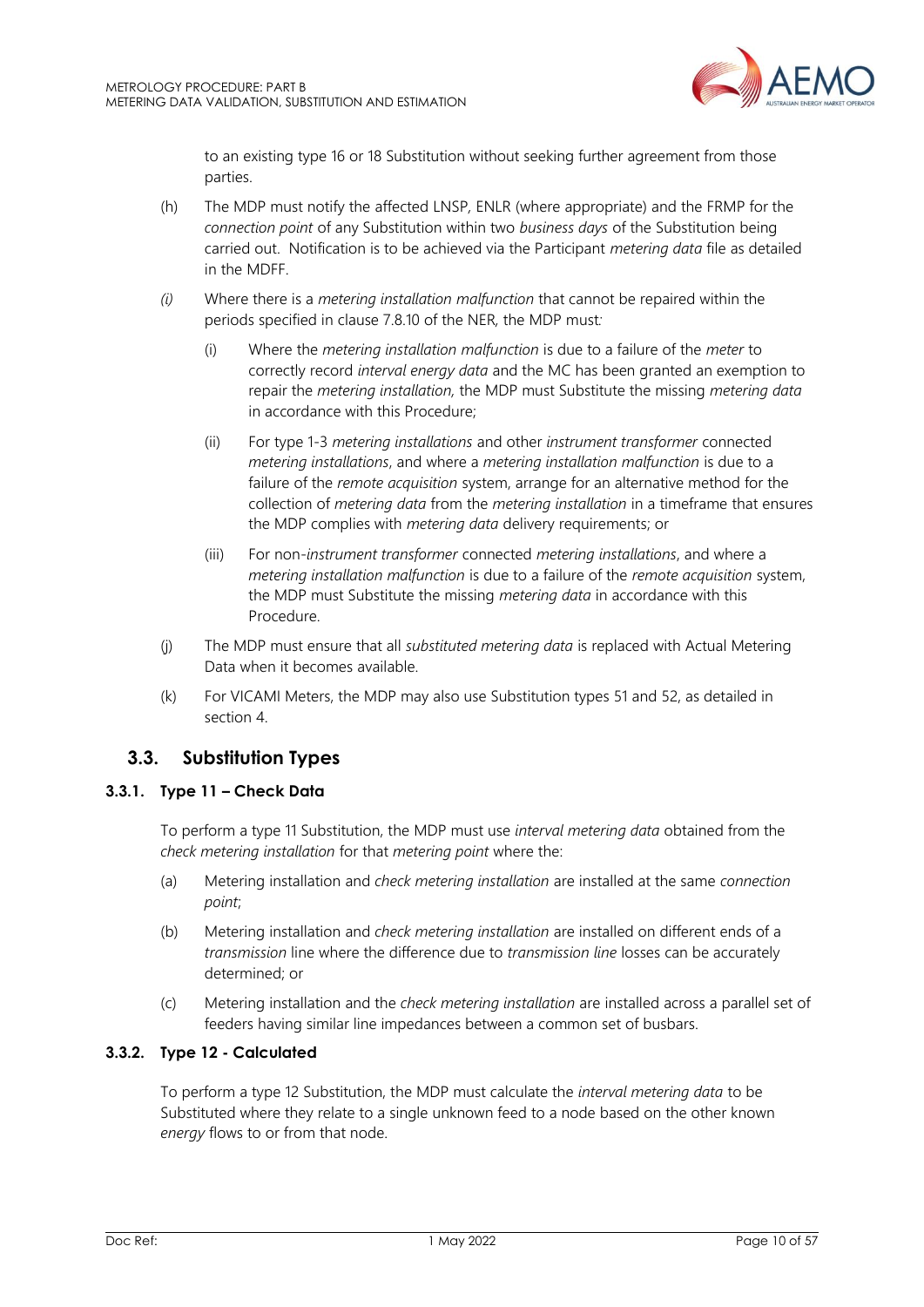

## <span id="page-10-0"></span>**3.3.3. Type 13 – SCADA**

To perform a type 13 Substitution:

- (a) The MDP must use SCADA data provided by AEMO in the agreed format for Substitution purposes, which originates from a similar measurement point as the *meter*.
- (b) Where SCADA data is inferior in accuracy or resolution and in a dissimilar format to the *metering data*, (e.g. 30 Min. demand values). The MDP may have to adjust the data in both magnitude and form so that the Substitution is valid.
- (c) Where SCADA data is to be used for Substitution, both the provided 'E' channel and 'B' channel SCADA Datastreams must be used.

#### <span id="page-10-1"></span>**3.3.4. Type 14 - Like Day**

To perform a type 14 Substitution, the MDP must Substitute missing or erroneous *metering data* using the nearest equivalent day or like day method, as detailed in Table 1.

Table 1

| TYPE 14                                                                                                                                                                                                                                                         |                                                                                                |  |
|-----------------------------------------------------------------------------------------------------------------------------------------------------------------------------------------------------------------------------------------------------------------|------------------------------------------------------------------------------------------------|--|
| Substitution Day                                                                                                                                                                                                                                                | Nearest Equivalent Day or Like Day (in order of availability)                                  |  |
| Monday                                                                                                                                                                                                                                                          | Monday ##                                                                                      |  |
| Tuesday                                                                                                                                                                                                                                                         | Tuesday## Wednesday## Thursday## Wednesday# Thursday#                                          |  |
| Wednesday                                                                                                                                                                                                                                                       | Wednesday## Tuesday# Thursday## Thursday# Tuesday##                                            |  |
| Thursday                                                                                                                                                                                                                                                        | Thursday## Wednesday# Tuesday# Wednesday## Tuesday##                                           |  |
| Friday<br>Friday##                                                                                                                                                                                                                                              |                                                                                                |  |
| Saturday                                                                                                                                                                                                                                                        | Saturday##                                                                                     |  |
| Sunday<br>Sunday##                                                                                                                                                                                                                                              |                                                                                                |  |
|                                                                                                                                                                                                                                                                 | Substitutions for like day to be as detailed above, unless:                                    |  |
| No metering data is available on the first listed day, the next listed preferred day is to be used. If there is<br>(a)<br>no other suitable listed day, or no <i>metering data</i> is available on any of the listed days type 15 Substitution<br>must be used. |                                                                                                |  |
| (b)                                                                                                                                                                                                                                                             | The Substitution day was a public holiday, in which case the most recent Sunday is to be used. |  |
| The Substitution day was not a public holiday and the listed day is a public holiday, then the next listed<br>(c)<br>preferred day that is not a public holiday is to be used.                                                                                  |                                                                                                |  |

# Occurring in the same week as the Substitution day. ## Occurring in the week preceding that in which the Substitution day occurs

## <span id="page-10-2"></span>**3.3.5. Type 15 - Average Like Day**

To perform a type 15 Substitution, the MDP may Substitute for the missing or erroneous *metering data* using the average like day method, as detailed in Table 2.

Table 2

## **TYPE 15**

The *interval metering data* to be Substituted will be calculated using an average of the *metering data* from each corresponding Interval from the preceding four weeks, or any part of those. This averaging technique may be applied in either of the following ways: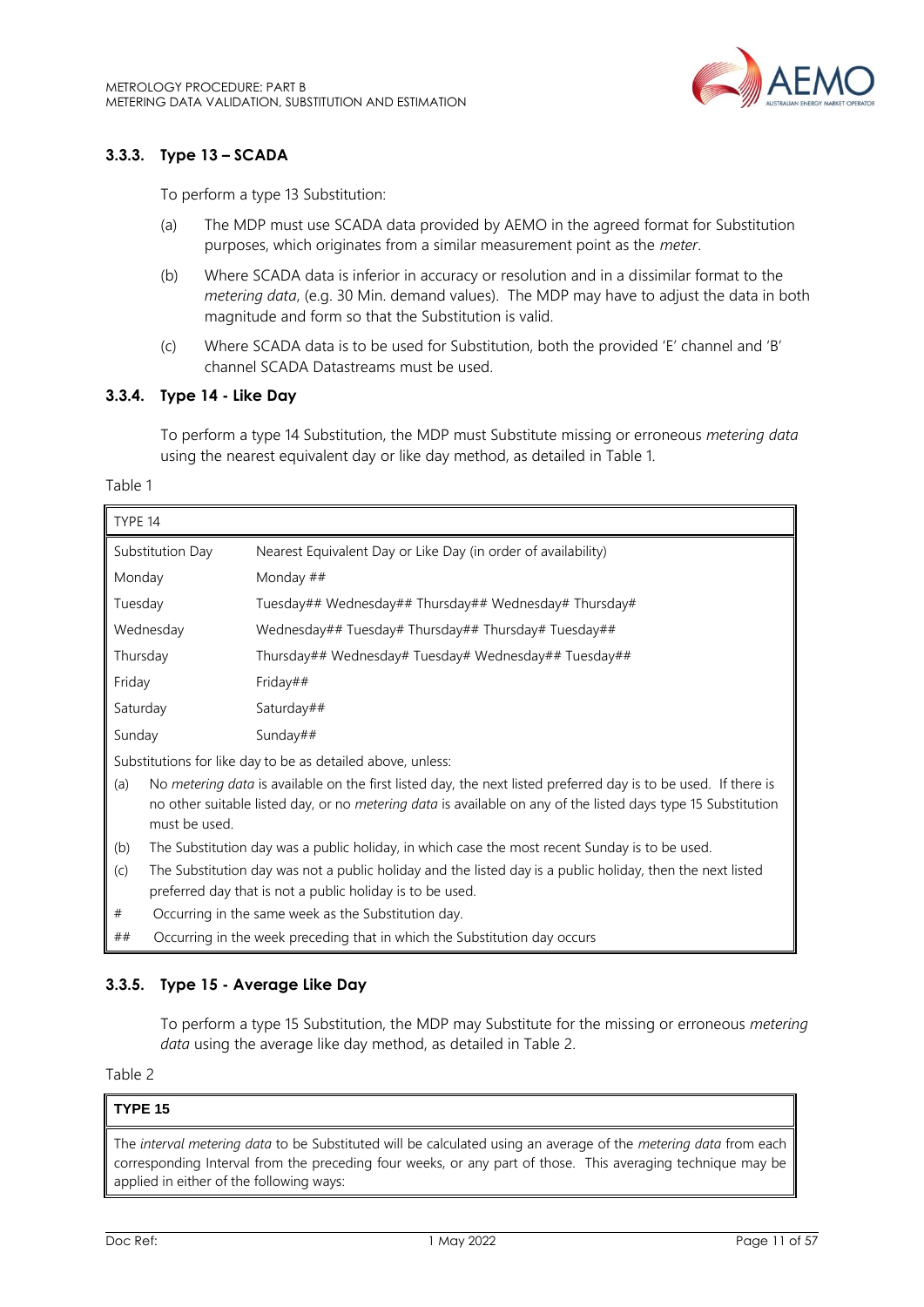

- (a) Where the averaged *interval metering data* is used to provide the value for the *metering data requiring* Substitution.
- (b) Where the averaged *interval metering data* is used to provide the *profile* and is scaled to a pre-determined consumption value for the *metering data* to be Substituted.

Type 15 Substitutions must not be used for public holidays.

#### <span id="page-11-0"></span>**3.3.6. Type 16 - Agreed Method**

Where the MDP is required to undertake Substitution for any period greater than seven *days* for type 1-3 *metering installations* or greater than fifteen *days* for other *metering installation* types, the MDP must consult and use reasonable endeavours to reach an agreement with the affected FRMP, ENLR (where appropriate) and the LNSP for the *connection point*. This may include changes to existing Substitutions for any period where those affected parties have directed that as a result of Site or End User information, the original Substitutions are in error and a correction is required.

#### <span id="page-11-1"></span>**3.3.7. Type 17** - **Linear Interpolation**

To perform a type 17 Substitution, the MDP may Substitute *metering data* for consecutive intervals up to, but not exceeding two hours, by using simple linear interpolation.

#### <span id="page-11-2"></span>**3.3.8. Type 18 – Alternative**

To perform a type 18 Substitution, the MDP may use an alternative method of Substitution subject to agreement with the affected FRMP, the ENLR (where appropriate) and the LNSP for the *connection point*. The specifics of this Substitution type may involve;

- (a) a globally applied method, or
- (b) a method where an adjusted *profile* is used to take into account local conditions that affect consumption (e.g. local holiday, End User shutdown or Extreme Weather), or
- (c) where alternative *metering data* may be available for quality checks and minor adjustments of an estimated *profile*, such as using *metering register* data.

#### <span id="page-11-3"></span>**3.3.9. Type 19 – Zero**

The MDP must undertake Substitutions of 'zero' where:

- (a) either the LNSP or the MP has informed the MDP of a de-energised *connection point* or an inactive *meter* and where the consumption is reasonably believed to be zero;
- (b) following a Meter Churn, where the Current MDP has no access to Historical Data and the previous MDP has yet to provide *metering data* for the start of the Meter Churn day; or
- (c) substitutions are applicable for *connection points* where the FRMP is either a *Generator* or MSGA in accordance with section 3.2.

#### <span id="page-11-4"></span>**3.3.10. Type 20 - Churn Correction**

Where an MDP applies a type 19 Substitution following a Meter Churn and the previous MDP has not provided *metering data* for the start of the Meter Churn day the Current MDP may, at a time after the Meter Churn day, use the nearest equivalent *day* or like *day*, as detailed in Table 3, and apply that *metering data* retrospectively to the start of the Meter Churn *day*.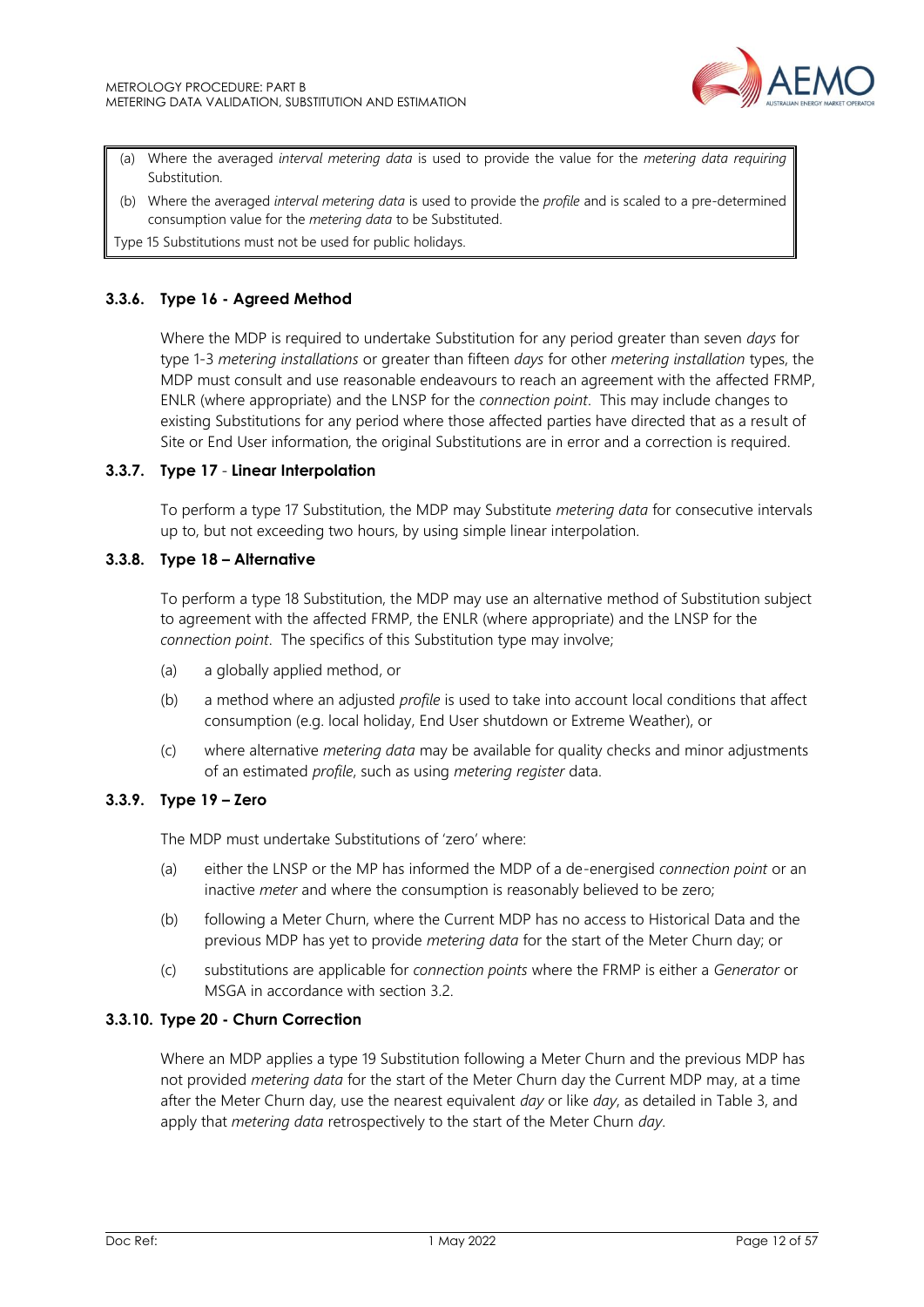

Table 3

| TYPE 20                                                                                                                                                                        |                                                                                                 |  |
|--------------------------------------------------------------------------------------------------------------------------------------------------------------------------------|-------------------------------------------------------------------------------------------------|--|
| Churn Day                                                                                                                                                                      | Nearest Equivalent Day or Like Day (in order of availability)                                   |  |
| Monday                                                                                                                                                                         | Monday ## Monday###                                                                             |  |
| Tuesday                                                                                                                                                                        | Tuesday## Wednesday## Thursday## Wednesday# Thursday# Tuesday###                                |  |
| Wednesday                                                                                                                                                                      | Wednesday## Thursday## Thursday# Tuesday## Wednesday###                                         |  |
| Thursday                                                                                                                                                                       | Thursday## Wednesday## Tuesday## Thursday###                                                    |  |
| Friday                                                                                                                                                                         | Friday## Friday###                                                                              |  |
| Saturday                                                                                                                                                                       | Saturday## Saturday###                                                                          |  |
| Sunday                                                                                                                                                                         | Sunday## Sunday###                                                                              |  |
| Substitutions for like day to be as detailed above, unless:                                                                                                                    |                                                                                                 |  |
| (a)                                                                                                                                                                            | The Churn day was a public holiday, then the earliest Sunday after the Churn day is to be used. |  |
| The Churn day was not a public holiday and the listed day is a public holiday, then the next listed preferred<br>(b)<br><i>day</i> that is not a public holiday is to be used. |                                                                                                 |  |
| #                                                                                                                                                                              | Occurring in the same week as the Churn day.                                                    |  |
| ##                                                                                                                                                                             | Occurring in the week after the Churn day.                                                      |  |
| ###                                                                                                                                                                            | Occurring in the second week after the Churn day.                                               |  |

#### <span id="page-12-2"></span>**3.3.11. Type 21 - Five-minute Conversion No Historical Data**

Where no five-minute Historical Data exists for a five-minute *metering installation*, following the conversion of 15 or 30-minute metering to five-minute metering, the MDP may provide a Substitute for the *interval metering data* as follows:

- (a) For 15-minute Historical Data, divide the 15-minute *energy* values by three to produce 5 minute *energy* values.
- (b) For 30-minute Historical Data, divide the 30-minute *energy* values by six to produce 5 minute *energy* values.

## <span id="page-12-0"></span>**4. SUBSTITUTION AND ESTIMATION FOR MANUALLY READ INTERVAL METERING INSTALLATIONS**

## <span id="page-12-1"></span>**4.1. Application of section 4**

- (a) The Substitution and Estimation requirements in this section 4 are only to be used for *metering installations* where:
	- (i) *Interval metering data* is manually collected as a Scheduled Meter Reading; or
	- (ii) The *metering installations* have been installed with *remote acquisition* in accordance with clause 7.8.9(b) of the NER.
- (b) Where *remote acquisition* of *metering data* has failed at the *metering installation* and manual collection of *interval metering data* is required, the Substitution requirements specified in section 3 apply.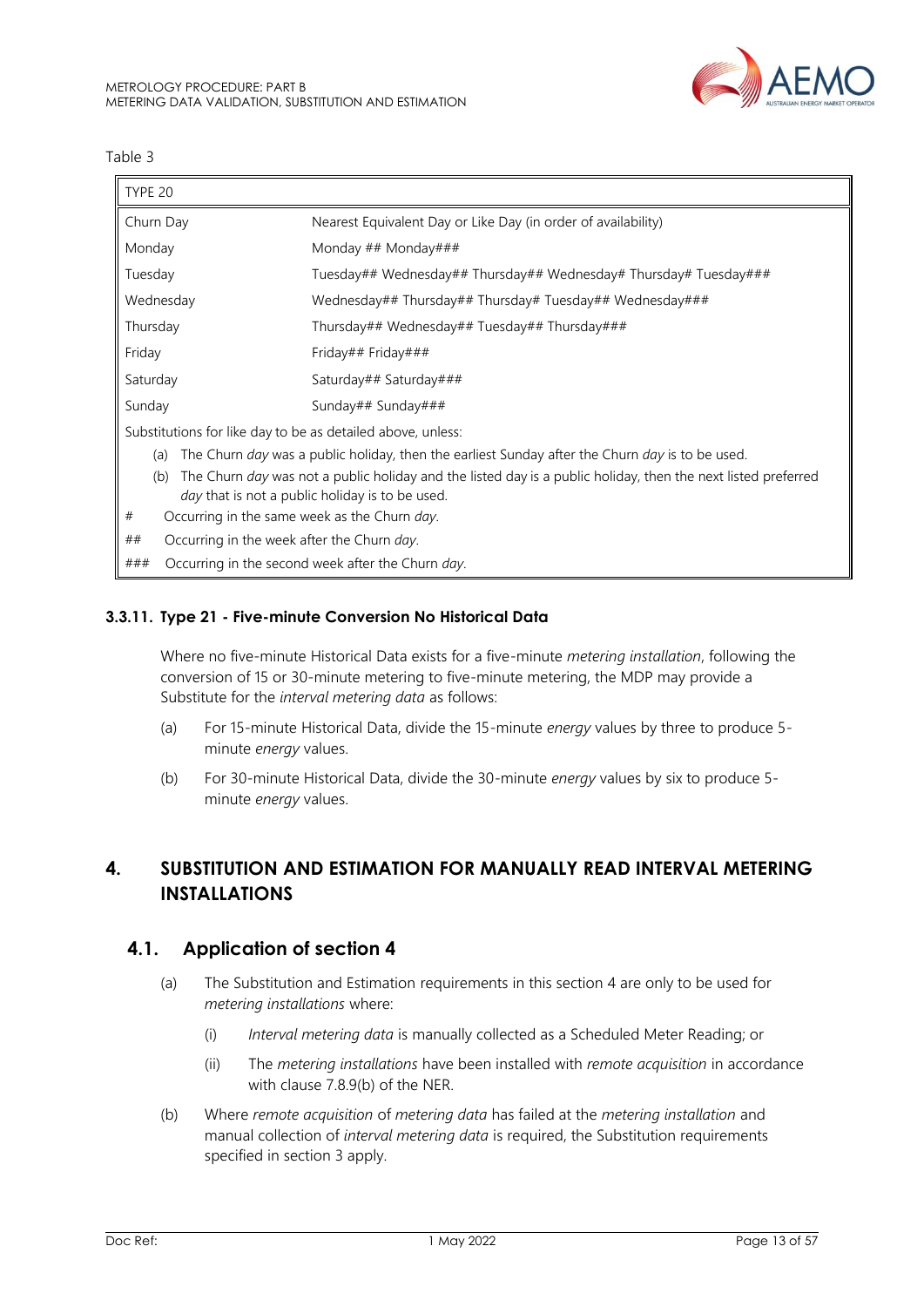

## <span id="page-13-0"></span>**4.2. Substitution and Estimation Rules**

- (a) The MDP must ensure that all *substituted metering data* and *estimated metering data* are replaced with Actual Metering Data when it becomes available.
- (b) The MDP must obtain clear and concise identification as to the cause of any missing or erroneous *metering data* for which Substitutions are required.
- *(c)* Where there is a *metering installation malfunction* that cannot be repaired within the periods specified in the NER*,* the MDP must Substitute the missing *metering data* in accordance with this Procedure.
- (d) The MDP must only apply the following Substitution and Estimation types:
	- (i) Substitutions: type 51, 52, 53, 54, 55, 56, 57, 58 or 59.
	- (ii) Estimations: type 51, 52, 56, 57, 58 or 59.
- (e) The MDP must only use type 56 or 57 Substitutions or Estimations where the Historical Data does not support the application of a type 51 or 52 Substitution or Estimation*.*
- (f) The MDP must notify the affected LNSP*,* the ENLR (where appropriate) and the FRMP for the *connection point* of any Substitution or Estimation within two *business days* of the Substitution. Notification is to be achieved via the Participant *metering data* file as detailed in the MDFF.
- (g) MDPs must not perform type 53 or 55 Substitutions or type 56 Substitutions or Estimations without the agreement of the affected LNSP, the ENLR (where appropriate) and the FRMP for the *connection point*. MDPs may change the quality flag to an existing type 53 or 55 Substitution or type 56 Substitution or Estimation without seeking further agreement from those parties.

## <span id="page-13-1"></span>**4.3. Substitution and Estimation Types**

#### <span id="page-13-2"></span>**4.3.1. Type 51** - **Previous Years Method (Nearest Equivalent Day or Like Day)**

To perform a type 51 Substitution, the MDP must provide a Substitute or Estimate using the *metering data* from the nearest equivalent *day* or like *day* from the same, or similar, Meter Reading period in the previous year. The nearest equivalent *day* or like *day* is to be determined from Table 3.

## <span id="page-13-3"></span>**4.3.2. Type 52** - **Previous Meter Reading Method (Nearest Equivalent Day or Like Day method)**

(a) To perform a type 52 Substitution, the MDP must Substitute or Estimate using the *metering data* from the nearest equivalent *day* or like *day* from the previous Meter Reading period. The nearest equivalent *day* or like *day* is to be determined from Table 4.

| anie |  |  |  |  |
|------|--|--|--|--|
|------|--|--|--|--|

| Type 51 or 52                            |                                                                |
|------------------------------------------|----------------------------------------------------------------|
| Substitution or<br><b>Estimation Day</b> | Nearest Equivalent Day or Like Day (in order of availability)  |
| Monday                                   | Monday## Monday #                                              |
| Tuesday                                  | Tuesday## Wednesday## Tuesday# Wednesday#                      |
| Wednesday                                | Wednesday## Tuesday## Thursday## Wednesday# Thursday# Tuesday# |
| Thursday                                 | Thursday## Wednesday## Tuesday## Thursday# Wednesday# Tuesday# |
| Friday                                   | Friday## Friday#                                               |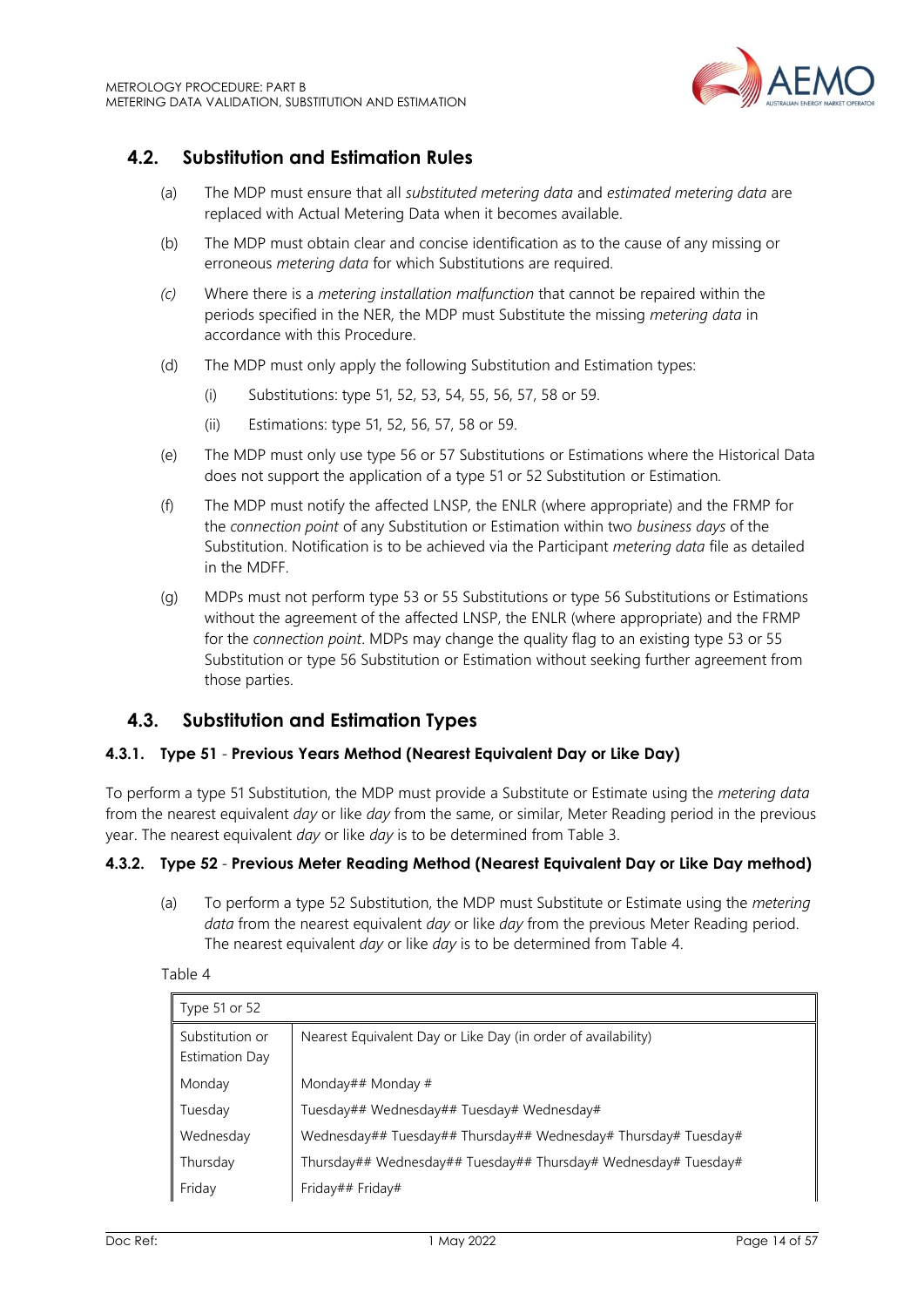

| Saturday<br>Saturday## Saturday# |                                                                                                                       |                                                                                                                                                                                                              |  |  |
|----------------------------------|-----------------------------------------------------------------------------------------------------------------------|--------------------------------------------------------------------------------------------------------------------------------------------------------------------------------------------------------------|--|--|
| Sunday<br>Sunday## Sunday#       |                                                                                                                       |                                                                                                                                                                                                              |  |  |
|                                  |                                                                                                                       | Substitutions or Estimations for like day to be as detailed above, unless:                                                                                                                                   |  |  |
|                                  | a)<br>must be used.                                                                                                   | No metering data is available on the first listed day, the next listed preferred day is to be used. If<br>there is no other suitable day, or no metering data is available on any of the listed days type 52 |  |  |
|                                  | The Substitution or Estimation day was a public holiday, in which case the most recent Sunday is to<br>b)<br>be used. |                                                                                                                                                                                                              |  |  |
|                                  | $\mathsf{C}$                                                                                                          | The Substitution or Estimation day was not a public holiday and the listed day is a public holiday,<br>the next listed preferred day that is not a public holiday, Saturday or Sunday is to be used.         |  |  |
| ##                               |                                                                                                                       | For type 51 utilise metering data from the corresponding week in the previous year.                                                                                                                          |  |  |
| ##                               |                                                                                                                       | For type 52 utilise <i>metering data</i> from the corresponding week of the previous <i>meter</i> reading                                                                                                    |  |  |
|                                  | period.                                                                                                               |                                                                                                                                                                                                              |  |  |
| #                                |                                                                                                                       | For type 51 utilise <i>metering data</i> from the week preceding the corresponding week in the                                                                                                               |  |  |
|                                  | previous year.                                                                                                        |                                                                                                                                                                                                              |  |  |
| #                                |                                                                                                                       | For type 52 utilise metering data occurring in the week preceding the corresponding week of<br>the previous meter reading period.                                                                            |  |  |
| (b)                              |                                                                                                                       | Alternatively, the MDP must provide substituted metering data or estimated metering data<br>using the average like day method, as detailed in Table 5.                                                       |  |  |

#### Table 5

#### TYPE 52 (Alternative)

The *interval metering data* for which Substitution or Estimation is to be carried out will be calculated using an average of the *metering data* from each corresponding Interval from any part, or all, of the preceding four weeks. This averaging technique may be applied in either of the following ways:

- Where the averaged *interval metering data* is used to provide the value for the *metering data*  requiring Substitution or Estimation*.*
- Where the averaged *interval metering data* is used to provide the *profile* and are scaled to a predetermined consumption value for the *metering data* that are the subject of Substitution or Estimation*.*

Type 52 Substitutes or Estimates must not be used for public holidays

#### <span id="page-14-0"></span>**4.3.3. Type 53** - **Revision of Substituted Metering Data**

To perform a type 53 Substitution, the MDP must re-Substitute or change the original *substituted metering data* prior to collecting an Actual Meter Reading or prior to the date referred to as R2 in the Data Delivery Calendar (whichever occurs first), where the affected FRMP, the ENLR (where appropriate) and the LNSP have agreed that the original *substituted metering data* is in error and a correction is required on the basis of Site or End User information.

## <span id="page-14-1"></span>**4.3.4. Type 54** - **Linear Interpolation**

To perform a type 54 Substitution, the MDP may Substitute *metering data* for intervals up to, but not exceeding two hours, by using simple linear interpolation.

## <span id="page-14-2"></span>**4.3.5. Type 55 - Agreed Substitution Method**

To perform a type 55 Substitution, the MDP may undertake to use another method of Substitution (which may be a modification of an existing Substitution type), where none of the existing Substitution types apply, subject to using reasonable endeavours to form an agreement with the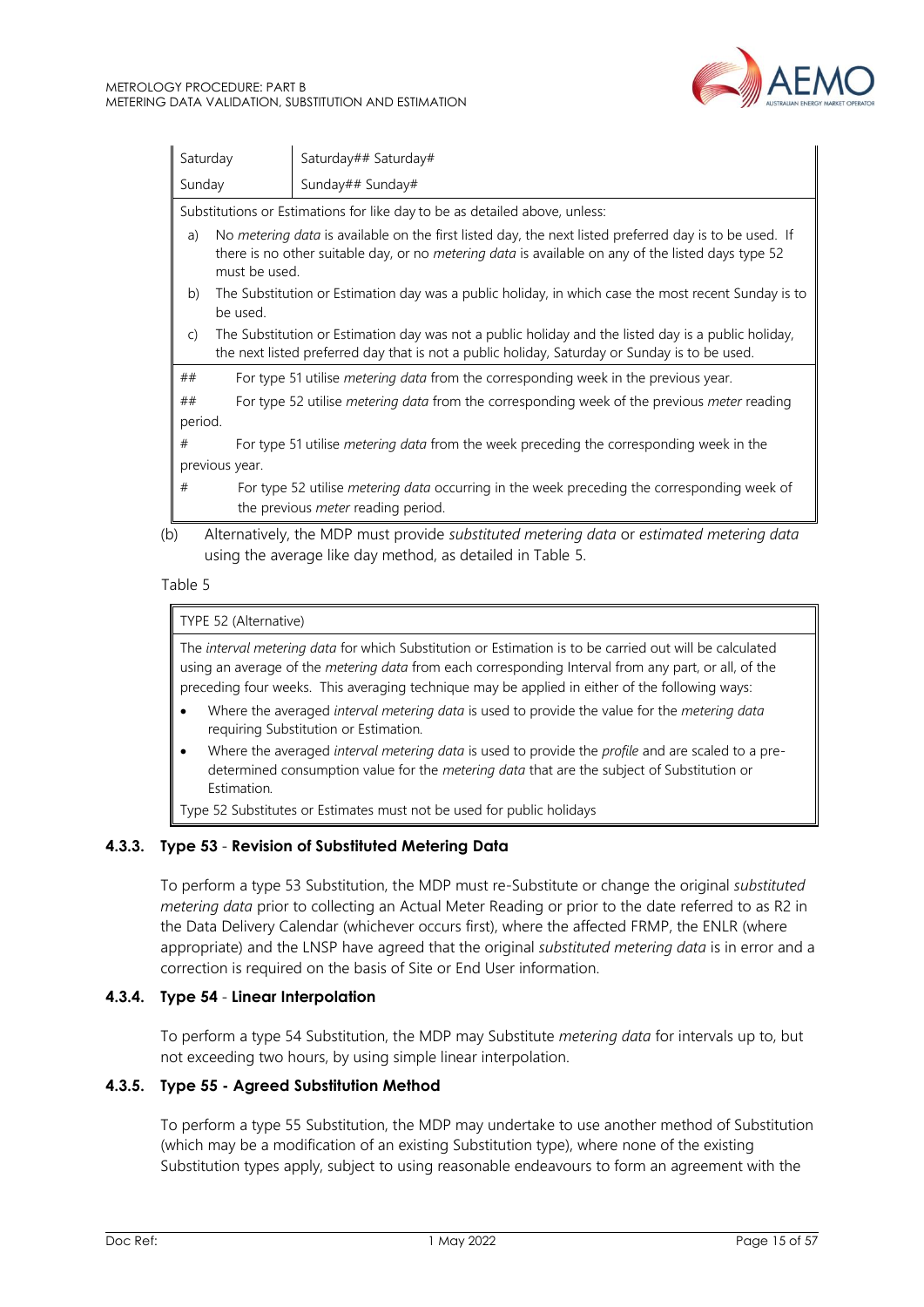

affected FRMP, ENLR (where appropriate) and LNSP for the *connection point.* The specifics of this Substitution type may involve a globally applied method.

#### <span id="page-15-3"></span>**4.3.6. Type 56 - Prior To First Reading - Agreed Method**

Prior to the first Actual Meter Reading and where no Historical Data exists for the *connection point*, the MDP may provide a Substitution or Estimation for the *interval metering data* using a method agreed between the affected FRMP, the ENLR (where appropriate) and the LNSP.

#### <span id="page-15-4"></span>**4.3.7. Type 57** - **Prior to First Reading - Customer Class Method**

Prior to the first Actual Meter Reading and where no Historical Data exists for the *connection point*, the MDP may provide a Substitute or Estimate for the *metering data* based on the given ADL. The *interval metering data* must be *profiled* to suit the relevant End User class. MDP*s* electing to undertake this type of Substitute or Estimate must develop a suite of *profiles* acceptable to the MC for use and application.

#### <span id="page-15-5"></span>**4.3.8. Type 58 - Zero**

The MDP must undertake Substitutions or Estimations of 'zero' where:

- (a) Either the LNSP or the MP has informed the MDP of a de-energised *connection point* or an inactive *meter* and where the consumption is known to be zero; or
- (b) Following a Meter Churn.

#### <span id="page-15-6"></span>**4.3.9. Type 59 – Five-minute Conversion No Historical Data**

Where no five-minute Historical Data exists for a five-minute *metering installation*, following the conversion of 15 or 30-minute metering to five-minute metering, the MDP may provide a Substitute or Estimate for the *interval metering data* as follows:

- (a) For 15-minute Historical Data, divide the 15-minute *energy* values by three to produce 5 minute *energy* values.
- (b) For 30-minute Historical Data, divide the 30-minute *energy* values by six to produce 5 minute *energy* values.

## <span id="page-15-0"></span>**5. SUBSTITUTION AND ESTIMATION FOR METERING INSTALLATIONS WITH ACCUMULATED METERING DATA**

## <span id="page-15-1"></span>**5.1. Application of section 5**

The Substitution and Estimation types detailed in sections 5.2 and 5.3 are to be undertaken by MDPs accredited for the collection, processing and delivery of *accumulated metering data*.

## <span id="page-15-2"></span>**5.2. Substitution and Estimation Rules**

#### **5.2.1. Replacing Estimated Metering Data**

- (a) The MDP must replace all *estimated metering data* with either Actual Metering Data or *substituted metering data*:
	- (i) When Actual Metering Data covering all or part of the Estimation period is obtained;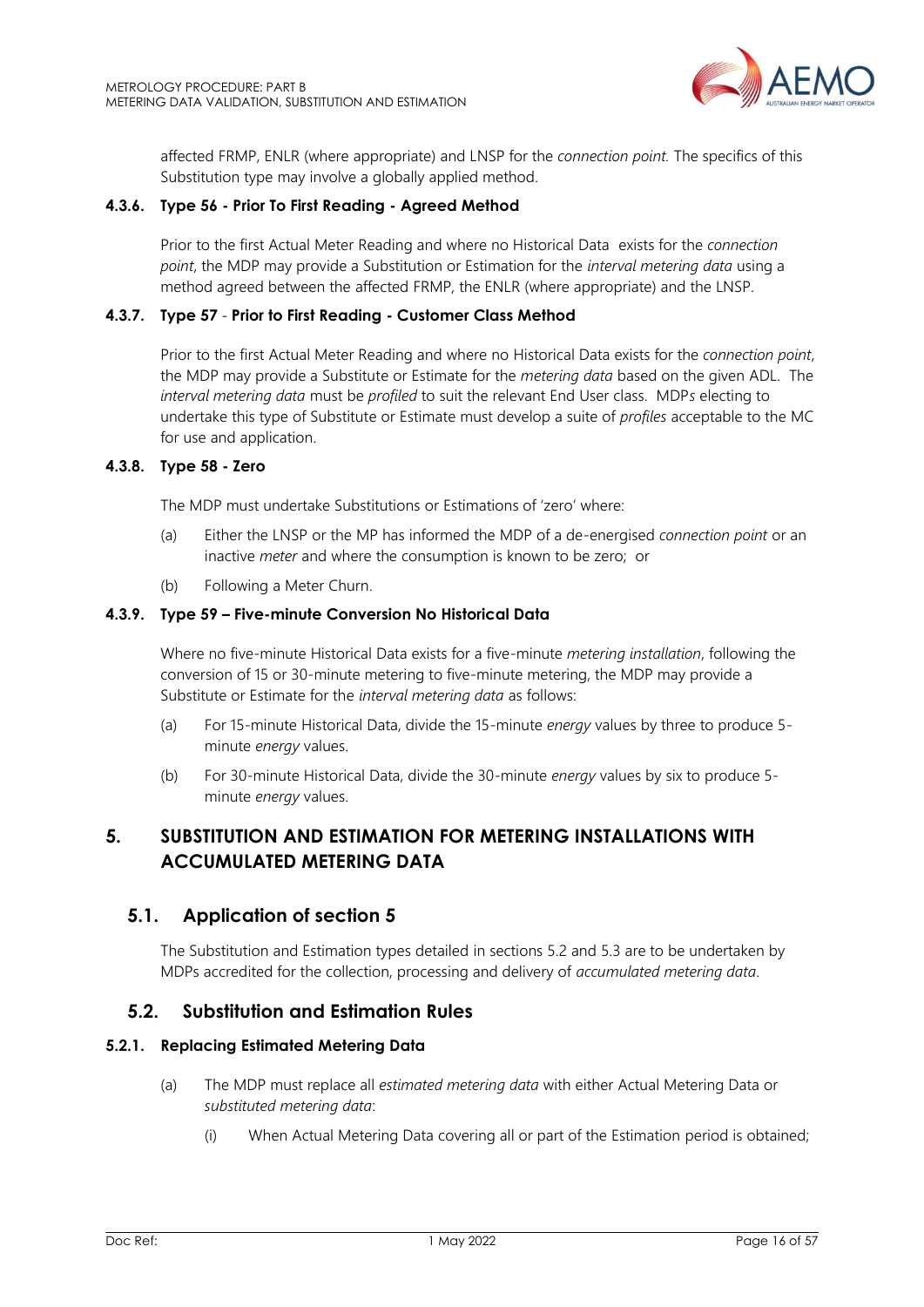

- (ii) When the Scheduled Meter Reading could not be undertaken, the MDP must replace the *estimated metering data* with *substituted metering data* with a quality flag of 'F'; or
- (iii) When the Scheduled Meter Reading could not be undertaken, the MDP must replace the *estimated metering data* with *substituted metering data* with a quality flag of 'F' unless it was identified that the *metering installation* no longer has an Accumulation Meter installed, in which case a quality flag of 'S' may be used.
- (b) Any final *substituted metering data* provided by the MDP must be re-Validated, updated or re-calculated by the MDP when the:
	- (i) Value of the *metering data* obtained at the next Actual Meter Reading is found to be less than the previous final Substitution; or
	- (ii) Final Substituted value is disputed and following consultation and agreement with the affected FRMP, ENLR (where appropriate) and the LNSP for the *connection point*, the new agreed value will be determined using type 64 Substitution.
- (c) The MDP must obtain clear and concise identification as to the cause of any missing or erroneous *metering data* for which Substitutions are required.
- (d) The MDP may apply the following Substitution and Estimation types:
	- (i) Substitutions: type 61, 62, 63, 64, 65, 66, 67, 68 or 69.
	- (ii) Estimations: type 61, 62, 63, 65 or 68.

#### **5.2.2. When to use Type 62 Substitution**

Where the Scheduled Meter Reading cycle is less frequent than monthly, the MDP may only use a type 62 Substitution or Estimation method when *metering data* from the same, or similar, Meter Reading period last year (i.e. type 61) is not available.

## **5.2.3. When to use Type 63 Substitution**

The MDP may use type 63 Substitutions or Estimations only when the *metering data* from the same, or similar, Meter Reading period last year and *metering data* from the previous Meter Reading period is not available (i.e. when type 61 and type 62 Substitution or Estimation methods cannot be used).

#### **5.2.4. When to use Type 65 Substitution**

The MDP may use type 65 Substitutions or Estimations only when the *metering data* from the same, or similar, Meter Reading period last year or the *metering data* from the previous Meter Reading period is not available (i.e. when type 61 and type 62 Substitution or Estimation methods cannot be used).

#### **5.2.5. When to use Type 67 Substitution**

The MDP must only use a type 67 Substitution when:

- (a) Directed by the MC*;*
- (b) Not expressly disallowed in the Jurisdiction concerned;
- (c) The End User provided Meter Reading meets the Validation rules for that Datastream*;* or
- (d) The MDP has no Actual Metering Data.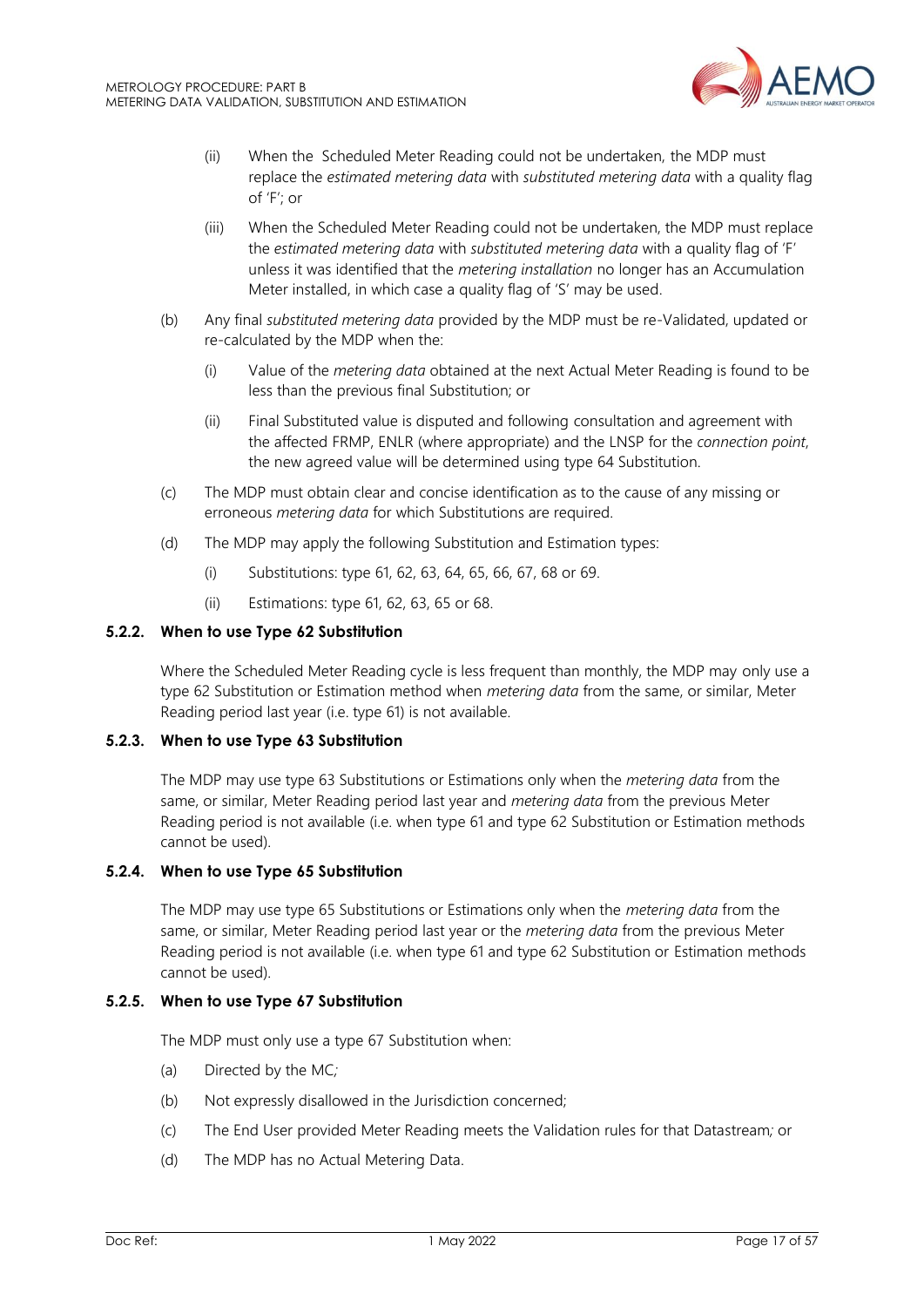

#### **5.2.6. When to use Type 64 or 66 Substitution**

- (a) MDPs must not perform type 64 or 66 Substitutions without seeking the agreement of the affected FRMP, ENLR and the LNSP for the *connection point*. MDPs may, however, undertake to change the quality flag to an existing type 64 or 66 Substitution without seeking further agreement from those parties.
- (b) The MDP must notify the affected LNSP*,* ENLR (where appropriate) and FRMP for the *connection point* of any Substitution or Estimation within two *business days* of the Substitution or Estimation. Notification is achieved via the Participant *metering data* file as detailed within the *service level procedures*.

#### **5.2.7. When to use Type 69 Substitution**

When an Actual Meter Reading for an accumulation meter has a value lower than a previous substituted Meter Reading, the MDP may re-substitute the substituted Meter Reading using the type 69 Linear Interpolation method.

## <span id="page-17-0"></span>**5.3. Substitution and Estimation Types**

#### <span id="page-17-1"></span>**5.3.1. Type 61 - Previous Year Method (Average Daily Consumption method)**

To perform a type 61 Substitution, the MDP must provide a Substitution or Estimation of the Meter Reading by calculating the *energy* consumption as per the following formula:

Energy Consumption = ADCLY number of *days* required

where

 $ADC<sub>LY</sub>$  = average daily consumption from the same or similar Meter Reading period last year.

#### <span id="page-17-2"></span>**5.3.2. Type 62** - **Previous Meter Reading Method (Average Daily Consumption Method)**

To perform a type 62 Substitution, the MDP must provide a Substitution or Estimation of the Meter Reading by calculating the *energy* consumption as per the following formula:

Energy Consumption = ADC<sub>PP</sub> \* number of *days* required.

where

 $ADC_{PP}$  = average daily consumption from the previous Meter Reading period.

#### <span id="page-17-3"></span>**5.3.3. Type 63 - Customer Class Method**

To perform a type 63 Substitution, the MDP must provide a Substitution or Estimation by calculating the *energy* consumption as per the following formula:

Energy Consumption = ADC<sub>CC</sub> \* number of *days* required

where

 $ADC_{CC}$  = average daily consumption for this End User class with the same type of usage.

## <span id="page-17-4"></span>**5.3.4. Type 64** - **Agreed Method**

To perform a type 64 Substitution, the MDP may undertake to use another method of Substitution (which may be a modification of an existing Substitution type), where none of the existing Substitution types are applicable, subject to using reasonable endeavours to form an agreement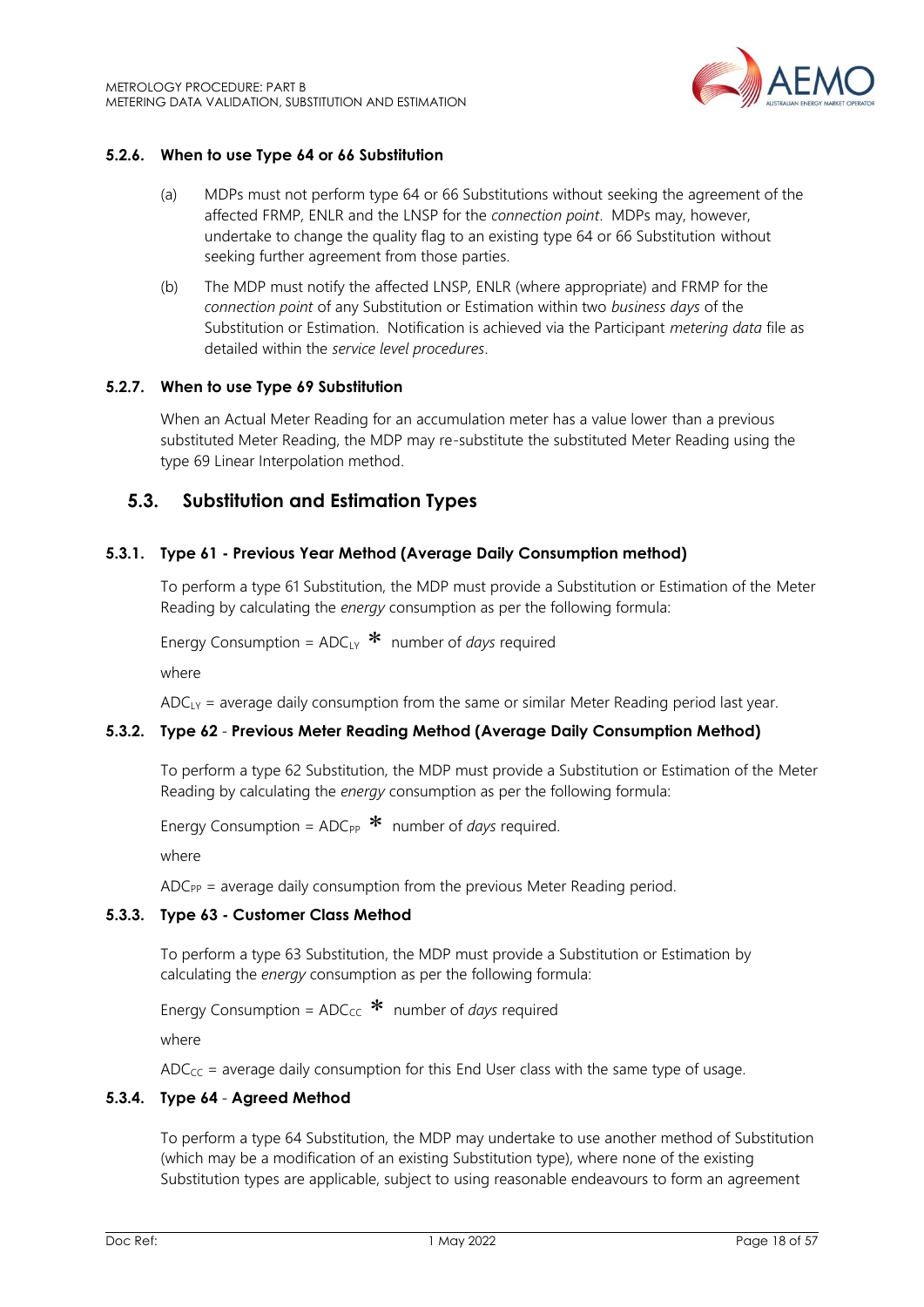

with the affected FRMP, ENLR (where appropriate) and LNSP for the *connection point.* The specifics of this Substitution type may involve a globally applied method.

#### <span id="page-18-2"></span>**5.3.5. Type 65** - **ADL Method**

To perform a type 65 Substitution, the MDP must provide a Substitution or Estimation by calculating the *energy* consumption in accordance with the following formula:

Energy Consumption = ADL number of *days* required

#### <span id="page-18-3"></span>**5.3.6. Type 66** - **Revision of Substituted Metering Data**

To perform a type 66 Substitution, the MDP must re*-*Substitute or change *substituted metering data* prior to collecting an Actual Meter Reading or prior to the date referred to as R2 in the Data Delivery Calendar (whichever occurs first), where the affected FRMP, ENLR (where appropriate) and LNSP for the *connection point* have agreed to revise the original *substituted metering data*, on the basis of Site or End User-specific information.

#### <span id="page-18-4"></span>**5.3.7. Type 67** - **Customer Reading**

Unless the MDP is required to apply a type 68 Substitution, the MDP must Substitute any previously *substituted metering data* or *estimated metering data* based directly on a Meter Reading provided by an End User.

#### <span id="page-18-5"></span>**5.3.8. Type 68 – Zero**

The MDP must undertake Substitutions or Estimations of 'zero' where either the LNSP or MP has informed the MDP of a de-energised *connection point* or an inactive *meter* and where the consumption is known to be zero.

#### <span id="page-18-6"></span>**5.3.9. Type 69 - Linear Interpolation**

To perform a type 69 Substitution, the MDP must calculate the ADL between two validated Meter Readings and apply this ADL pro-rated to the number of days for the substituted read.

## <span id="page-18-0"></span>**6. SUBSTITUTION AND ESTIMATION FOR CALCULATED METERING DATA**

## <span id="page-18-1"></span>**6.1. Substitution Rules**

The MDP must:

- (a) Obtain clear and concise identification as to the cause of any missing or erroneous *calculated metering data* for which *substituted metering data* are required;
- (b) Ensure that all *substituted metering data* and *estimated metering data* are based on *calculated metering data* and not on any previous Substitutions or Estimations (as applicable);
- (c) Base *calculated metering data* for type 7 *metering installations* and where applicable for *non-contestable unmetered loads,* on Inventory Table data as follows:
	- (i) Where the Inventory Table has not been updated for the period concerned, *calculated metering data* must be based on the most recent available information and provided as an Estimate; and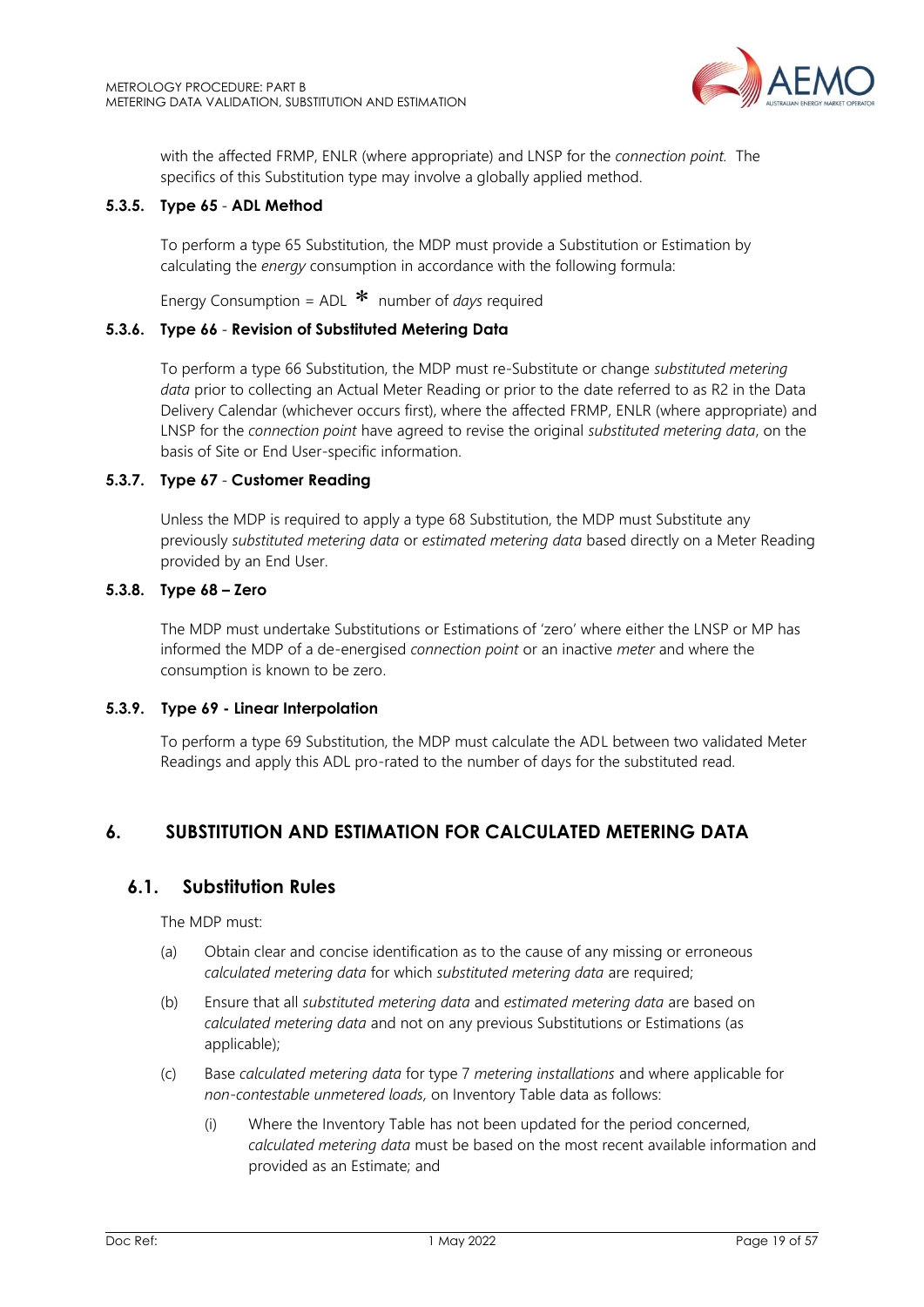

- (ii) Where the Inventory Table is correct for the period concerned, the *calculated metering data* must have a quality flag of "A", however, when the Inventory Table is subsequently updated for the period concerned, the *calculated metering data* must have a quality flag of "F";
- (d) base *calculated metering data* for *non-contestable unmetered loads* not included in (c), on appropriate calculation methodologies and Agreed Loads as follows:
	- (i) Where the Inventory Table has not been updated for the period concerned, calculated metering data must be based on the most recent available information and provided as an Estimate; and
	- (ii) Where the Inventory Table is correct for the period concerned, the *calculated metering data* must have a quality flag of "A", however, when the Inventory Table is subsequently updated for the period concerned, the *calculated metering data* must have a quality flag of "F".
- (e) Notify the affected LNSP, ENLR (where appropriate) and FRMP for the *connection point* of any Substituted *calculated metering data* within two *business days* of the Substitution. Notification is achieved via the Participant *metering data* file as detailed within the *service level procedures*; and
- (f) Flag all *calculated metering data* Substitutions as 'F'.

The MDP may apply the following Substitution and Estimations types:

- (g) Substitutions: type 71, 72, 73, or 74.
- (h) Estimations: type 75.

## <span id="page-19-0"></span>**6.2. Substitution and Estimation Types**

#### <span id="page-19-1"></span>**6.2.1. Type 71** – **Recalculation**

To perform a type 71 Substitution, the MDP must Substitute *calculated metering data* with the *calculated metering data* obtained by a recalculation based on the current Inventory Tables, Load Tables and On/Off Tables.

#### <span id="page-19-2"></span>**6.2.2. Type 72** - **Revised Tables**

Where the error in the *calculated metering data* is due to errors in the Inventory Table, Load Table or On/Off Table, the MDP must Substitute *calculated metering data* by a recalculation based on the most recent Inventory Tables, Load Tables and On/Off Tables in which there were no errors.

## <span id="page-19-3"></span>**6.2.3. Type 73** - **Revised Algorithm**

Where the error in the *calculated metering data* is due to an error in its calculation the MDP must Substitute the most recent *calculated metering data* for which there was no error.

#### <span id="page-19-4"></span>**6.2.4. Type 74** - **Agreed Method**

The MDP may use another method of *calculated metering data* Substitution (which may be a modification of an existing Substitution type), where none of the existing Substitution types is applicable, subject to using reasonable endeavours to form an agreement between the affected FRMP, ENLR (where appropriate) and LNSP for the *connection point.* The specifics of this Substitution type may involve a globally applied method.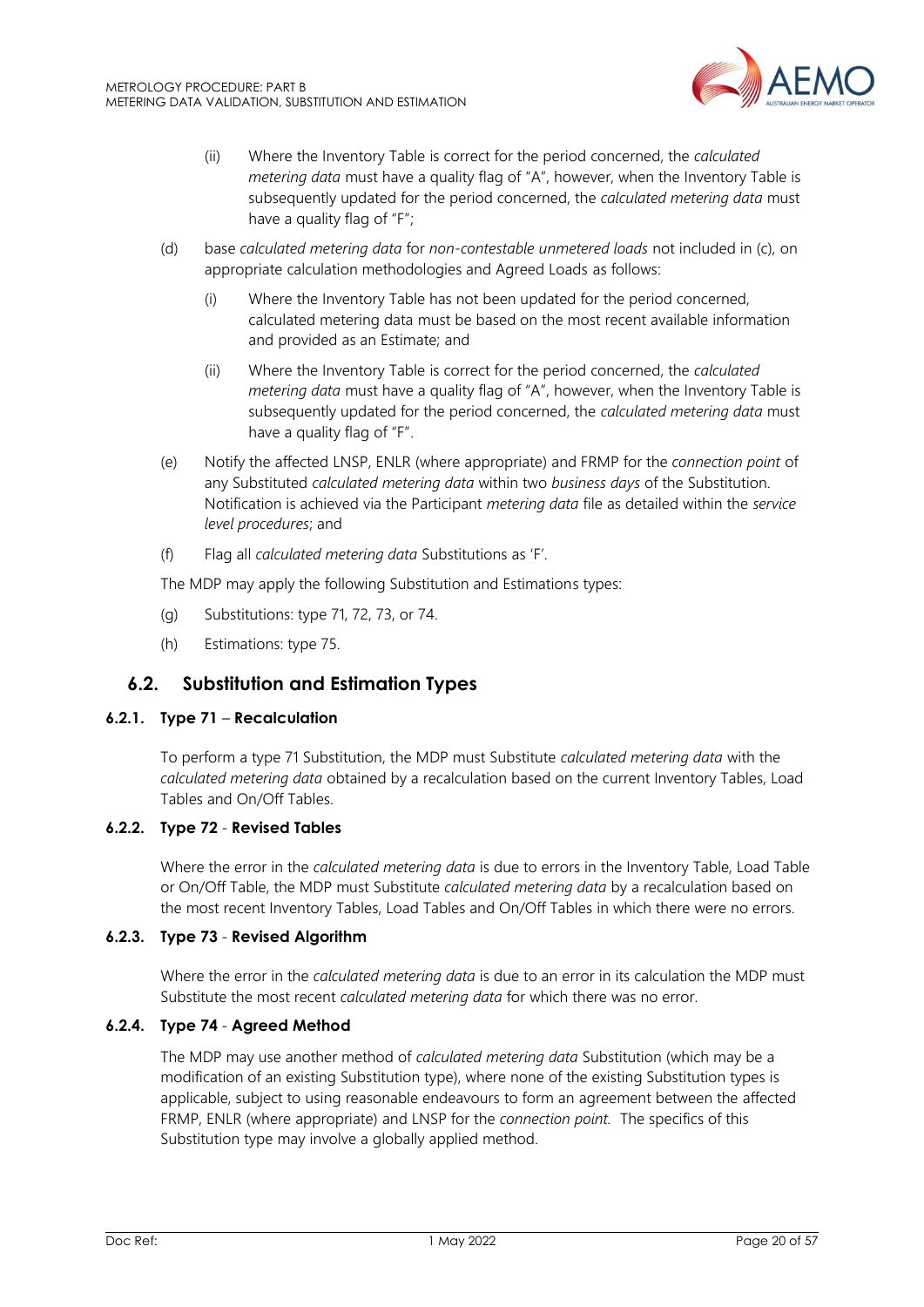

## <span id="page-20-5"></span>**6.2.5. Type 75** - **Existing Table**

The MDP must provide an Estimate for the *calculated metering data* based on the most recent Inventory Table until such time as an updated Inventory Table is received for the period concerned.

## <span id="page-20-0"></span>**7. GENERAL DATA VALIDATION REQUIREMENTS**

## <span id="page-20-1"></span>**7.1. Validation requirements for all metering installations**

MDPs must manage systems and processes on the basis that:

- (a) Stored *metering data* held in the *meter* buffer might be subject to installation measurement error;
- (b) Data delivered by reading systems, (e.g. remote reading systems, hand-held readers and conversion software) might not be recovered from the *meters* without corruption; and
- (c) Auditable Validation procedures are of critical importance and can have a direct impact on disputes. It is essential that MDPs comply with these Validation procedures and that all *metering data* is subject to Validation prior to delivery to AEMO and *Registered Participants*.

## <span id="page-20-2"></span>**7.2. Validation of Interval Metering Data Alarms**

- (a) The MDP must Validate *interval metering data* against the following Meter Alarms when these are provided in the *meter*:
	- (i) Power failure/*meter* loss of supply
	- (ii) VT or phase failure;
	- (iii) Pulse overflow;
	- (iv) Cyclic redundancy check error; and
	- (v) Time tolerance.
- (b) Where *interval metering installations* assign alarms to the data channel and the *interval metering data* concerned, the MDP must process the alarm along with the *metering data* as part of the required Validation.
- (c) The MDP must ensure that all *metering data* alarm reports are signed off and dated by the person actioning the data exception report review as part of the Validation.
- (d) The MDP must Validate all *interval metering data* with all *metering data* alarms prior to dispatch to AEMO or *Registered Participants*.
- (e) All MDP exception reports must provide, for all instances where the *interval metering data* was found to be corrupted an indication of the subsequent actions undertaken by the MDP.

## <span id="page-20-3"></span>**8. VALIDATION WITHIN THE METER READING PROCESS**

## <span id="page-20-4"></span>**8.1. Validations during Collection of Metering Data from Manually Read Interval Metering Installations**

The Validations to be performed by MDPs responsible for the collection of *interval metering data* from manually read *metering installations* are as follows: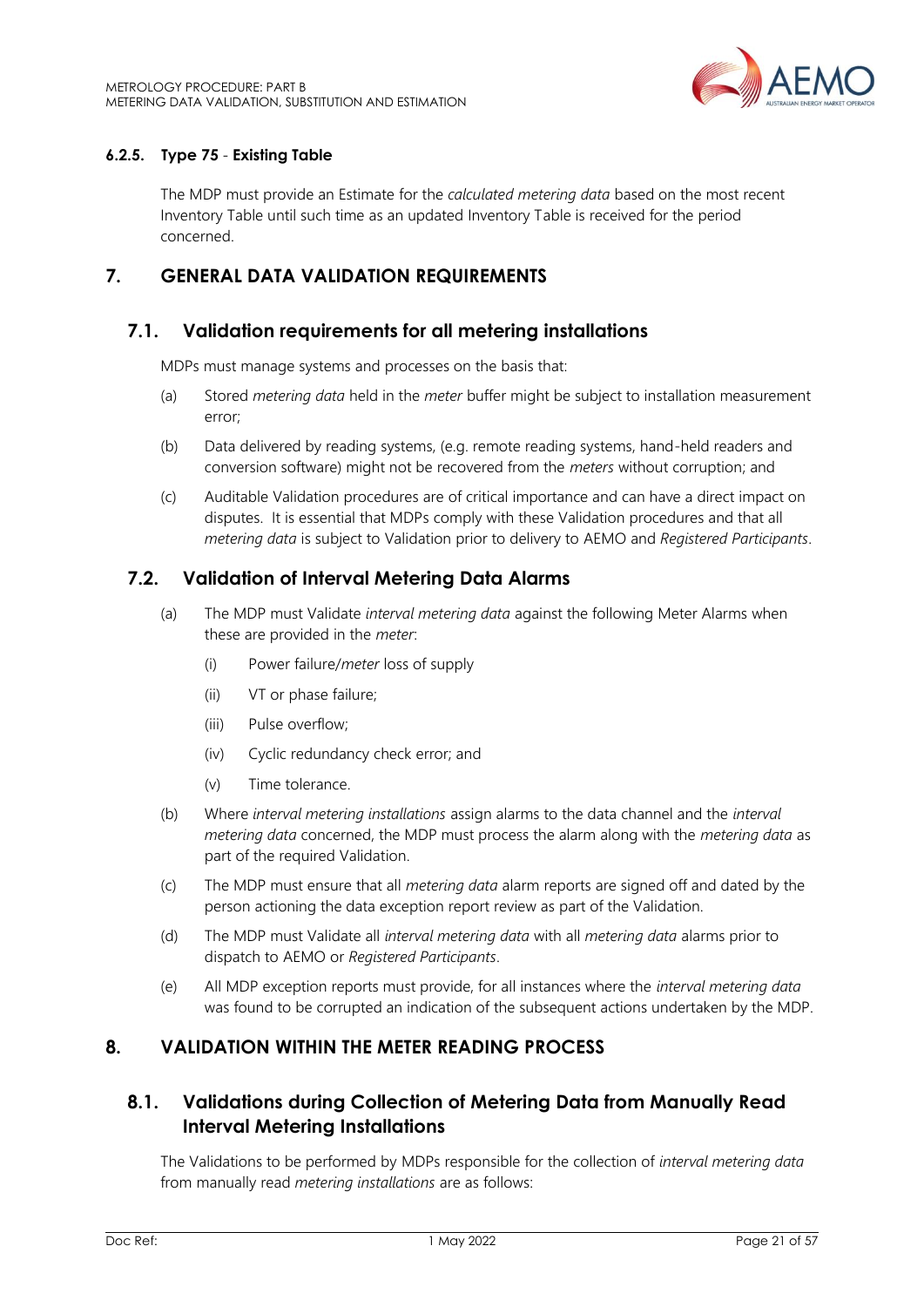

- (a) The Meter Serial ID matches the recorded Meter Serial ID.
- (b) The security of the *metering installation* is intact, e.g. *meter* seals in place and in good order.
- (c) The time synchronisation of the *metering installation* is correct to *EST* inclusive of any *load* control devices.

## <span id="page-21-0"></span>**8.2. Validations during collection of Accumulated Metering Data**

The Validations to be performed by MDPs responsible for the collection of *accumulated metering data* are as follows:

- (a) The value of metering data from the current Meter Reading  $\geq$  the value of metering data from the previous Meter Reading.
- (b) The value of metering data from the current Meter Reading is valid against an expected minimum value.
- (c) The value of metering data from the current Meter Reading is valid against an expected maximum value.
- (d) The Meter Serial ID matches the recorded Meter Serial ID.
- (e) The security of the metering installation is intact, e.g. meter seals in place and in good order.
- (f) The time synchronisation of the metering installation is correct to EST inclusive of any load control devices.
- (g) The dial capacity is checked against the recorded dial capacity.

## <span id="page-21-1"></span>**9. VERIFICATION AS PART OF THE REGISTRATION PROCESS**

## <span id="page-21-2"></span>**9.1. Verification of Metering Installations – General Requirements**

MDPs must confirm that the *NMI* is registered in MSATS after any installation or change to a *metering installation* prior to the distribution of any *interval metering data* to AEMO or *Registered Participants* for the purposes of *settlements*.

## <span id="page-21-3"></span>**9.2. Verification of Metering Installations with Remote Acquisition of Metering Data**

MDPs must carry out the following Verifications after any installation or change to a *metering installation* with *remote acquisition* of *metering data* prior to the distribution of any *interval metering data* to AEMO or *Registered Participants* for the purposes of *settlements*:

- (a) For instrument transformer connected *metering installations*, the *metering installation* is recording *metering data* correctly, in conjunction with the MP.
- (b) For whole current *metering installations*, the *metering data* correctly pertains to the registered *metering installation*.
- (c) All Datastreams are captured.

## <span id="page-21-4"></span>**9.3. Verification for Manually Read Interval Metering Installations**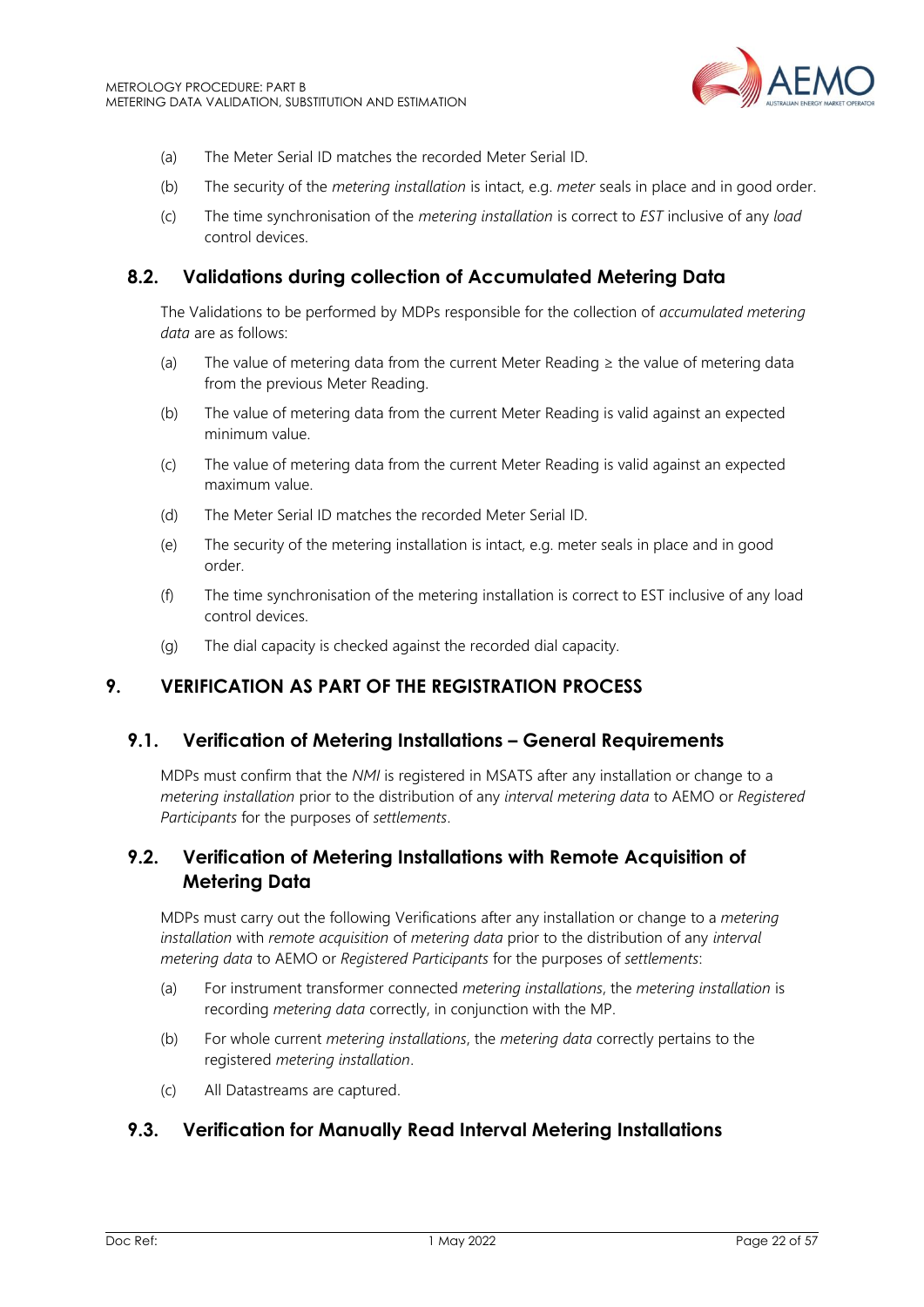

The MDP must carry out the following Verifications in conjunction with the MP for manually read interval *metering installations* after any changes to a *metering installation* prior to the distribution of any *interval metering data* to AEMO or *Registered Participants* for the purposes of *settlements*:

- (a) The metering data correctly pertains to the registered metering installation.
- (b) All Datastreams are captured.

## <span id="page-22-0"></span>**9.4. Verification for Metering Installations with Accumulated Metering Data**

MDPs must carry out the following Verifications, following any changes to a *metering installation* and prior to the distribution of any *accumulated metering data* to AEMO or *Registered Participants* for the purposes of *settlements*:

- (a) The metering data correctly pertains to the registered metering installation.
- (b) All Datastreams are captured.

## <span id="page-22-1"></span>**9.5. Verification for Metering Installations with Calculated Metering Data**

MDPs must Verify the *calculated metering data* on registration of all *metering installations* to verify that the Inventory Tables, Load Tables and On/Off Tables are complete and correct for the specifics of the *metering installation*.

## <span id="page-22-2"></span>**10. VALIDATION OF METERING DATA**

## <span id="page-22-3"></span>**10.1. General**

For *connection points* where AEMO is required to appoint an MDP to provide *metering data services,* AEMO may also request the MDP to perform Validations in addition to those specified in section 10 to further ensure the quality and completeness of the *metering data*.

For *metering installations* with *remote acquisition* installed in accordance with clause 7.8.9(b) of the NER, the MDP may perform Validation in accordance with sections 10.4 and 10.5, instead of section  $10.2<sub>2</sub>$ 

## <span id="page-22-4"></span>**10.2. Validations for Metering Installations with Remote Acquisition of Metering Data**

MDPs must, as a minimum, undertake the following Validations within the *metering data services database* for *metering installation* types with *remote acquisition* of *metering data*:

- (a) A check of all *interval metering data* against a nominated maximum value.
	- (i) This Validation is to ensure that erroneous *interval metering data* spikes are trapped and Substituted.
	- (ii) This check may additionally be performed in the polling software.
- (b) A check of the maximum value of *active energy* and *reactive energy*.
	- (i) For CT *metering installations*, the maximum value is to be initially determined by the connected CT ratio of the *metering installation*.
	- (ii) For whole current *metering installations,* the maximum rating of the *meter* is to be used.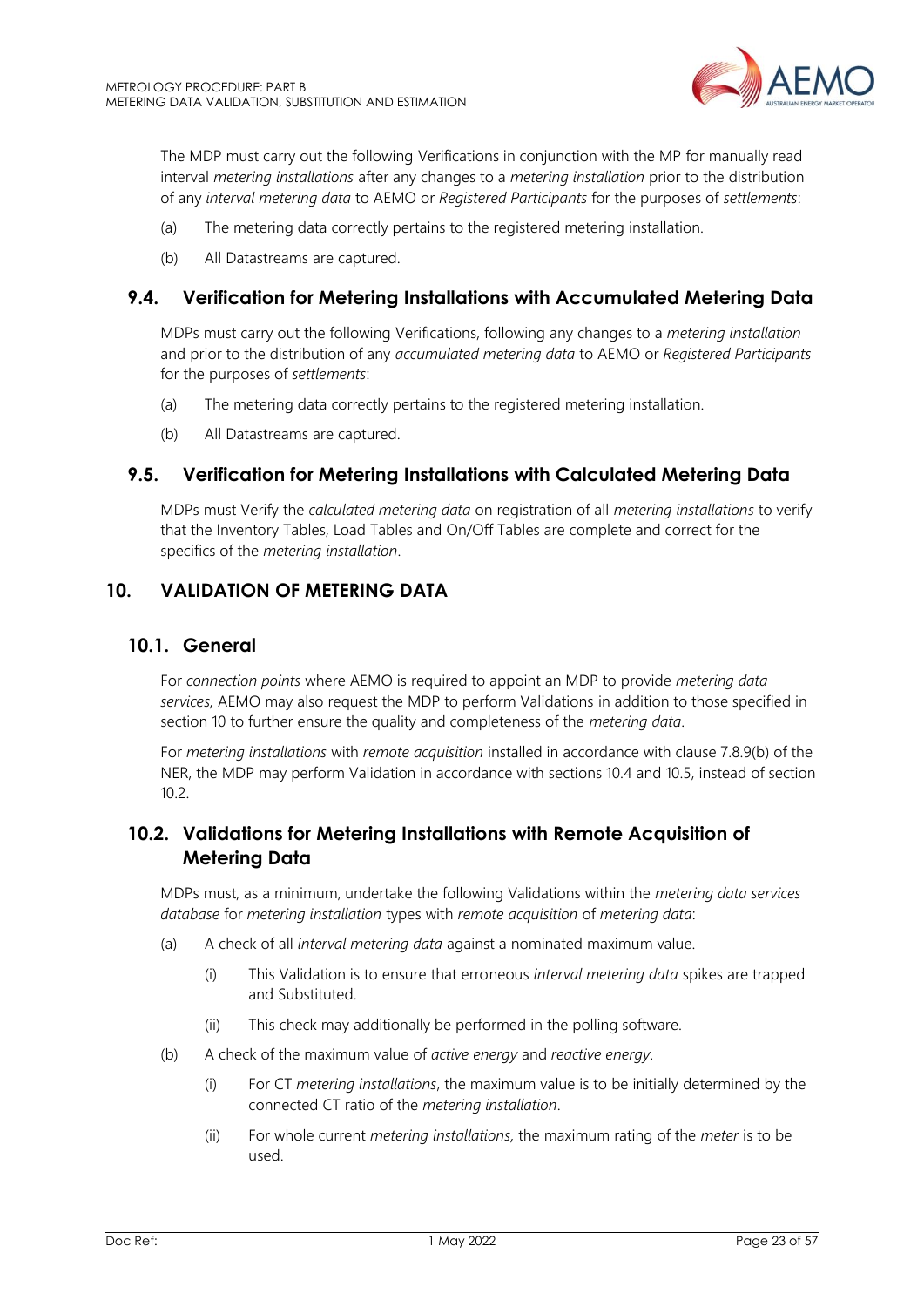

- (c) Check against a nominated minimum value or, alternatively, a 'zero' check that tests for an acceptable number of zero Intervals values per day to be derived from the Site's Historical Data.
- (d) Check for null (no values) *metering data* in the *metering data services database* for all Datastreams.
	- (i) The aim of this check is to ensure that there is a 100% *metering data* set (and Substitution for any missing *interval metering data* is undertaken).
	- (ii) The minimum check required is to ensure that there is at least one non-null *active energy* or *reactive energy* value per Interval per Datastream.
- (e) Check for the Meter Alarms referred to in section 7.2 and ensure:
	- (i) A process is in place that captures these Meter Alarms within the Validation and ensures that any Meter Alarm occurrences are retained as part of the *metering data* audit trail; and
	- (ii) Provide details of the occurrences of Meter Alarms to relevant *Registered Participants* within the *metering data* file in accordance with the MDFF Specification.

## <span id="page-23-0"></span>**10.3. Validations for Metering Installations with Check Metering or Partial Check Metering**

MDPs must undertake the following Validations by comparing the *metering data* and *check metering data* for all *metering installations* that have associated *check metering installations* or partial *check metering installations*:

- (a) For *metering installations* where the *check metering installation* duplicates the *metering installation* accuracy, the MDP must Validate the *metering installation* Datastreams and check metering Datastreams on a per Interval basis. The average of the two Validated *metering data* sets will be used to determine the energy measurement.
- (b) For installations where the *check metering data* Validation requires a comparison based on nodal balance (comparing the sum energy flow to the busbar against energy flow from the busbar):
	- (i) The MDP must construct a Validation algorithm within the *metering data services database* that will facilitate comparison of *interval metering data* for each *energy* flow on a per Interval basis.
	- (ii) The MDP must conduct an analysis of the Historical Data for each *connection point* to ascertain whether error differences in nodal balance are acceptable.
	- (iii) The MDP should use this information to refine its Validation algorithms to minimise the error difference for each *connection point*, based on Historical Data.
	- (iv) The maximum error difference considered acceptable for any *connection point* is 1% on a per Interval basis. The MDP should minimise this for each *connection point*, based on Historical Data.
- (c) Where the *check metering installation* is remote from the *metering installation* (e.g. at the other end of a *transmission line* or the other side of a *transformer*):
	- (i) The MDP must construct a Validation algorithm within the *metering data services database* that will facilitate comparison of *interval metering data* from the *metering*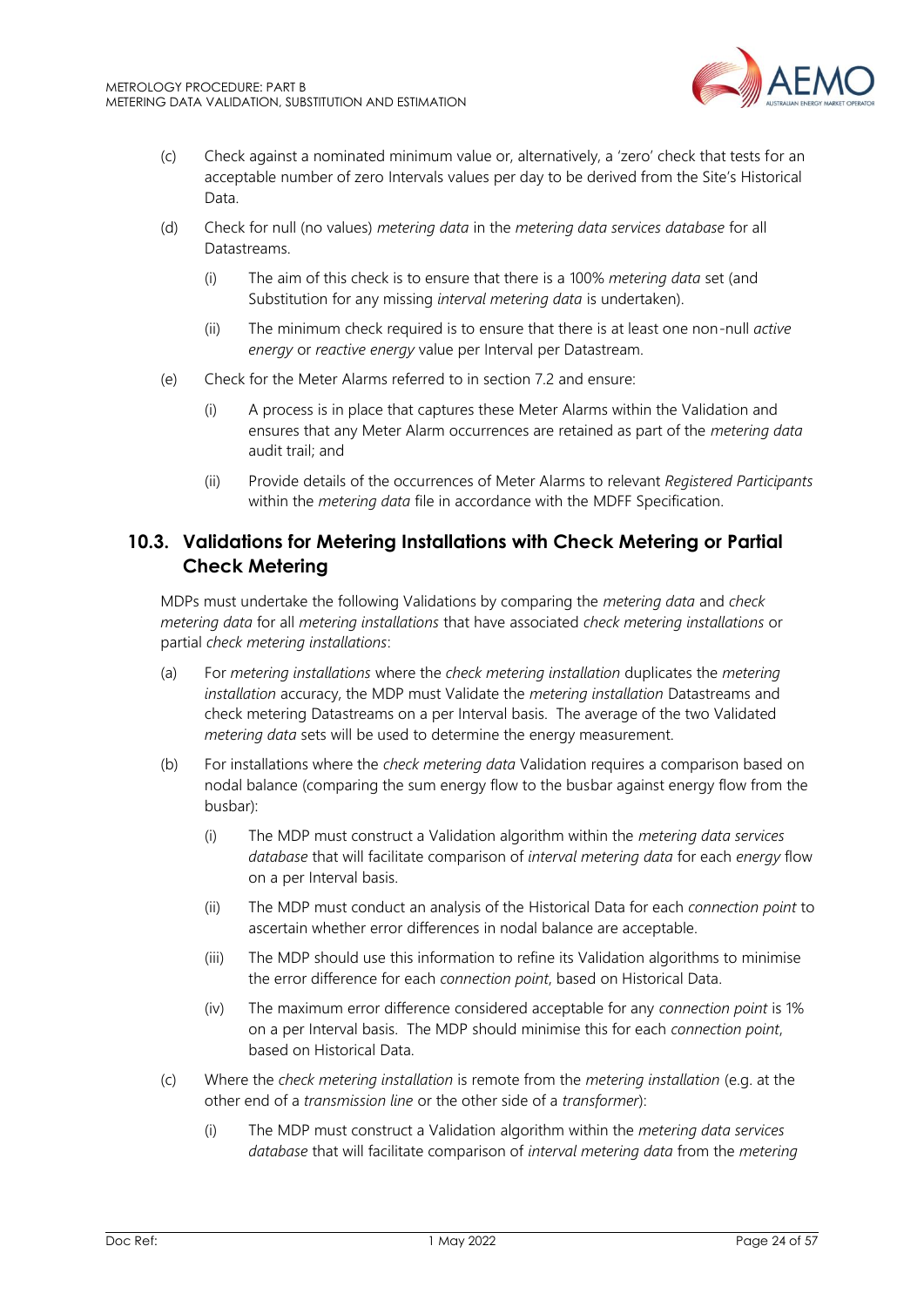

*installation* and the *check metering installation* on a per Interval basis with adjustment for respective *transformer* or *transmission line* losses.

- (ii) The MDP must conduct an analysis of the Historical Data for each *connection point* to ascertain whether the error differences between the *metering data* from the *metering installation* and *check metering installation* are acceptable.
- (iii) The MDP should use this information to refine its Validation algorithms to minimise the error difference for each *connection point*, based on Historical Data.
- (iv) The maximum error difference considered acceptable for any *connection point* is 5% on a per Interval basis. The MDP should minimise this for each *connection point*, based on Historical Data.
- (d) For *connection points* where SCADA data is made available by AEMO for the purposes of Validation, the MDP must Validate the *metering data* by comparison of the *interval metering data* against the SCADA data as provided by AEMO in the agreed format:
	- (i) The MDP must construct a Validation algorithm within the *metering data services database* that will facilitate comparison of *interval metering data* from the *metering installation* and the SCADA data on a per Interval basis.
	- (ii) The MDP must conduct an analysis of the Historical Data for each *connection point* to ascertain whether error differences between the *interval metering data* from the *metering installation* and the SCADA data are acceptable.
	- (iii) The MDP should use this information to refine its Validation algorithms to minimise the error difference value for each *connection point*, based on Historical Data.
	- (iv) The MDP must construct an appropriate Validation algorithm as the SCADA data may be derived from a different measurement point, have a different interval collection period or have a different base unit of measurement, (e.g. power not *energy* value) with allowances for a larger error of measurement.
	- (v) The MDP is only required to undertake Validation of *metering data* against the SCADA data on the primary data channel i.e. only 'B' channel Validation where the FRMP is either a *Generator* or MSGA and only 'E' channel Validation for *loads,* such as pumps.

## <span id="page-24-0"></span>**10.4. Validations for Manually Read Interval Metering Installations with CTs**

MDPs must, as a minimum, undertake the following Validations on *metering data* from manually read interval *metering installation* with CTs within the *metering data services database*:

- (a) Check of all *interval metering data* against a nominated maximum value.
	- (i) This Validation is to ensure that erroneous *interval metering data* spikes are trapped and Substituted.
	- (ii) This check may additionally be performed in the collection software.
- (b) A check of the maximum value of *active energy*, which must initially be determined by the connected CT ratio of the *metering installation* (maximum *reactive energy* checks may also be performed as an option).
- (c) Check against a nominated minimum value or, alternatively, a 'zero' check that tests for an acceptable number of zero Interval values per day to be derived from the Site's Historical Data.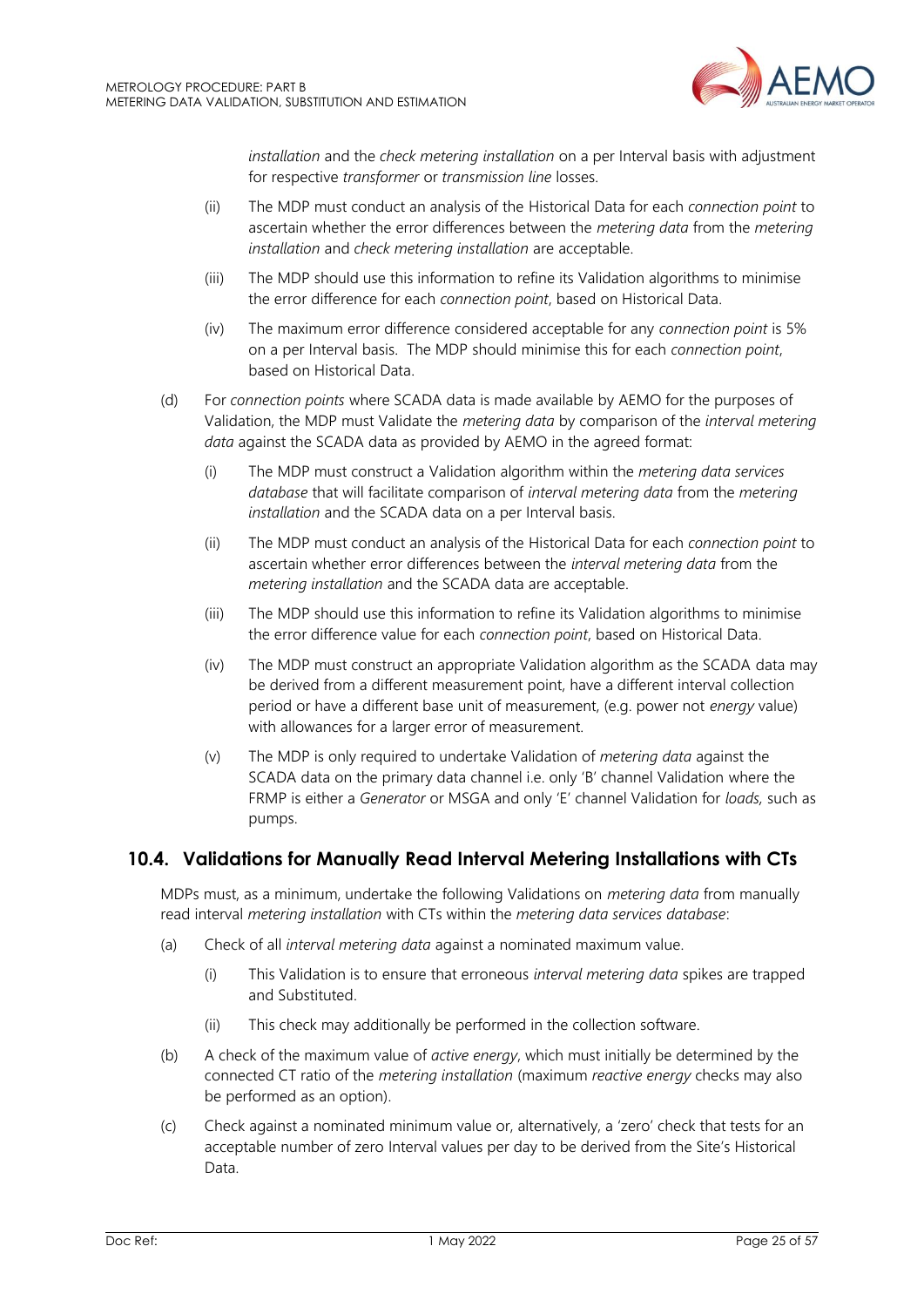

- (d) Check for null (no values) *metering data* in the *metering data services database* for all Datastreams.
	- (i) The aim of this check is to ensure that there is a 100% *metering data* set (and Substitution for any missing *interval metering data* is undertaken).
	- (ii) The minimum check required is to ensure that there is at least one non-null *active energy* or *reactive energy* value per Interval per Datastream.
- (e) Check for Meter Alarms referred to in section 7.2 and ensure:
	- (i) A process is in place that captures these Meter Alarms within the Validation and ensures that any Meter Alarm occurrences are retained as part of the *metering data* audit trail; and
	- (ii) The relevant *Registered Participants* are notified of the occurrences of these Meter Alarms within the *metering data* file in MDFF.
- (f) Where supported by the *meter(s)*, Validation for a given period of *interval metering data* by comparison of the totalised *interval energy data* (accumulation register reading) and the change in the *meter* cumulative registers (*energy* tolerance). It is acknowledged that this check would not identify CT ratio changes that have occurred after initial commissioning and have not been advised to the MDP.
- (g) A check of the *metering data* for continuity and reasonability over the *meter* reading period.
	- (i) Check that no gaps in the *metering data* exist.
	- (ii) Check that *metering data* for the expected period has been delivered based on the Scheduled Meter Reading date.

## <span id="page-25-0"></span>**10.5. Validations for Whole Current Manually Read Interval Metering Installations**

MDPs must, as a minimum, undertake the following Validations on *metering data* from whole current manually read interval *metering installations* within the *metering data services database*:

- (a) Check of all *interval metering data* against a nominated maximum value.
	- (i) This Validation is to ensure that erroneous *interval metering data* spikes are trapped and Substituted.
	- (ii) This check may additionally be performed in the collection software.
- (b) A check of maximum value of *active energy*. (Maximum *reactive energy* checks may also be performed as an option). The maximum value is to be initially set to the rating of the *meter*.
- (c) Check for null (no values) *metering data* in the *metering data services database* for all Datastreams.
	- (i) The aim of this check is to ensure that there is a 100% *metering data* set (and Substitution for any missing *metering data* is undertaken).
	- (ii) The minimum check required is to ensure that there is at least one non-null *active energy* or *reactive energy* value per Interval per Datastream.
- (d) Check for the Meter Alarms referred to in section 7.2. The MDP is not required to Validate the *interval metering data* for power outage or power failure alarms, but must ensure: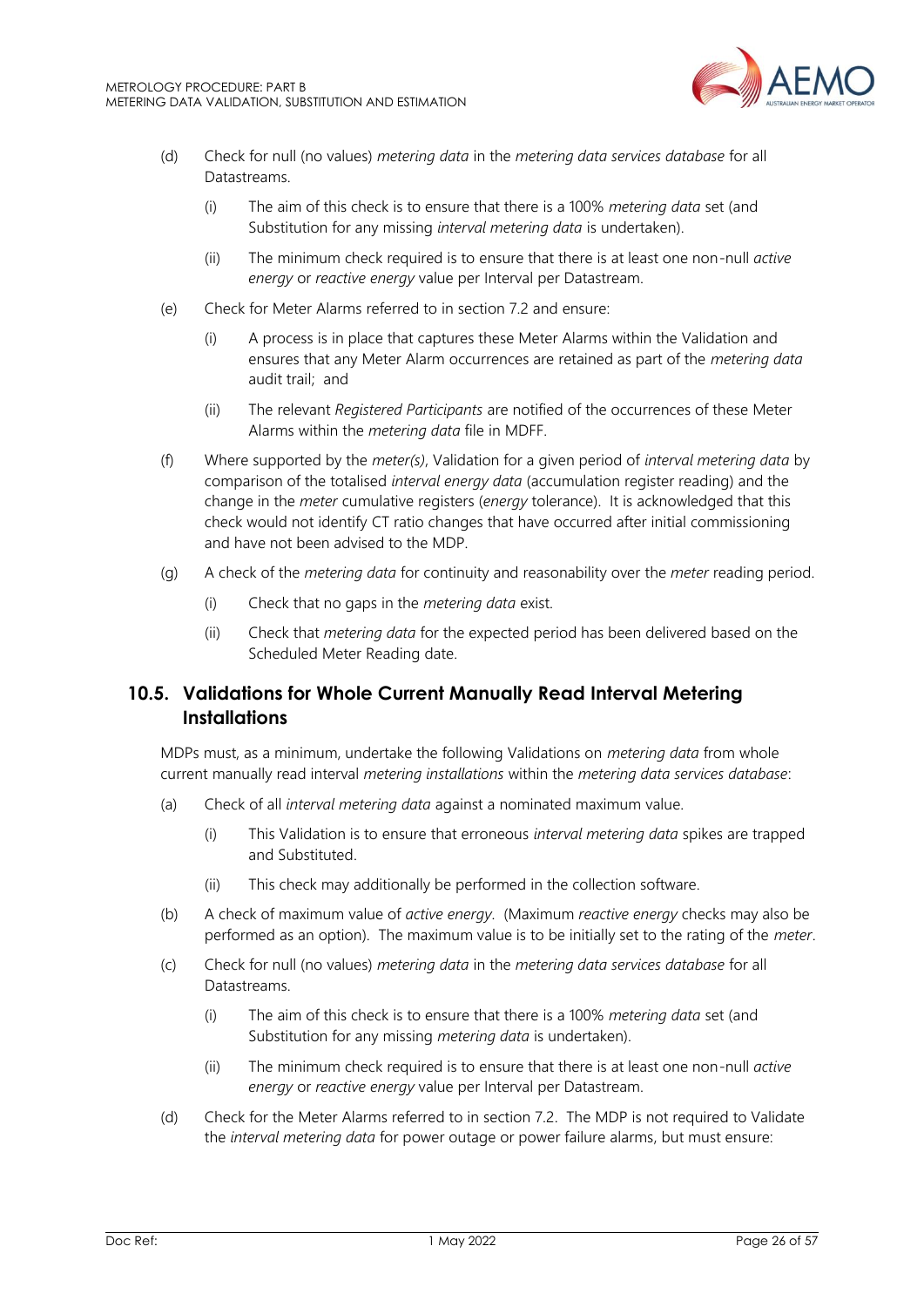

- (i) A process is in place that captures these Meter Alarms within the Validation and ensures that any Meter Alarm occurrences are retained as part of the *metering data* audit trail; and
- (ii) The relevant *Registered Participants* are notified of the occurrences of Meter Alarms within the *metering data* file in accordance with the MDFF Specification.
- (e) Where supported by the *meter(s)*, Validation for a given period of *interval metering data* by comparison of the totalised *interval energy data* values (accumulation register reading) and the change in the *meter* cumulative registers (*energy* tolerance).
- (f) A check of the *metering data* for continuity and reasonability over the *meter* reading period.
	- (i) Check that no gaps in the *metering data* exist.
	- (ii) Check that *metering data* for the expected period has been delivered based on the expected reading date.

## <span id="page-26-0"></span>**10.6. Validations for Metering Installations with Accumulated Metering Data**

MDPs must undertake the following Validations within the metering data services database for metering installations with accumulated metering data:

- (a) Check against a nominated minimum value of metering data collected from the metering installation.
- (g) Check against a nominated maximum value of metering data collected from the metering installation. This is to be applied to both the metering data collected from the metering installation and the calculated energy consumption values.
- (h) The current value of metering data collected from the metering installation  $\ge$  previous value of metering data collected from the metering installation.
- (i) The current value of metering data collected from the metering installation is numeric and  $\geq$ 0.
- (i) The current date that metering data is collected from the metering installation  $>$  the previous date that metering data was collected from the metering installation.
- (k) Check for null (no values) metering data in the metering data services database for all Datastreams. The aim of this check is to ensure that there is a 100% metering data set and Substitution for any missing metering data is undertaken.

## <span id="page-26-1"></span>**10.7. Validations for Metering Installations with Calculated Metering Data**

MDPs must undertake the following Validations of *calculated metering data* within the *metering data services database*:

- (a) Check against a nominated maximum calculated metering data value.
- (a) Calculated metering data value is numeric and  $\geq 0$ .
- (b) Check for null (no values) calculated metering data for all Datastreams. The aim of this check is to ensure that there is a 100% calculated metering data set (and Substitution for any missing calculated metering data has been undertaken).
- (c) Check the Inventory Tables, Load Tables and On/Off Tables using a process approved by the MC to ensure that the correct version of these tables is being used for the production of calculated metering data.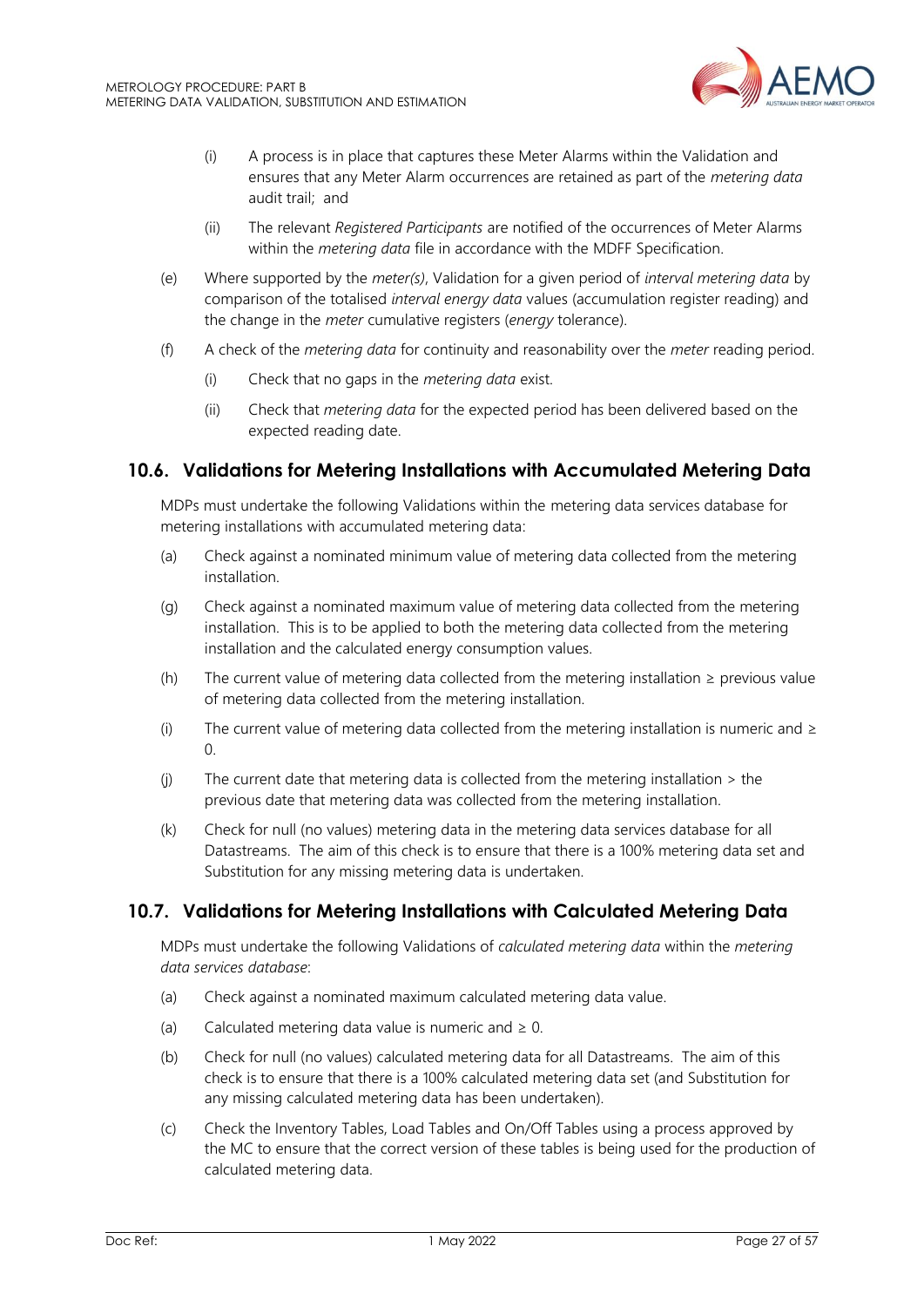

- (d) Check against a nominated minimum value, or alternatively, a 'zero' check that tests for an acceptable number of zero Interval values per day.
- (e) Calculated metering data date > previous calculated metering data date.

## <span id="page-27-0"></span>**11. LOAD PROFILING – CONVERSION OF ACCUMULATED METERING DATA**

## <span id="page-27-1"></span>**11.1. Requirements for Load Profiling**

Load Profiling is required to determine *interval metering data*, for *settlements* for type 6 *metering installations*. The requirements vary from Jurisdiction to Jurisdiction.

#### **11.1.1. Victoria, ACT and Tasmania**

The requirements for Load Profiling in Victoria, ACT, and Tasmania are to:

- (a) Determine an estimate of the average Load Profile for a Profile Area over a given period of time (Profile Preparation Service); and
- (b) Allocate that Load Profile to End Users in that Profile Area (Basic Meter Profiler).

#### **11.1.2. NSW and Queensland**

The requirements for Load Profiling in NSW and Queensland are to:

- (a) Determine an estimate of the average Load Profile for Controlled Loads for a Profile Area over a given period of time (Profile Preparation Service – Controlled Load Profile);
- (b) Allocate that profile to Controlled Loads (Basic Meter Profiler Controlled Load Profile);
- (c) Determine an estimate of the average Load Profile of the remaining loads for a Profile Area (that is, excluding the Controlled Loads) over a given period of time (Profile Preparation Service – Net System Load Profile); and
- (d) Allocate that Load Profile to non-Controlled Loads in that Profile Area (Basic Meter Profiler Net System Load Profile).

#### **11.1.3. South Australia**

The requirements for Load Profiling in South Australia are to:

- (a) Determine an estimate of the average Load Profile for Controlled Loads for a Profile Area over a given period of time (Profile Preparation Service – Controlled Load Profile);
- (b) Allocate that profile to Controlled Loads in that Profile Area (Basic Meter Profiler Controlled Load Profile);
- (c) determine an estimate of the average Load Profile of the remaining loads for a Profile Area (that is, excluding the Controlled Loads) over a given period of time (Profile Preparation Service – Net System Load Profile); and
- (d) Allocate that Load Profile to non-Controlled Loads in that Profile Area (Basic Meter Profiler Net System Load Profile).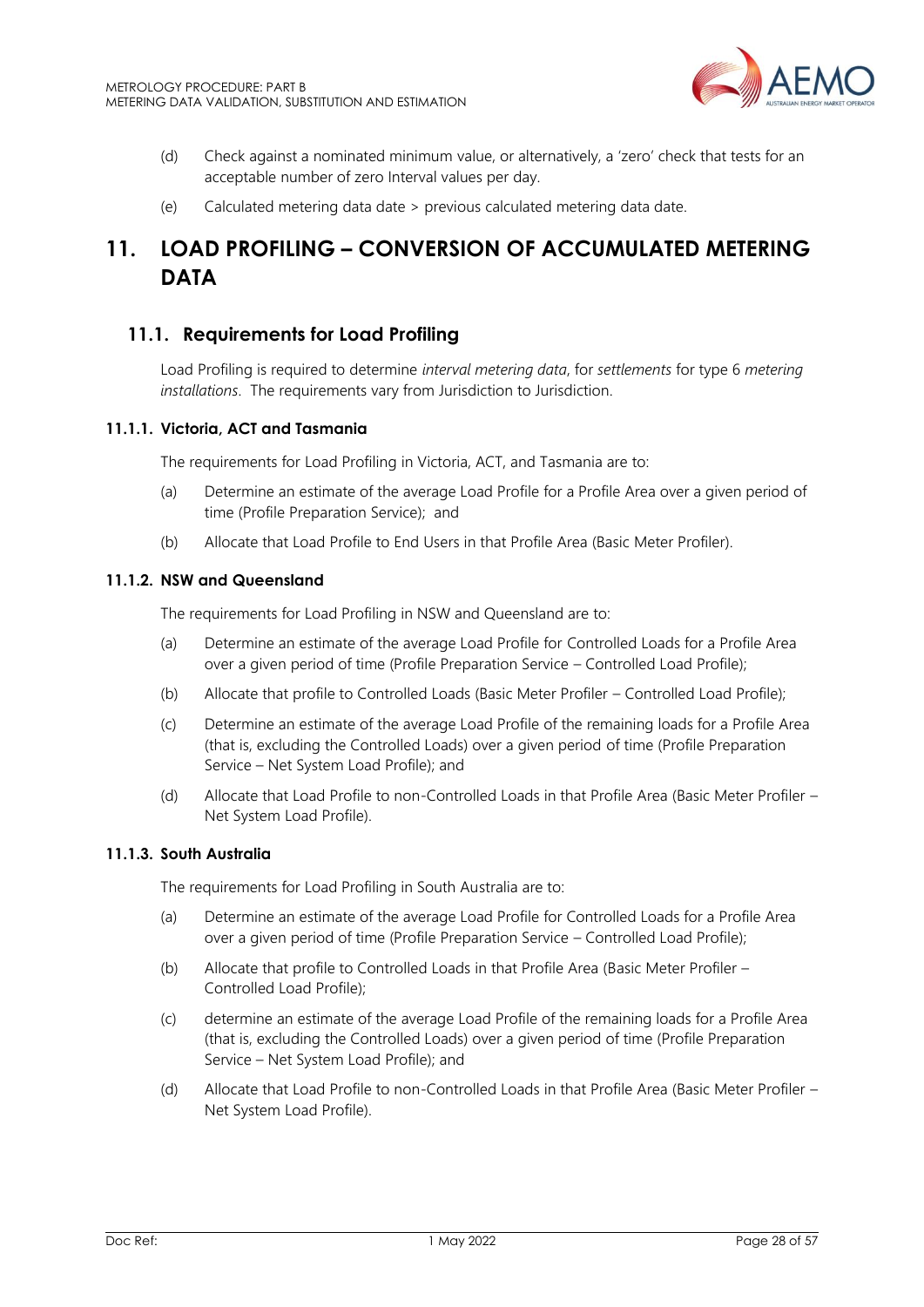

## <span id="page-28-0"></span>**11.2. Profile Preparation Service - Controlled Load Profile**

### **11.2.1. NSW**

Profile Preparation Service - Controlled Load is applied in NSW as follows:

- (a) In accordance with section 12.8.2 of Metrology Procedure: Part A, CLPs for each Profile Area must be prepared by AEMO using *interval metering data* from a samples of Controlled Load *interval meters* in accordance with section 11.3.3 and paragraphs (b) and (c).
- (b) The sample *meters* to be installed by the LNSPs must provide *remote acquisition* of *interval metering data*.
- (c) Two *NMIs* must be allocated to each sample *meter*.
	- (i) One *NMI* must be used for the *interval metering data* from the sample *meter* that is used to prepare the CLP; and
	- (ii) The second *NMI* must be used to transfer the *accumulated metering data* to which the CLP is applied.
- (d) The requirements for one CLP are:
	- (i) There shall be at least one CLP in each Profile Area*.*
	- (ii) An LNSP may introduce a second CLP in its Profile Area.
	- (iii) If the LNSP does not introduce a second CLP, one CLP must be calculated for all Controlled Loads in a Profile Area, which is based on a sample of Controlled Load Interval Meters.
	- (iv) For each TI, the CLP must be calculated by Profile Area as follows:

*CLP* for a Profile Area for TIj

$$
= \sum_{n=1}^{N} (sample \ meter \ load \ in \ TJj)_n \cdot k \quad (wf)_n
$$

where:

N = represents the set of sample *NMIs* in the Profile Area wf = is the weighting factor associated with the *NMI*s.

- (e) The requirements for two CLPs are:
	- (i) if the LNSP introduces a second CLP, it must notify the commencement date of the second CLP in writing to AEMO and all *retailers*;
	- (ii) the commencement date must be at least six months after the date of the notice; and
	- (iii) from the commencement date, CLPs must be calculated for each Profile Area.
- (f) For each TI, the CLPs must be calculated by Profile Area as follows:
	- (i) CLP for *loads* on the Controlled Load 1 network tariff

$$
= \sum_{n=1}^{N} \left(\begin{matrix} \text{load for sample meter on the controlled} \\ \text{load 1 network tariff in trading interval } j \end{matrix}\right)_n * (wf)_n
$$

where:

*N =* represents the set of sample *NMI*s on the Controlled Load 1 Network Tariff in the Profile Area.

wf = weighting factor associated with the *NMIs.*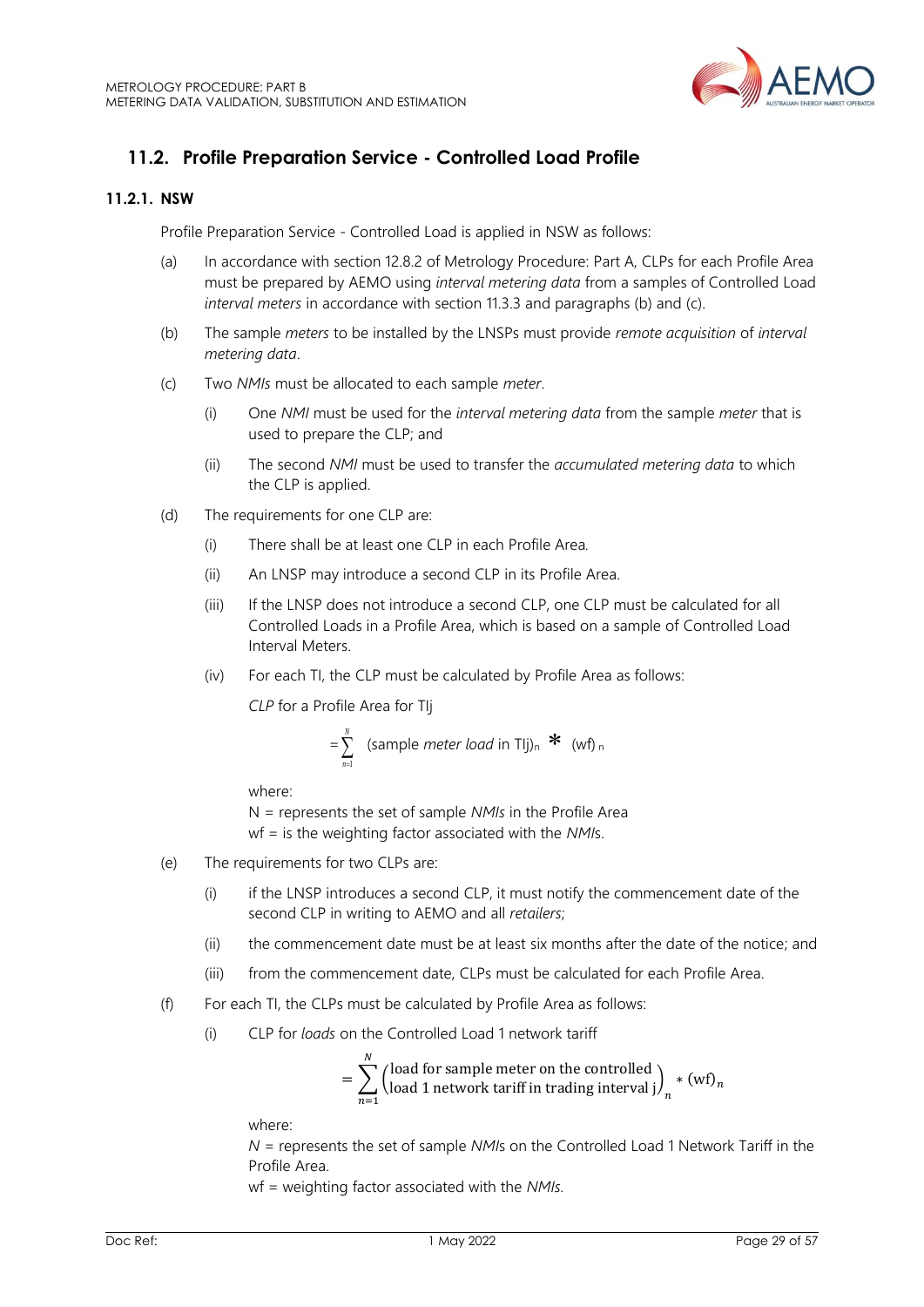

(ii) CLP for loads on the Controlled Load 2 network tariff

$$
= \sum_{m=1}^{M} \left(\begin{matrix} \text{load for sample meter on the controlled} \\ \text{load 2 network tariff in trading interval } j \end{matrix}\right)_m * (wf)_m
$$

where:

M *=* represents the set of sample *NMI*s on the Controlled Load 2 network tariff in the Profile Area

wf = weighting factor associated with the *NMIs.*

#### **11.2.2. Queensland**

Profile Preparation Service - Controlled Load is applied in Queensland, except in Ergon Energy's distribution area, as follows:

- (a) In accordance with section 12.8.2 of Metrology Procedure: Part A, CLPs for the Profile Area must be prepared by AEMO using *interval metering data* from a sample (or samples) of Controlled Load Interval Meters in accordance with section 11.3.3 and paragraphs (b) and (c).
- (b) The sample *meters* to be installed by the LNSP must be type 4 *metering installations*.
- (c) Two *NMI*s may need to be allocated to each sample *meter*:
	- (i) One *NMI* must be used for the *interval metering data* from the sample *meter* that is used to prepare the CLP; and
	- (ii) The second *NMI* must be used to transfer the *accumulated metering data* to which the CLP is applied.
- (d) Two CLPs must be calculated for the Profile Area:
	- (i) One for Controlled Loads in the Profile Area based on a sample of Controlled Load Interval Meters on the Controlled Load 1 network tariff; and
	- (ii) One for Controlled Loads in the Profile Area based on a sample of Controlled Load Interval Meters on the Controlled Load 2 network tariff.
- (e) For each TI, the CLPs must be calculated by Profile Area as follows:
	- (i) *CLP* for *loads* on the Controlled Load 1 network tariff

 $\ddotsc$ 

$$
= \sum_{n=1}^{N} \left(\begin{matrix} \text{load for sample meter on the controlled} \\ \text{load 1 network tariff in trading interval } j \end{matrix}\right)_n * (wf)_n
$$

where:

*N =* represents the set of sample *NMI*s on the Controlled Load 1 network tariff in the Profile Area.

wf = weighting factor associated with the *NMIs.*

(ii) CLP for loads on the controlled load 2 network tariff

 $\sim$ 

$$
= \sum_{m=1}^{M} \left( \begin{matrix} \text{load for sample meter on the controlled} \\ \text{load 2 network tariff in trading interval } j \end{matrix} \right)_m * (wf)_m
$$

where:

M *=* represents the set of sample *NMI*s on the Controlled Load 2 network tariff in the Profile Area

wf = weighting factor associated with the *NMIs.*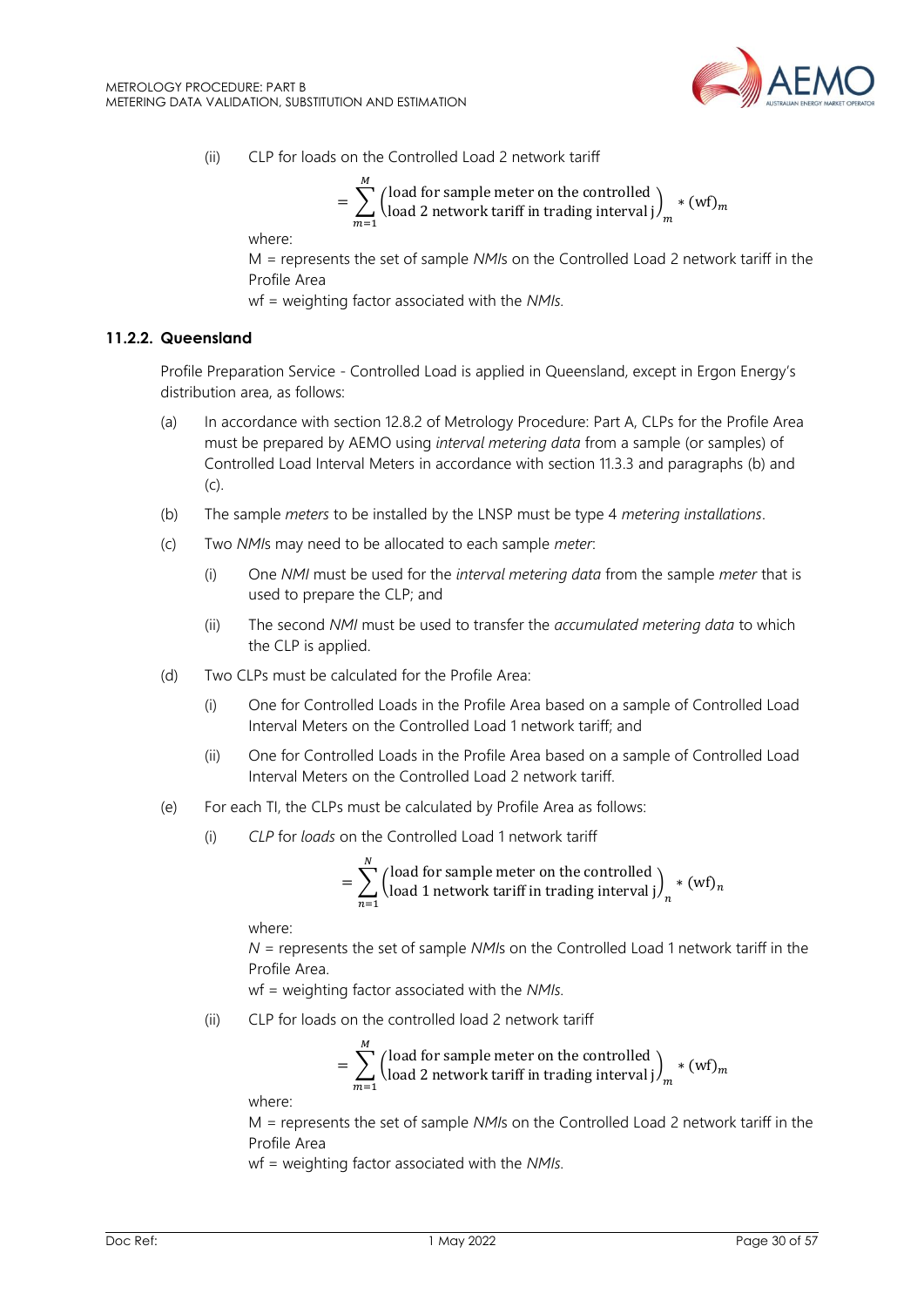

## **11.2.3. South Australia**

Profile Preparation Service - Controlled Load is applied in South Australia as follows:

- (a) In accordance with section 12.8.2 of Metrology Procedure: Part A, a single CLP for all Controlled Loads for each Profile Area must be prepared by AEMO using *interval metering data* from a sample of Controlled Load Interval Meters in accordance with section 11.3.3 and paragraphs (b) and (c).
- (b) The sample *meters* to be installed by the LNSP must be a type 4 *metering installation*.
- (c) Two *NMIs* may need to be allocated to each sample *meter*:
	- (i) One *NMI* must be used for the *interval metering data* from the sample *meter* that is used to prepare the CLP; and
	- (ii) The second *NMI* must be used to transfer the *accumulated metering data* to which the CLP is applied.
- (d) For each TI, the CLP must be calculated by Profile Area as follows:

CLP for a profile area for a TIj

$$
= \sum_{n=1}^{N} \text{ (sample meter load in Tlj)}_{n} \cdot \mathbf{\mathbf{\hat{F}} (wf)}_{n}
$$

where:

N = represents the set of sample *NMI*s in the Profile Area wf = is the weighting factor associated with the *NMI*s.

## <span id="page-30-0"></span>**11.3. Accumulation Meter Profiler – Controlled Load**

## **11.3.1. NSW & Queensland**

Basic Meter Profiler - Controlled Load is applied in NSW & Queensland as follows:

- (a) In accordance with section 12.8.2 of Metrology Procedure: Part A, AEMO must apply the appropriate CLP for the Profile Area to which the *NMI* is connected, to the *accumulated metering data* for all Controlled Loads in order to obtain *interval metering data*.
- (b) The requirements for one CLP are:
	- (i) For NMIs in a Profile Area with one CLP, the CLP must be applied as follows:

*Interval metering data* for TI<sup>j</sup> for a NMI Datastream

$$
= \frac{\text{(Accumulation energy data between start date and end date)} * \text{(CLP j)}}{\sum_{i=statstate}^{enddate} CLP_i}
$$

where:

 $CLP_i$  = the calculated CLP energy for TI<sub>i</sub>

 $\sum_{\textit{strulate}} CLP_i$  = the sum of CLP energy between the start date and the end date and; *enddate i startdate*

'start date' and 'end date' are defined in Section 11.6.

- (c) The requirements for two CLPs are:
	- (i) In a Profile Area where the LNSP has introduced a second CLP, the CLPs shall be applied as follows: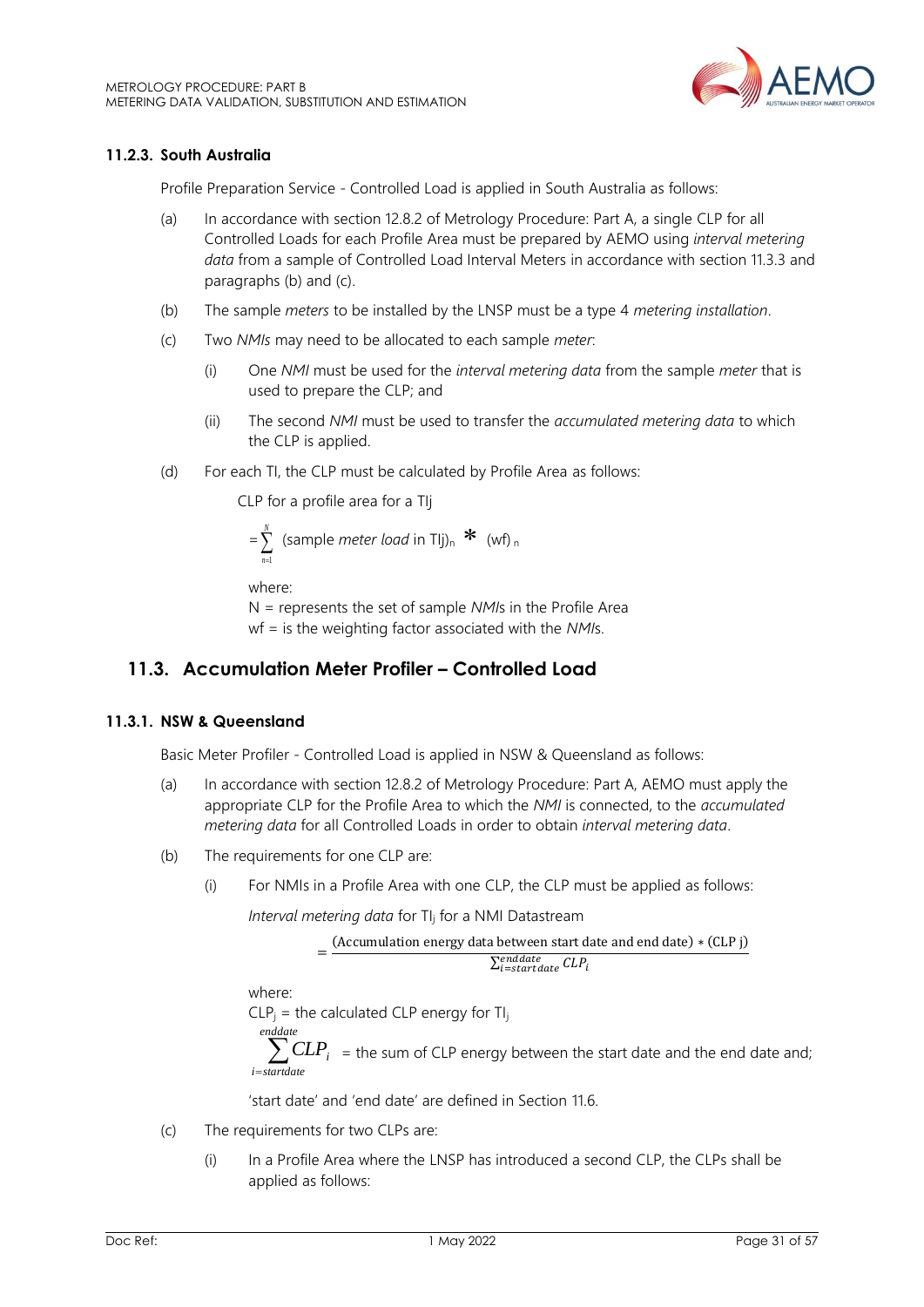

Loads on the Controlled Load 1 network tariff (CLP1) must be applied to the *accumulated metering data* for all Controlled Loads, which are on the Controlled Load 1 network tariff:

*Interval metering data* for TI<sub>i</sub> for a NMI Datastream on the Controlled Load 1 network tariff

> $=\frac{(Accumulation energy data between start date and end date) * (CLP1<sub>j</sub>)}{Send4}$  $\sum_{i=start\rightleftarrows date}^{end\rightleftarrows date}$ CLP1<sub>i</sub>

where:

 $CLP1<sub>i</sub>$  = the calculated CLP energy for TI<sub>j</sub>  $\sum_{\text{standardize}}$  CLP1<sub>*i*</sub> = the sum of CLP energy between the start date and the end date and; *enddate i startdate*

'start date' and 'end date' are defined in Section 11.6.

Loads on the Controlled Load 2 network tariff (CLP2) must be applied to the *accumulated metering data* for all Controlled Loads, which are on the Controlled Load 2 network tariff:

*Interval metering data* for TI<sub>i</sub> for a NMI Datastream on the Controlled Load 2 network tariff

$$
= \frac{(Accumulation energy data between start date and end date)*(CLP2_j)}{\sum_{i=start:^{c} date}^{end} \sum_{i}
$$

where:

 $CLP2<sub>i</sub>$  = the calculated CLP energy for TI<sub>j</sub>

= *enddate i startdate*  $CLP2<sub>i</sub>$  = the sum of CLP energy between the start date and the end date and;

'start date' and 'end date' are defined in Section 11.6.

(d) The resulting interval metering data produced by applying the CLP is at the NMI Datastream level. The total of these Datastreams is used in the calculation of the Net System Load Profile.

## **11.3.2. South Australia**

Basic Meter Profiler - Controlled Load is applied in South Australia as follows:

- (a) In accordance with section 12.8.2 of Metrology Procedure: Part A, AEMO must apply the CLP for the Profile Area to which the *NMI* is connected, to the *accumulated metering data* for all Controlled Loads, in order to obtain *interval metering data*.
- (b) The *profile* must be applied as follows:
	- (i) *Interval metering data* for TI<sup>j</sup> for a NMI Datastream

$$
= \frac{(Accumulation energy data between start date and end date) * (CLPj)}{\sum_{i=start \neq date}^{end \neq date} CLPi}
$$

where:

 $CLPj =$  the calculated  $CLP$  energy for Tl<sub>i</sub>

 $\sum_{\text{standardive}}^{Pariance} CLP_i$  = the sum of CLP energy between the start date and the end date and; *enddate i startdate*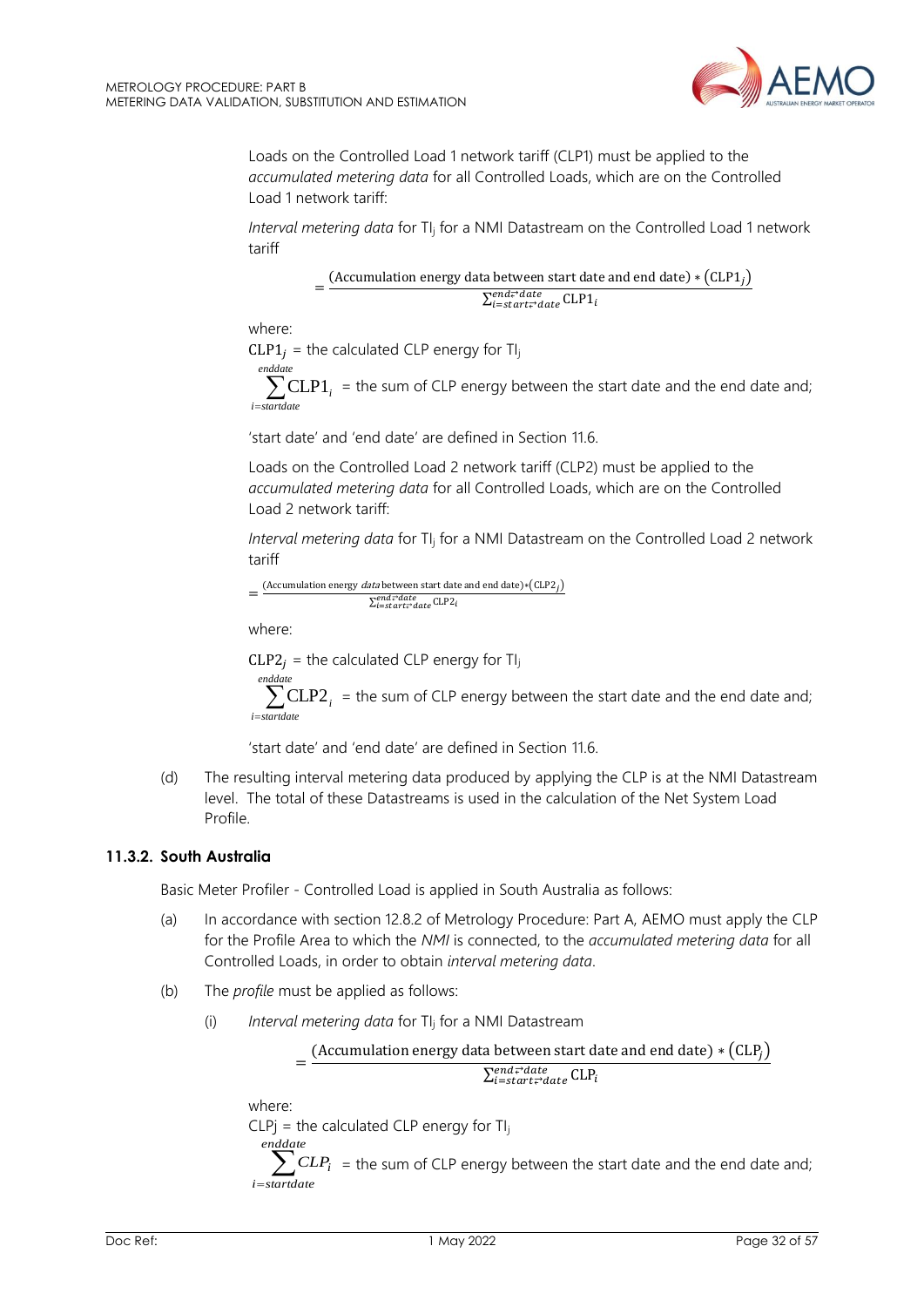

'start date' and 'end date' are defined in Section 11.6.

- (ii) If the *accumulated metering data* is based on an Actual Meter Reading:
	- (A) Start date = 00:00 on the day of the previous Meter Reading.
	- (B) End date = the end of the TI commencing at 23:55 on the day prior to the current Meter Reading date.
- (iii) If the *accumulated metering data* is Estimated:
	- (A) Start date = 00:00 on the first day of the billing period, or 00:00 on the previous Meter Reading date (whether actual or Estimate), or 00:00 on the first day that the load becomes second-tier, whichever is the later.
	- (B) End date = the end of the TI commencing at 23:55 on the last day of the billing period, or the end of the TI commencing at 23:55 on the Estimated Meter Reading date, whichever is the earlier.
- (iv) The resulting interval metering data produced by applying the CLP is at the NMI Datastream level. The total of these Datastreams is used in the calculation of the NSLP.

#### **11.3.3. Sample Meters**

- (a) Where *metering* equipment to sample Controlled Loads is installed, the MC must ensure that:
	- (i) At least 200 Controlled Load sample *meters* are installed for the purposes of calculating each CLP within a *profile* area unless otherwise agreed by AEMO; and
	- (ii) The method it adopts for selecting sample *meters* is statistically sound.
- (b) This paragraph (b) only applies to South Australia.
	- (i) The *LNSP* must ensure that at least 200 Controlled Load sample *meters* are installed for the purposes of calculating the CLP.
	- (ii) The method of selecting sample *meters* adopted by the LNSP must be approved by *AEMO*.
	- (iii) The LNSP must use reasonable endeavours to ensure that sample *meters*:
		- (A) Are used at occupied Sites;
		- (B) Have historical annual energy consumption with a lower range exceeding 1,000kWh and an upper range not exceeding two standard deviations of the mean Controlled Load annual consumption;
		- (C) Subject to sub-paragraph (D), must be randomly selected such that each *meter* that meets the other criteria has an equal chance of being included in the sample; and
		- (D) New sample *meters* are selected to maintain a sample distribution that is representative of the Controlled Load in accordance with section 11.3.3(b)(ii).
		- (E) If an existing sample *meter* becomes inappropriate for a sample *meter*, the sample *meter* must be removed or relocated to an appropriate Site selected in accordance with section 11.3.3(b)(iii).
- (c) The LNSP must ensure that a *meter,* which is a sample Interval Meter installed for the purposes of calculating the CLP, is not removed without the consent of AEMO.The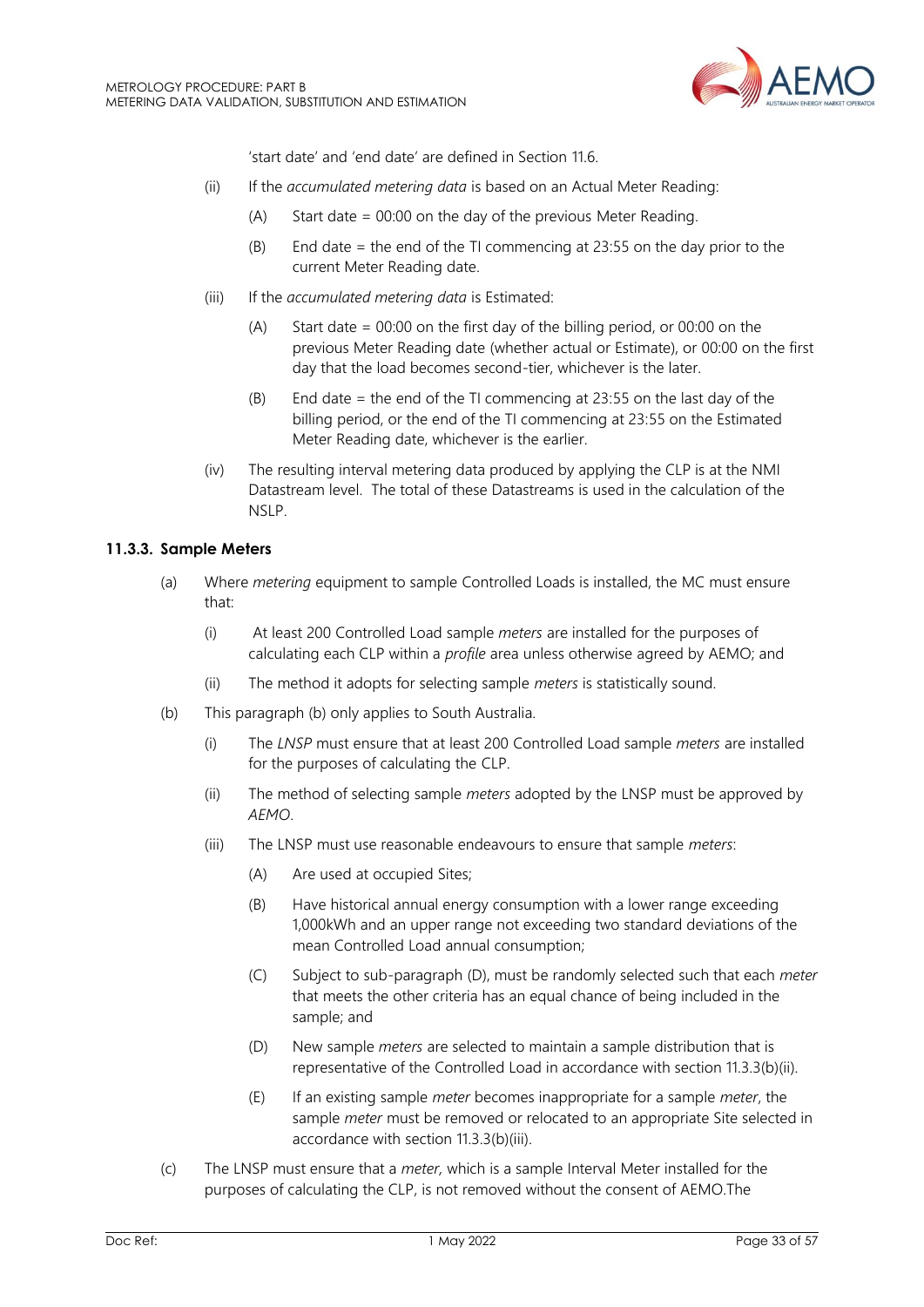

weighting factor assigned to each sample *meter NMI* in the calculation of the CLP should be proportional to 1/n, where n is the number of sample *meters* contributing to the calculation of the CLP in the respective LNSP *area*.

Weighting Factor = 
$$
\frac{(sf)*(dlf)}{n}
$$

where:

sf = scaling factor for South Australia, Qld and NSW (Except Ausgrid) = 200

sf = scaling factor for Ausgrid = 210

dlf *= distribution loss factor* applicable to the sample *meter*

*n* = number of sample *meters* used in the calculation of the CLP

## <span id="page-33-0"></span>**11.4. Profile Preparation Service - Net System Load Profile**

Profile Preparation Service – Net System Load Profile is to be applied as follows:

- (a) In accordance with section 12.8.2 of Metrology Procedure: Part A, the form of profiling that AEMO must use for the metering installations to which the metrology procedure applies, excluding metering installations for Controlled Loads where applicable to a Jurisdiction, is the NSLP.
- (b) The NSLP must be calculated by Profile Area as follows:

NSLP for a Profile Area for a TI

 $\ddot{r}$ 

 $=$   $\sum (Energy$  inflows to the Profile Area at the TNI (bulk supply) and Cross Boundary inflow levels)<sub>i</sub> j  $i=1$  $\times$  MLF<sub>i</sub>  $\times$  DLF<sub>i</sub>

$$
+ \sum_{m=1}^{n} (Energy\ generated\ within\ Profile\ Area\ from\ Embedded\ Generation)_m \times MLF_m \times DLF_m
$$

$$
-\sum_{s=1}
$$
(TI *load* (including type 7) in Profile Area)<sub>s</sub> × *MLF<sub>s</sub>* × *DLF<sub>s</sub>*

$$
-\sum_{g=1} \text{(TI Non–contextable unmetered load in Profile Area)}_g \times MLF_g \times DLF_g
$$

$$
-\sum_{u=1}^{v}
$$
(TI *Controlled Load* in Profile Area) × *MLF<sub>u</sub>* × *DLF<sub>u</sub>*

 $>$   $\,(\mathrm{TI}$  metering data for 15  $-$  minute metering installations in Profile Area)w  $\times$  MLF $_{\rm w}$   $\times$  DLF $_{\rm w}$  $\boldsymbol{\chi}$  $w=1$ 

 $\, \sum$  (TI metering data for 30  $-$  minute metering installations in Profile Area)y  $\times$  MLF $_{\rm y}$  $y=1$  $\times$  DLF<sub>y</sub>

where:

ℎ

MLF = *marginal loss factor* applicable for the *NMI* that is stored in MSATS

DLF = *distribution loss factor* applicable for the *NMI* that is stored in MSATS

g = Five-minute *non-contestable unmetered loads* in Profile Area

z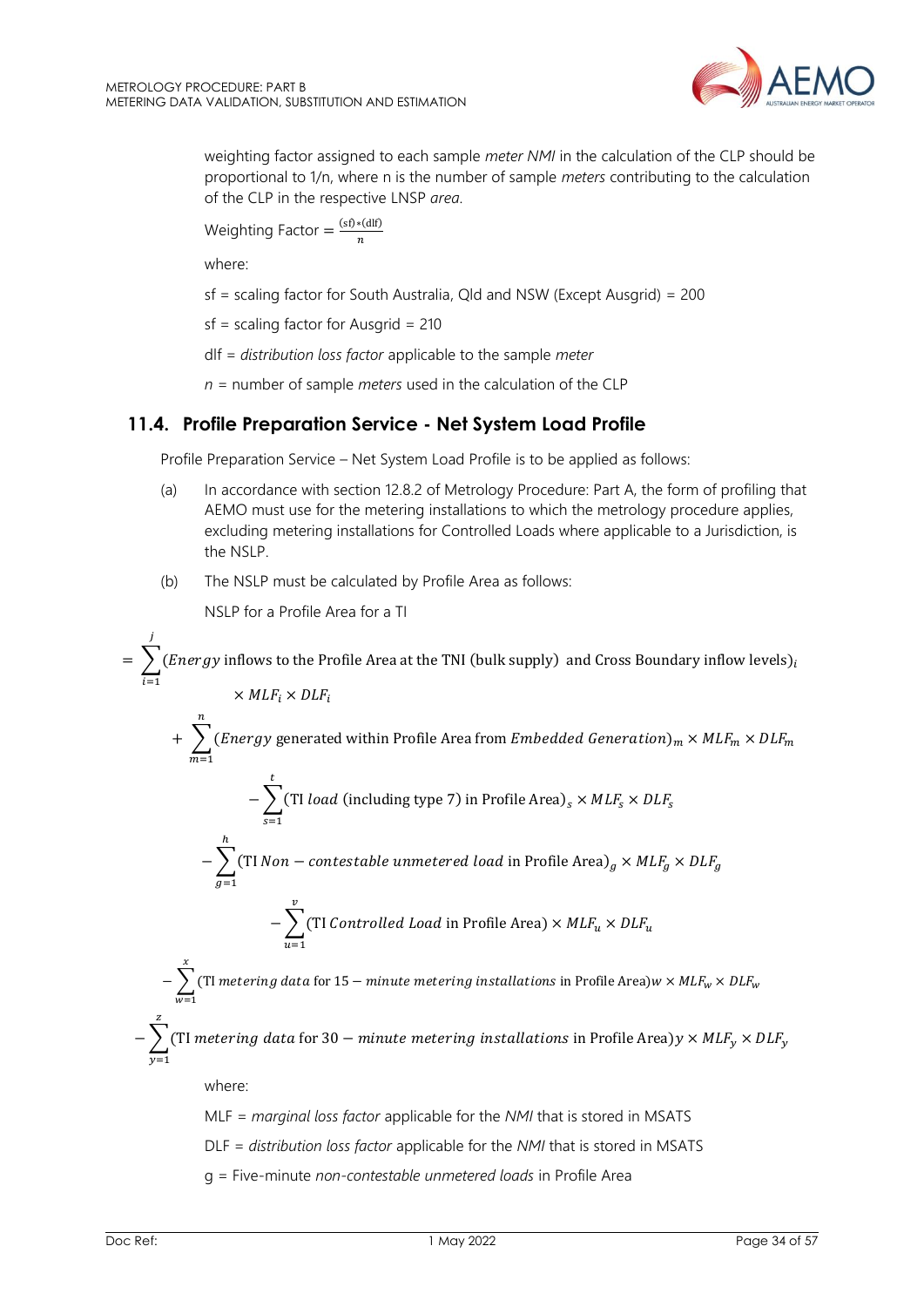

i = Each TNI with *energy* inflows to Profile Area and each Cross Boundary energy inflow to Profile Area. DLF<sup>i</sup> for TNI (bulk supply) NMIs = 1, for Cross Boundary NMIs <>1.

m = Each *energy generated* by *embedded generating units* within Profile Area

s = Five-minute *loads* (including *market* type 7 *loads*) in Profile Area except *interval metering data* in respect of *loads* at *child connection points* in an *embedded network*.

u = Five-minute *metering data* for Controlled Loads

w = Five-minute *metering data* representation for *metering installations* with 15-minute *metering data* except *interval metering data* in respect of *loads* at *child connection points* in an *embedded network*

 $y =$  Five-minute metering data representation for metering installations with 30-minute metering data except interval metering data in respect of loads at child connection points in an embedded network.

## <span id="page-34-0"></span>**11.5. Accumulation Meter Profiler - Net System Load Profile**

Accumulation Meter Profiler – Net System Load Profile is to be applied as follows:

- (a) In accordance with section 12.8.2 of Metrology Procedure: Part A, AEMO must apply the NSLP for the Profile Area to which the NMI is connected, to the metering data for type 6 metering installations in order to obtain interval metering data.
- (b) The profile must be applied as follows:

*Interval metering data* for TI<sup>j</sup> for NMI Datastream

= (Accumulation energy data between start date and end date)  $* NSLP_i$  $\sum_{i= {\rm start\ date}} NSLP_i$ 

(i) Where the *accumulated metering data* is based on an Actual Meter Reading,

start date = 00:00 on the day of the previous *meter* reading, and

end date = the end of the TI commencing at 23:55 on the day prior to the current *meter* reading date; or

(ii) Where the *accumulated metering data* is an Estimate:

start date = 00:00 on the first day of the *billing period*, or 00:00 on the day of the previous *meter* reading date (whether actual or Estimate) and

end date = the end of the TI commencing at 23:55on the last day of the *billing period*, or the end of the TI commencing at 23:55 on the Estimate *meter* reading date, whichever is the earlier.

(c) The resulting interval metering data produced by applying the NSLP is at the NMI Datastream level.

## <span id="page-34-1"></span>**11.6. Start Dates and End Dates**

- (a) If the *accumulated metering data* is based on a Meter Reading:
	- (i) The start date is 00.00 on the *day* of the previous Meter Reading; and
	- (ii) The end date is the end of the TI commencing at 23.55 on the *day* prior to the current Meter Reading date; and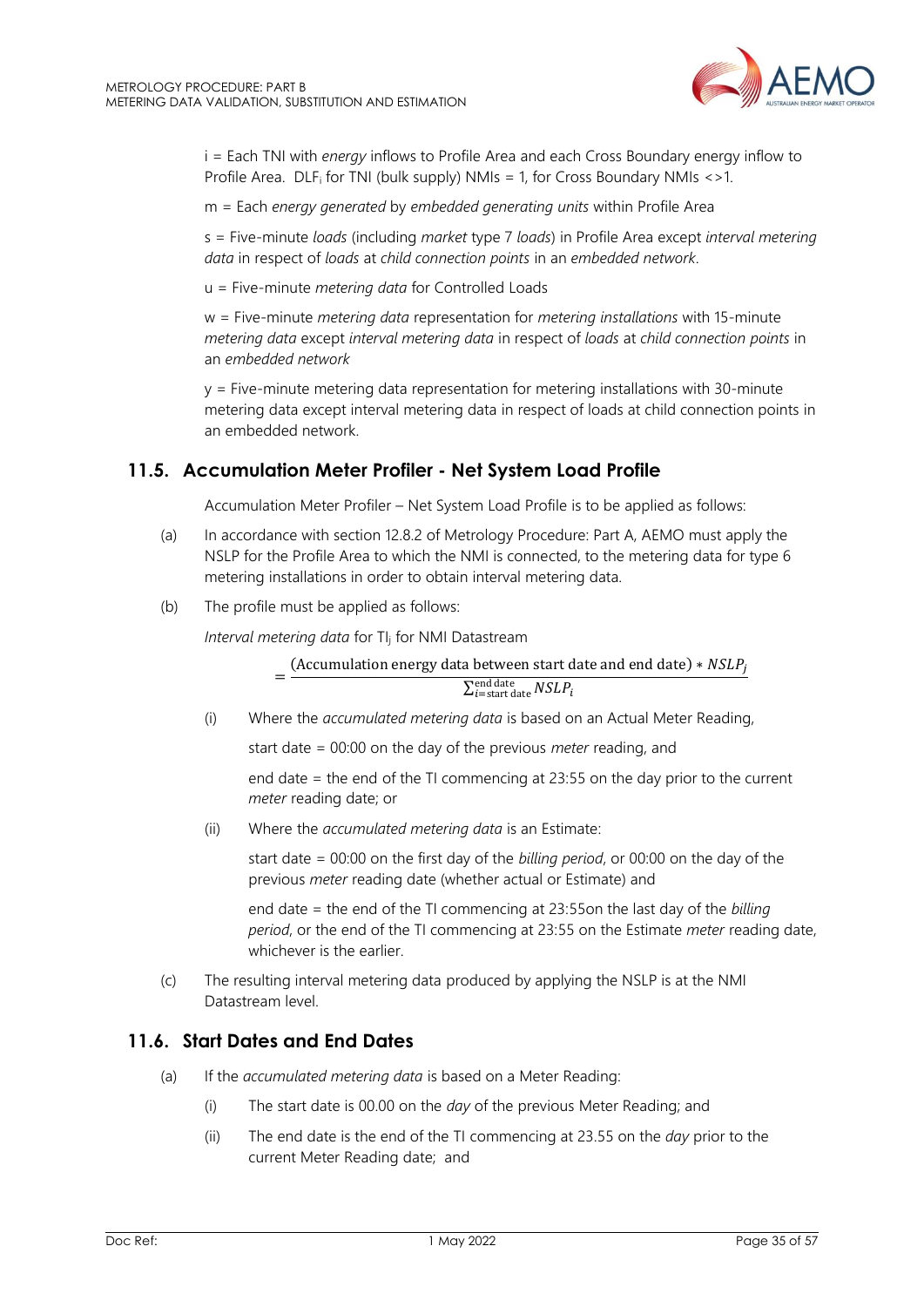

- (b) if the *accumulated metering data* is based on an Estimate where the *estimated metering data* ends on a date in the future:
	- (i) The start date is the later of:
		- (A) 00.00 on the first *day* of the *billing period* related to the *profile* period; and
		- (B) 00.00 on the previous Meter Reading date (i.e. the start of the *estimated metering data* period).
	- (ii) The end date is the end of the TI commencing at 23.55 on the last *day* of the *billing period* related to the *profile* period.

## <span id="page-35-0"></span>**12. PROFILING – CONVERSION OF INTERVAL METERING DATA**

## <span id="page-35-1"></span>**12.1. Profile Area sample metering 15-minute to 5-minute conversion – uniform allocation method**

- (a) For each sample *metering installation* 15-minute interval period described in clause 3.9(b) of Metrology Procedure: Part A, divide the 15-minute *energy* value by three to produce a 5 minute *energy* value.
- (b) For each 15-minute period in (a) apply the 5-minute *energy* value to each TI in the corresponding 15-minute interval period to create 5-minute *interval metering data* for that sample *metering installation*.
- (c) The TI *metering data* produced in (b) will be used in the Profile Preparation Service Controlled Load Profile Process.

## <span id="page-35-2"></span>**12.2. Profile Area sample metering 30-minute to 5-minute conversion – uniform allocation method**

- (a) For each sample metering installation 30-minute interval period described in clause 3.9(c) of Metrology Procedure: Part A, divide the 30-minute energy value by six to produce a 5 minute energy value.
- (b) For each 30-minute period in (a) apply the 5-minute energy value to each TI in the corresponding 30-minute interval period to create 5-minute interval metering data for that sample metering installation.
- (c) The TI metering data produced in (b) will be used in the Profile Preparation Service Controlled Load Profile Process.

## <span id="page-35-3"></span>**12.3. Profile Area five-minute load profile calculation**

- (a) For each Profile Area, the *energy* inflows are the sum of *energy* flows at all TNIs (bulk supply) plus the sum of *energy* generated from *distribution connection points* where the FRMP is a *Market Generator* or MSGA.
- (b) The *energy* associated with all non-bulk supply *metering installations* that have five-minute *metering data* (excluding those specified in (a)) is summed for all *loads*. This includes TI *metering data* associated with *market* type 7 *metering installations* and *non-contestable unmetered loads*. *Metering data* for *child connection points* are excluded.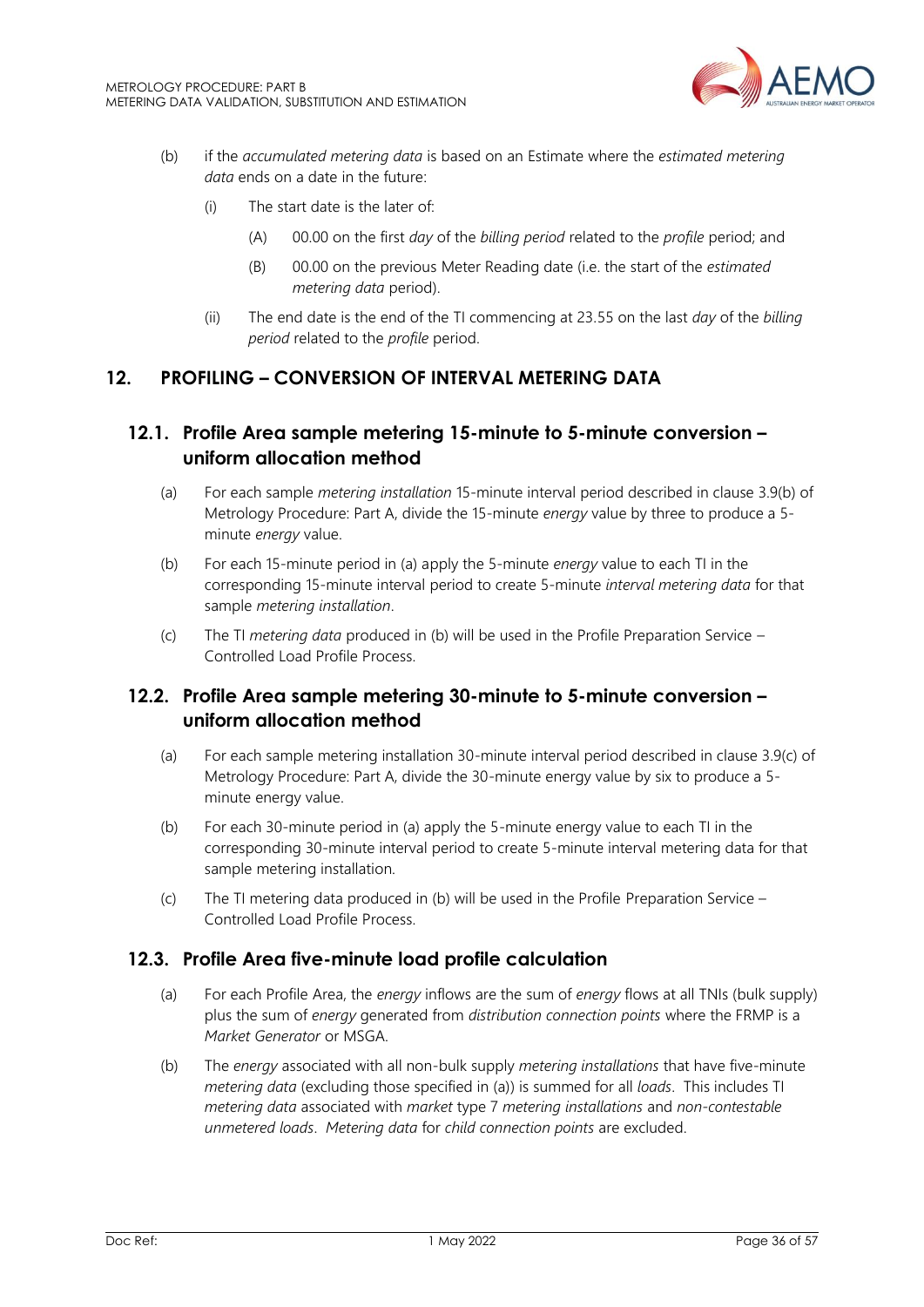

- (c) The *energy* associated with Controlled Load *metering installations* producing *accumulated metering data* is profiled by applying the controlled load profile (CLP) calculated in accordance with section 11.3.
- (d) The five-minute load profile is then determined by subtracting the sum of the *metering data* calculated in (b) and (c) from the *metering data* calculated in (a).

## <span id="page-36-0"></span>**12.4. Applying the five-minute profile to 15-minute and 30-minute metering data for a Profile Area**

- (a) The 15-minute metering data for individual NMI Datastreams is profiled using the fiveminute load profile shape (calculated in 12.3(d)), using the method below, to provide a fiveminute representation of the 15-minute metering data.
	- (i) For each 15-minute interval, identify the three corresponding five-minute intervals from the five-minute load profile calculated in 12.3(d).
	- (ii) Sum the three five minute interval values to produce the total five-minute load profile energy volume for the 15-minute period.
	- (iii) For each five-minute interval energy value within the 15-minute period, express the five-minute energy value as a percentage of the total energy volume calculated in  $(a)(ii)$ .
	- (iv) Apply each 5-minute percentage value, calculated in (a)(iii), to the 15-minute interval in (a)(i) to produce a five-minute representation of the 15-minute energy volume.

|                                 |     |     |     | Total for 15 |
|---------------------------------|-----|-----|-----|--------------|
| 5-minute TI                     |     |     |     | minutes      |
| Profile Area 5-minute TI values | 250 | 400 | 35C | 1000         |
| TI value % of 15-minute total   | 25% | 40% | 35% | $100\%$      |

Example calculation: 5-minute profile for 15-minute *metering data*

| Corresponding 15-minute interval -<br>total 15-minute energy volume |      | 100               |      |                      |
|---------------------------------------------------------------------|------|-------------------|------|----------------------|
| 5-minute TI                                                         |      |                   |      | Total for 15 minutes |
| 15-minute interval converted to 5-                                  | 100x |                   | 100x |                      |
| minute                                                              | 25%  | $100 \times 40\%$ | 35%  |                      |
| 5-minute converted values                                           | 25   |                   | 35   | 100                  |

| Corresponding 15-minute interval - |             |                  |          |              |
|------------------------------------|-------------|------------------|----------|--------------|
| individual NMIs                    |             | 10               |          |              |
|                                    |             |                  |          | Total for 15 |
| 5-minute TI                        |             |                  |          | minutes      |
| 15-minute interval converted to 5- | $10 \times$ |                  |          |              |
| minute                             | 25%         | $10 \times 40\%$ | 10 x 35% |              |
| 5-minute converted values          | 25          |                  | 3.5      | 10           |

<sup>(</sup>b) The 30-minute metering data for individual NMI Datastreams is profiled using the fiveminute load profile shape (calculated in 12.3(d)), using the method below, to provide a fiveminute representation of the 30-minute metering data.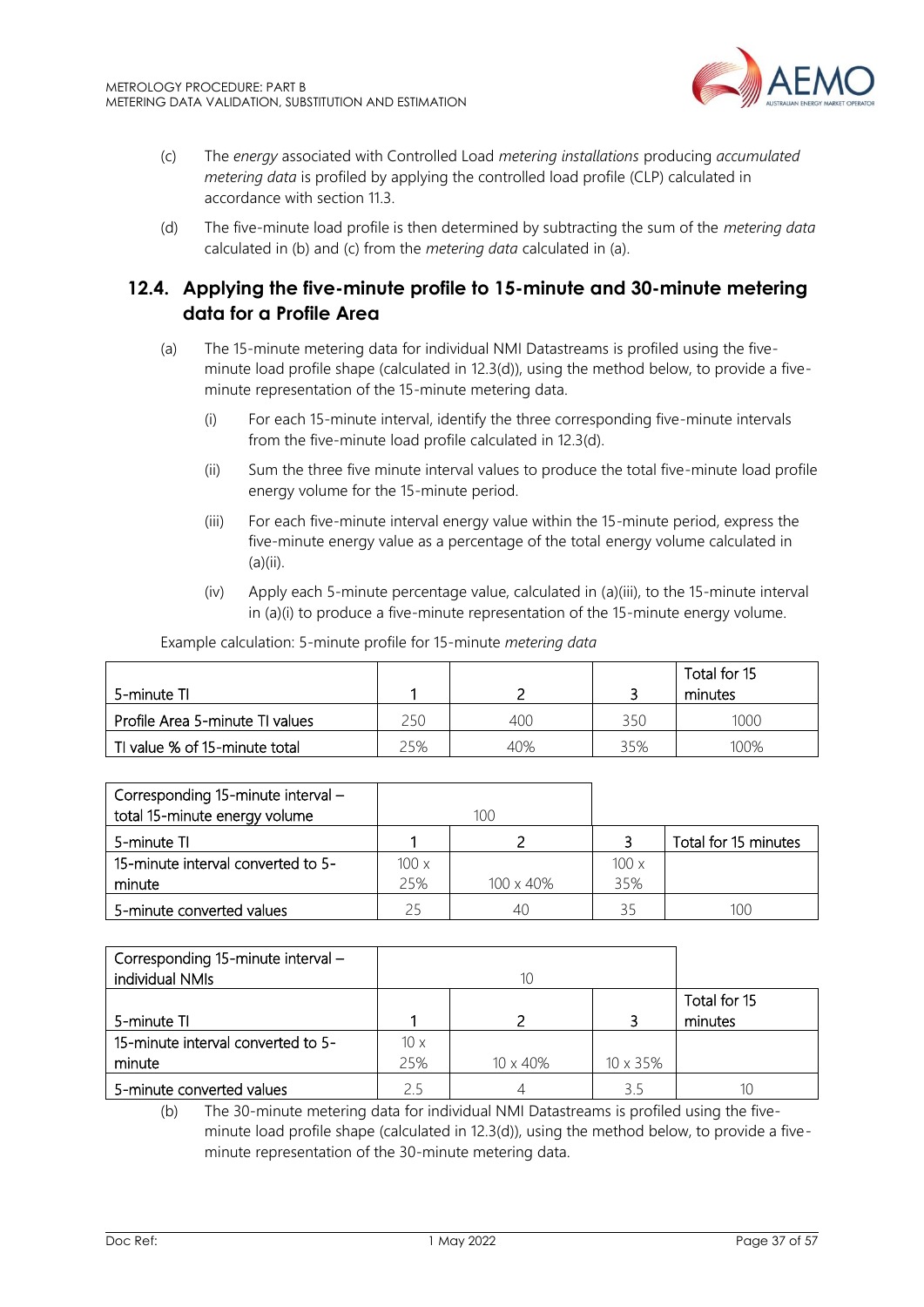

- (i) For each 30-minute interval identify the six corresponding five-minute intervals from the five-minute load profile calculated in 12.3(d).
- (ii) Sum the six five minute interval values to produce the total five-minute load profile energy volume for the 30-minute period.
- (iii) For each five-minute interval energy value within the 30-minute period, express the five-minute energy value as a percentage of the total energy volume calculated in (b)(ii).
- (iv) Apply each 5-minute percentage value, calculated in (b)(iii), to the 30-minute interval in (b)(i) to produce a five-minute representation of the 30-minute energy volume.

|                   |     |     |     |     |     |     | Total for 30 |
|-------------------|-----|-----|-----|-----|-----|-----|--------------|
| 5-minute TI       |     |     |     |     |     |     | minutes      |
| Profile Area TI   |     |     |     |     |     |     |              |
| values            | 100 | 150 | 120 | 150 | 230 | 250 | 1000         |
| TI value % of 30- |     |     |     |     |     |     |              |
| minute total      | 10% | 15% | 12% | 15% | 23% | 25% | 100%         |

Example calculation: 5-minute profile for 30-minute *metering data*

| Corresponding<br>30-minute interval<br>- total 30-minute<br>energy volume |      |      |      | 100       |      |      |                      |
|---------------------------------------------------------------------------|------|------|------|-----------|------|------|----------------------|
| 5-minute TI                                                               |      | 2    | 3    | 4         | 5    | 6    | Total for 30 minutes |
| 30-minute interval                                                        |      |      |      |           |      |      |                      |
| converted to 5-                                                           | 100x | 100x | 100x |           | 100x | 100x |                      |
| minute                                                                    | 10%  | 15%  | 12%  | 100 x 15% | 23%  | 25%  |                      |
| 5-minute                                                                  |      |      |      |           |      |      |                      |
| converted values                                                          | 10   | 15   | 12   | 15        | 23   | 25   | 100                  |

| Corresponding      |    |
|--------------------|----|
| 30-minute interval |    |
| – individual NMI   | 10 |

|                    |             |             |             |          |     |          | Total for 30 |
|--------------------|-------------|-------------|-------------|----------|-----|----------|--------------|
| 5-minute TI        |             |             |             |          |     | b        | minutes      |
| 30-minute interval |             |             |             |          |     |          |              |
| converted to 5-    | $10 \times$ | $10 \times$ | $10 \times$ |          | 10x |          |              |
| minute             | 10%         | 15%         | 12%         | 10 x 15% | 23% | 10 x 25% |              |
| 5-minute           |             |             |             |          |     |          |              |
| converted values   |             | 1.5         | 12          |          | 2.3 | 2.5      | 10           |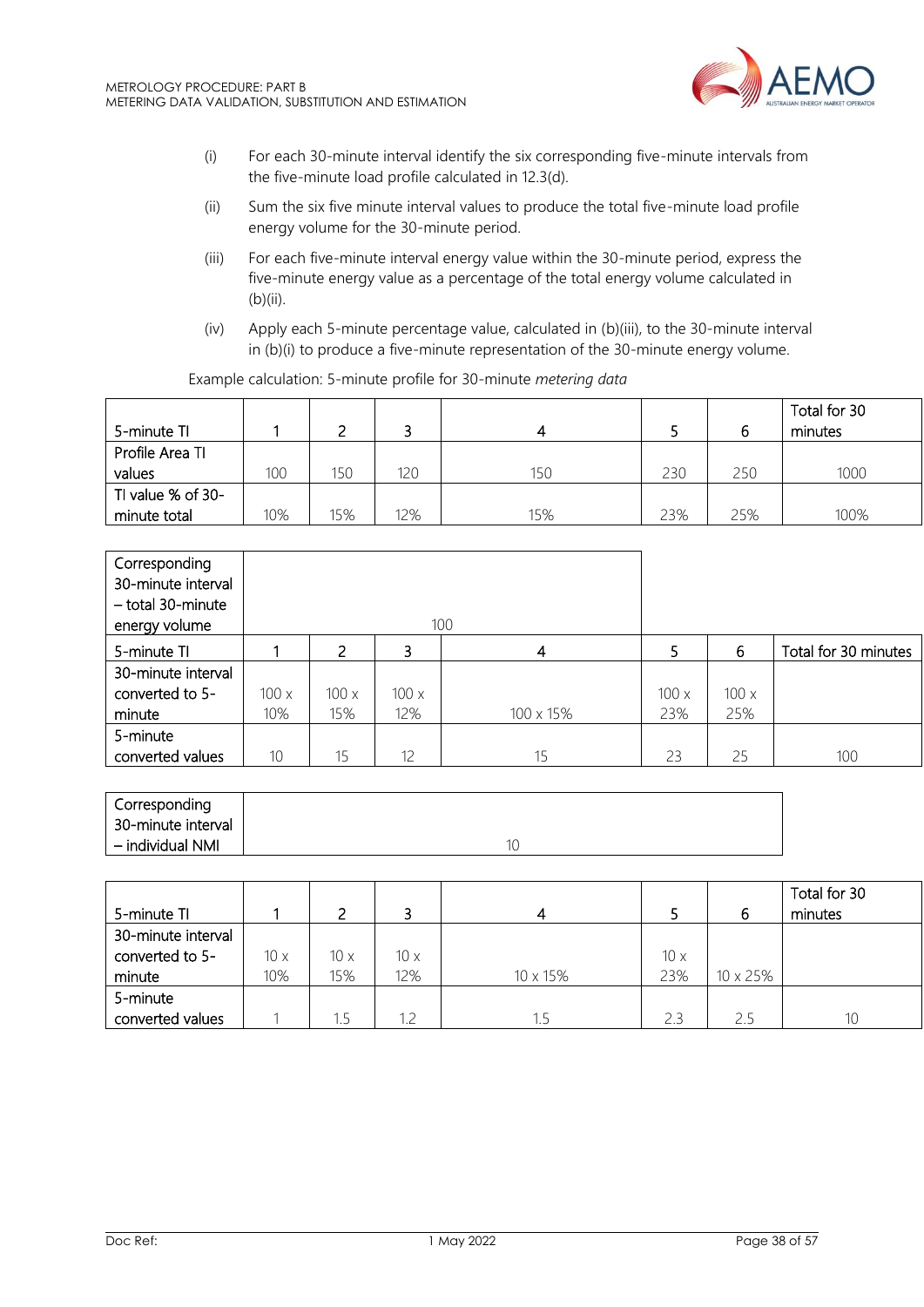

## <span id="page-38-0"></span>**13. UNMETERED LOADS – DETERMINATION OF METERING DATA**

## <span id="page-38-1"></span>**13.1. Requirement to produce Calculated Metering Data**

## **13.1.1. Market Loads**

- (a) In accordance with clauses S7.3 and S7.4 of the NER, trading interval data is required to be calculated by NMI Datastream for those loads with type 7 metering installations.
- (b) AEMO will publish a list of the loads that are classified as market loads and will keep this list up to date.
- (c) If there is a Load Table, an Inventory Table or an On/Off Table, a type 7 metering installation may be classified as a market load.

#### **13.1.2. Non-contestable unmetered loads**

- (a) In accordance with clause 7.16.3(6A) *non-contestable unmetered loads* must be included in *settlements*. Consequently, *trading interval data* is required to be calculated by NMI Datastream for those *non-contestable unmetered loads*.
- (b) MCs must ensure that a list of *non-contestable unmetered loads* is maintained and kept up to date.
- (c) MCs must ensure that calculation methodologies and agreed loads for *non-contestable unmetered loads* are maintained and kept up to date.
- (d) MCs must create and maintain an Inventory Table, to facilitate the calculation of *metering data* for each *non-contestable unmetered load NMI,* that contains Unmetered Device *loads* and at least the information required in 13.2.2, 13.3.2 or 13.5.2, whichever is applicable. The MC must ensure that the Inventory Table is maintained and kept up to date.*.*
- (e) The MC must ensure that details of the Inventory Table, calculation methodologies and Agreed Loads are agreed prior to implementation by relevant *Registered Participants* and provided to relevant *Registered Participants* when requested.

#### **13.1.3. Unmetered Devices**

- (a) A *market load* can result from the operation of an Unmetered Device. The only *market loads* in the *NEM* where Unmetered Devices are being used are:
	- (i) street lights; and
	- (ii) traffic lights in NSW and SA.
- (b) *Non-contestable unmetered loads* result from the operation of Unmetered Devices that are not included in (a).
- (c) There are two types of Unmetered Devices: Controlled Unmetered Devices and Uncontrolled Unmetered Devices.
- (d) For each *non-contestable unmetered load* there may be one or more Unmetered Devices that are listed in the Load Table.
- (e) For each *non-contestable unmetered load* there may be one or more Unmetered Devicesthat are listed in the Inventory Table as agreed loads.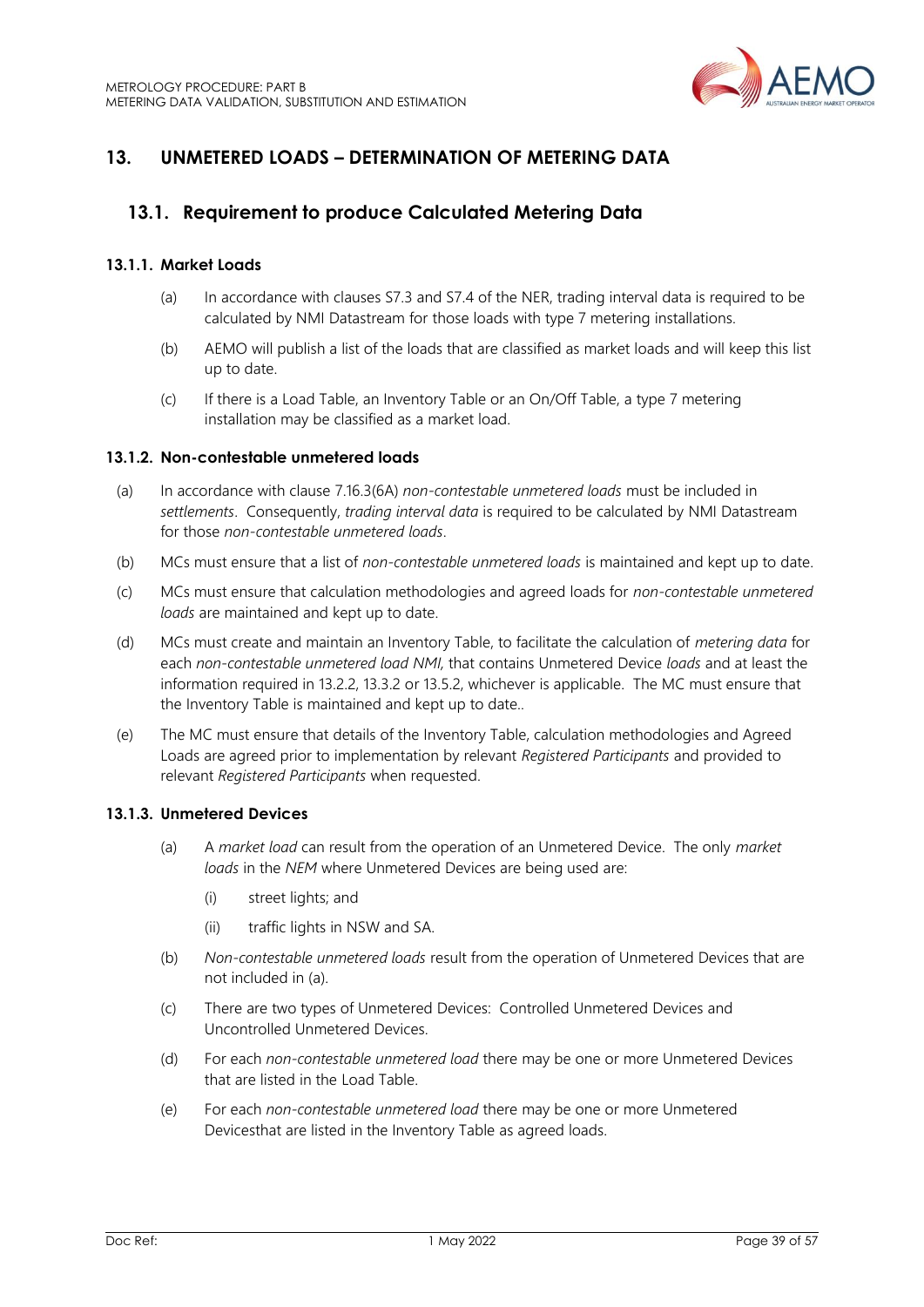

## **13.1.4. Application of NMI**

- (a) *Metering data* for an unmetered *load* is calculated by NMI Datastream. A *NMI* is assigned for each unique combination of:
	- (i) FRMP;
	- (ii) End User;
	- (iii) LNSP;
	- (iv) TNI; and
	- $(v)$  DLF.
- (b) An unmetered *load NMI* may contain:
	- (i) Multiple *market loads* or,
	- (ii) Multiple *non-contestable unmetered loads* with the same Unmetered Device Type, but they must have the same FRMP, End User, LNSP, TNI and *distribution loss factor*. An unmetered *load NMI* cannot have multiple Unmetered Device Types.
- (c) An unmetered *load NMI* may contain a single *market load* or a single *non-contestable unmetered load.*

#### **13.1.5. Load Table**

- (a) The Load Table must set out:
	- (i) For each Controlled Unmetered Device, its *load* (which includes any associated control gear, in watts) for use in calculating *interval metering data* in accordance with section 13.2; and
	- (ii) For each Uncontrolled Unmetered Device, its annual *energy* consumption in accordance with section 13.3. The annual *energy* consumption is used to calculate the calculated device wattage (in watts) which is used to calculate the *interval metering data* for each device type as follows:

(Calculated device wattsge)<sub>i</sub> = 
$$
\frac{(\text{device annual energy consumption})_i}{365 * 24}
$$

where:

*i* = Uncontrolled Unmetered Device *i*.

- (b) AEMO must maintain Load Tables by:
	- (i) Deleting redundant data;
	- (ii) Considering (including by taking into account the views of other interested parties) and *publishing* proposals from interested parties to add Unmetered Devices to a Load Table; and
	- (iii) *Publish* updated Load Tables.
- (c) No *Registered Participant* may use an Unmetered Device as a type 7 *market load* for which there is no *load* data in a Load Table.
- (d) Proposals to add a new Unmetered Device *load* to the Load Table must include load measurement tests conducted by a *NATA* accredited laboratory or an overseas equivalent.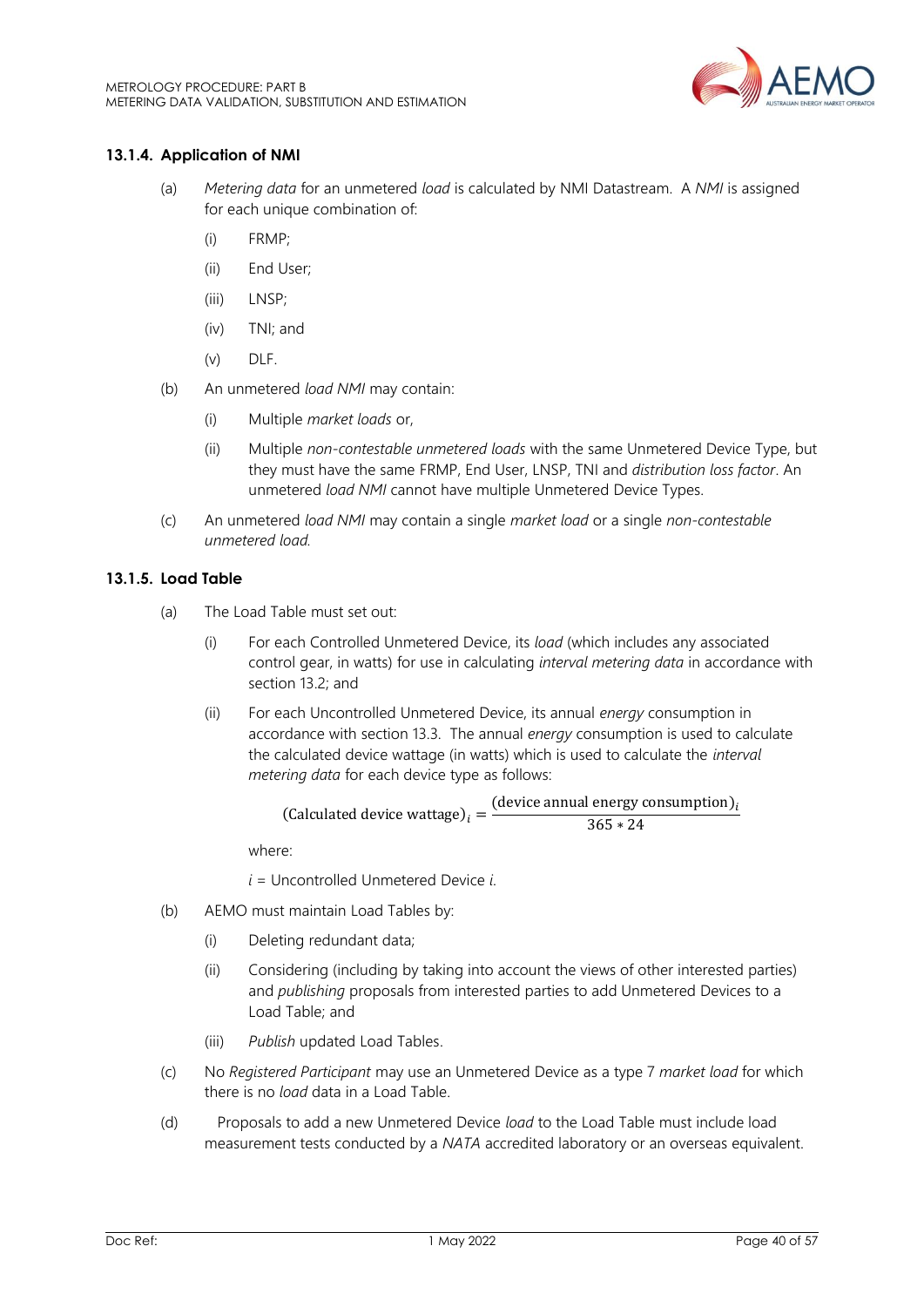

(e) Agreement for an Unmetered Device *load* to be added to the Load Table does not replace any obligation for an interested party to obtain appropriate approvals related to the performance and acceptance of use of the Unmetered Device.

## <span id="page-40-0"></span>**13.2. Controlled Unmetered Devices**

## **13.2.1. Metering Data Calculation**

(a) The MC must ensure that the *interval metering data* for Controlled Unmetered Devices classified as a type 7 *metering installation* are calculated in accordance with the following algorithm:

*Interval metering data* for TIj for *NMI* (in watt hours)

=  $\sum_{i=1}^n (k)*$  (Device wattage) $_i*($  Device count for NMI) $_i*($  Period load is switched on) $_j*($  Trading interval) 60

where:

*i* = Unmetered Device

 $j = T$ 

*k* = proportion of Unmetered Device attributable to that *NMI*

TI is in minutes

Unmetered Device wattage/Device wattage is determined from the Load Table or Agreed Load for a *non-contestable unmetered load*.

Unmetered Device count/Device count is determined from the Inventory Table.

Period load is switched on is determined from the On/Off Table.

- (b) The calculation methodology detailed in (a) may be used to calculate *metering data* for *non-contestable unmetered loads*, where deemed appropriate by the MC.
- (c) The MC must ensure that other *non-contestable unmetered load metering data* calculations are approved by AEMO before implementation.

#### **13.2.2. Inventory Table**

- (a) For each *NMI*, a separate Inventory Table is required that identifies each Unmetered Device that forms part of the *load* and lists:
	- (i) The Unmetered Device Type;
	- (ii) The form of on/off control photoelectric cell control, timer control, ripple control or other control;
	- (iii) If timer control or ripple control, the on/off times for the timer control or the ripple control system;
	- (iv) If other control, the on/off times;
	- (v) Location details;
	- (vi) If an Unmetered Device is shared with another *NMI*, the proportion of *load* that is agreed by affected *Registered Participants* to be attributable to that *NMI* (k). Each k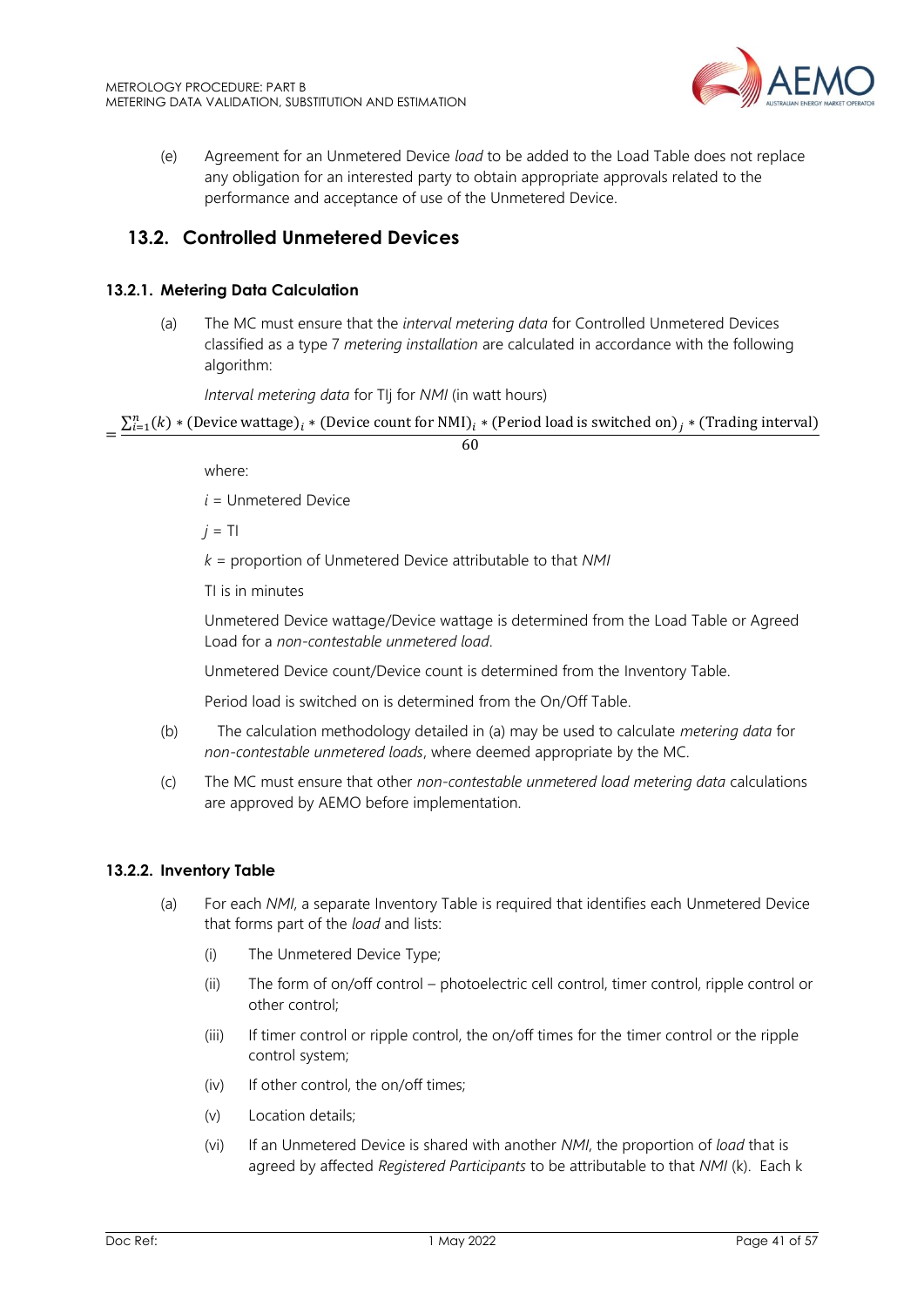

factor will be less than 1. The sum of the k factors for a shared Unmetered Device across each respective *NMI* must be equal to 1;

- (vii) If an Unmetered Device is not shared with another *NMI*, the k factor must be equal to  $1$
- (viii) Number of such Unmetered Devices installed;
- (ix) Effective start date the first day on which that record in the Inventory Table is to be included in the calculation of *metering data* for that *NMI*;
- (x) Effective end date the last day on which that record in the Inventory Table is to be included in the calculation of *metering data* for that *NMI*; and
- (xi) Last change date the date that record in the Inventory Table was most recently created or modified.
- (b) Each Unmetered Device in the Inventory Table is a unique combination of physical hardware, time control classification and shared portion. For example, if an Unmetered Device is shared with another *NMI*, the individual portions of the Unmetered Device(s) must be included in the Inventory Table as a separate Unmetered Device on each *NMI*.
- (c) Each MC must develop the initial Inventory Table for the *NMI*s for which it is responsible. The initial Inventory Table must be agreed by each affected *Registered Participant*, AEMO and the relevant End User.
- (d) Each MC must update the Inventory Table for the *NMIs* for which it is responsible on at least a monthly basis to ensure that the accuracy requirements in section 12.5 of Metrology Procedure: Part A are met. Any changes to the Inventory Table may only be made on a retrospective basis where:
	- (i) Agreed by the MC and the affected *Registered Participants*; or
	- (ii) Necessary to comply with clause 7.9.4 of the NER.
- (e) The MC must communicate any material changes to the Inventory Table and obtain agreement from the affected *Registered Participants*.
- (f) The MC must provide the Inventory Table to relevant *Registered Participants* when requested.

#### **13.2.3. On/Off Table**

The form of on/off control may be:

- (a) Photoelectric cell control;
- (b) Timer control, or ripple control; or
- (c) Other control.

#### **13.2.4. Photoelectric cell control**

- (a) If the on/off times for an Unmetered Device are controlled by a photoelectric cell:
	- (i) On time = sunset time  $+$  ON delay.
	- $(ii)$  Off time = sunrise time + OFF delay.

The ON delay and OFF delay are set out in section 13.4.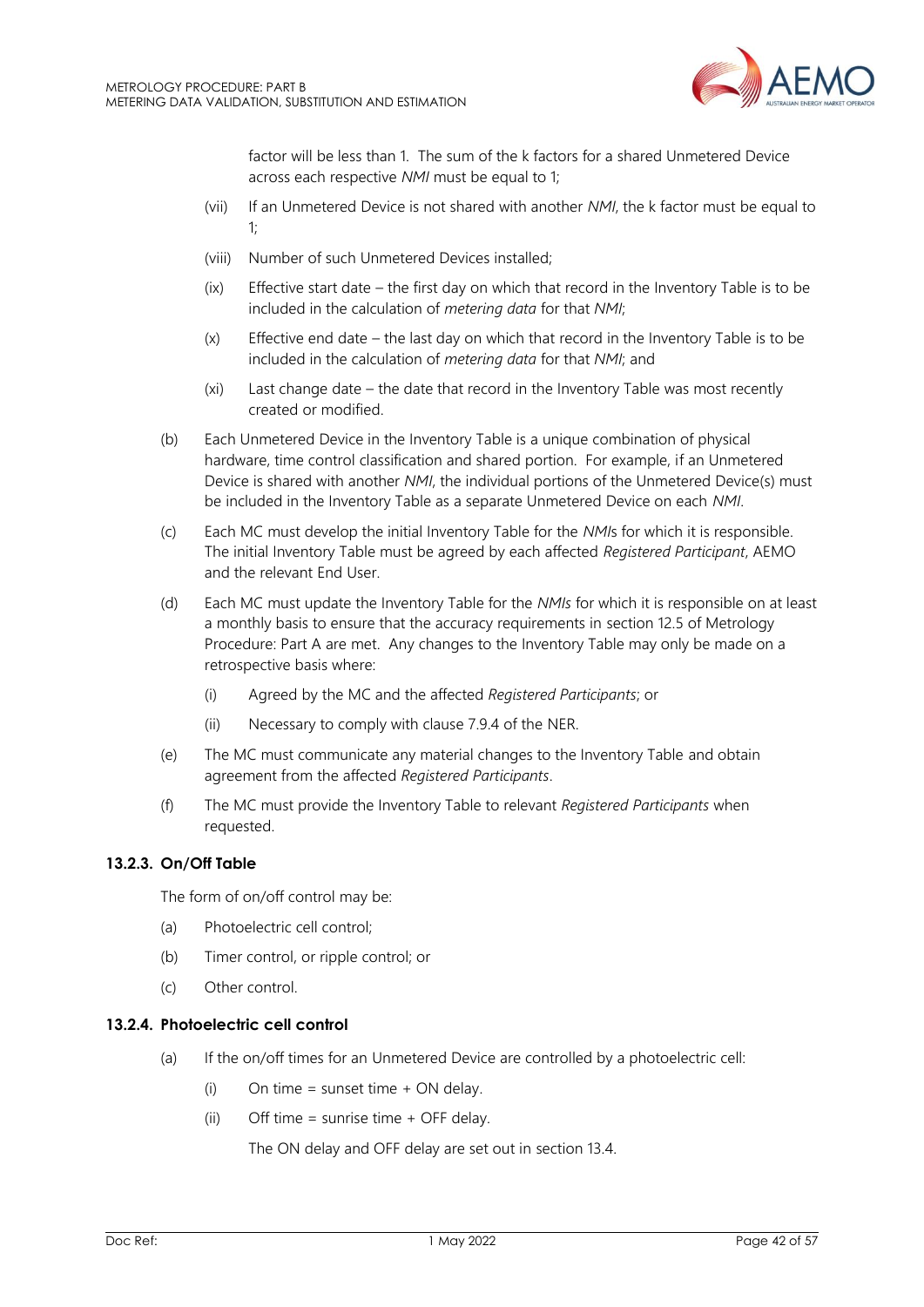

(b) The MC must ensure that the appropriate sunset times and sunrise times are obtained from the Australian Government Geoscience website [\(www.ga.gov.au/geodesy/astro/sunrise.jsp](http://www.ga.gov.au/geodesy/astro/sunrise.jsp)), based on the longitude and latitude of the relevant town as specified below:

| Jurisdiction | <b>LNSP</b>                                                                                     | Town               | Latitude        | Longitude        |
|--------------|-------------------------------------------------------------------------------------------------|--------------------|-----------------|------------------|
| Victoria     | CitiPower Pty                                                                                   | Melbourne          | 37 deg 49 min S | 144 deg 58 min E |
| Victoria     | Jemena Electricity Networks (Vic)<br>Ltd                                                        | Essendon           | 37 deg 44 min S | 144 deg 54 min E |
| Victoria     | Powercor Australia Ltd                                                                          | <b>Ballarat</b>    | 37 deg 30 min S | 143 deg 47 min E |
| Victoria     | AusNet Electricity Services Pty Ltd                                                             | Morwell            | 38 deg 13 min S | 146 deg 25 min E |
| Victoria     | United Energy Distribution Pty                                                                  | Dandenong          | 38 deg 01 min S | 145 deg 12 min E |
| <b>NSW</b>   | Ausgrid                                                                                         | Sydney             | 33 deg 52 min S | 151 deg 12 min E |
| <b>NSW</b>   | <b>Endeavour Energy</b>                                                                         | Cecil Park         | 33 deg 52 min S | 150 deg 50 min E |
| <b>NSW</b>   | <b>Essential Energy</b>                                                                         | Armidale           | 30 deg 31 min S | 151 deg 40 min E |
| <b>NSW</b>   | <b>Essential Energy</b>                                                                         | <b>Broken Hill</b> | 31 deg 57 min S | 141 deg 27 min E |
| <b>NSW</b>   | <b>Essential Energy</b>                                                                         | Dubbo              | 32 deg 15 min S | 148 deg 36 min E |
| <b>NSW</b>   | <b>Essential Energy</b>                                                                         | Wagga<br>Wagga     | 35 deg 06 min S | 147 deg 22 min E |
| <b>SA</b>    | <b>SA Power Networks</b>                                                                        | Adelaide           | 34 deg 55 min S | 138 deg 35 min E |
| <b>ACT</b>   | Actew Distribution Ltd and<br>Jemena Networks (ACT) Pty Ltd<br>trading as ActewAGL Distribution | Canberra           | 35 deg 20 min S | 149 deg 10 min E |
| Queensland   | Energex Limited                                                                                 | <b>Brisbane</b>    | 27 deg 28 min S | 153 deg 01 min E |
| Queensland   | Ergon Energy Corporation                                                                        | Townsville         | 19 deg 15 min S | 146 deg 48 min E |
| Queensland   | Ergon Energy Corporation                                                                        | Toowoomba          | 27 deg 33 min S | 151 deg 57 min E |
| Tasmania     | Tasmanian Networks Pty Ltd                                                                      | Ross               | 42 deg 01 min S | 147 deg 29 min E |

#### (c) The MC must ensure that the period that the load is switched on during a TI is calculated as follows:

| Trading interval                                                      | Period load is switched on                                                    |
|-----------------------------------------------------------------------|-------------------------------------------------------------------------------|
| For the TIs commencing after sunset and finishing prior to<br>sunrise | Period <i>load</i> is switched on $= 1$                                       |
| For the TIs commencing after sunrise and finishing prior to<br>sunset | Period <i>load</i> is switched on $= 0$                                       |
| For the TI during which the sunset occurs                             | (Period load is switched on)<br>$(End time of TI) - (Time of sunset)$<br>5    |
| For the TI during which the sunrise occurs                            | (Period load is switched on)<br>(Time of sunrise) $-$ (Start time of TI)<br>5 |

(d) Should testing on the operation of photoelectric cells by an independent party agreed to by the MC, affected Registered Participants, AEMO and relevant End User, indicate that the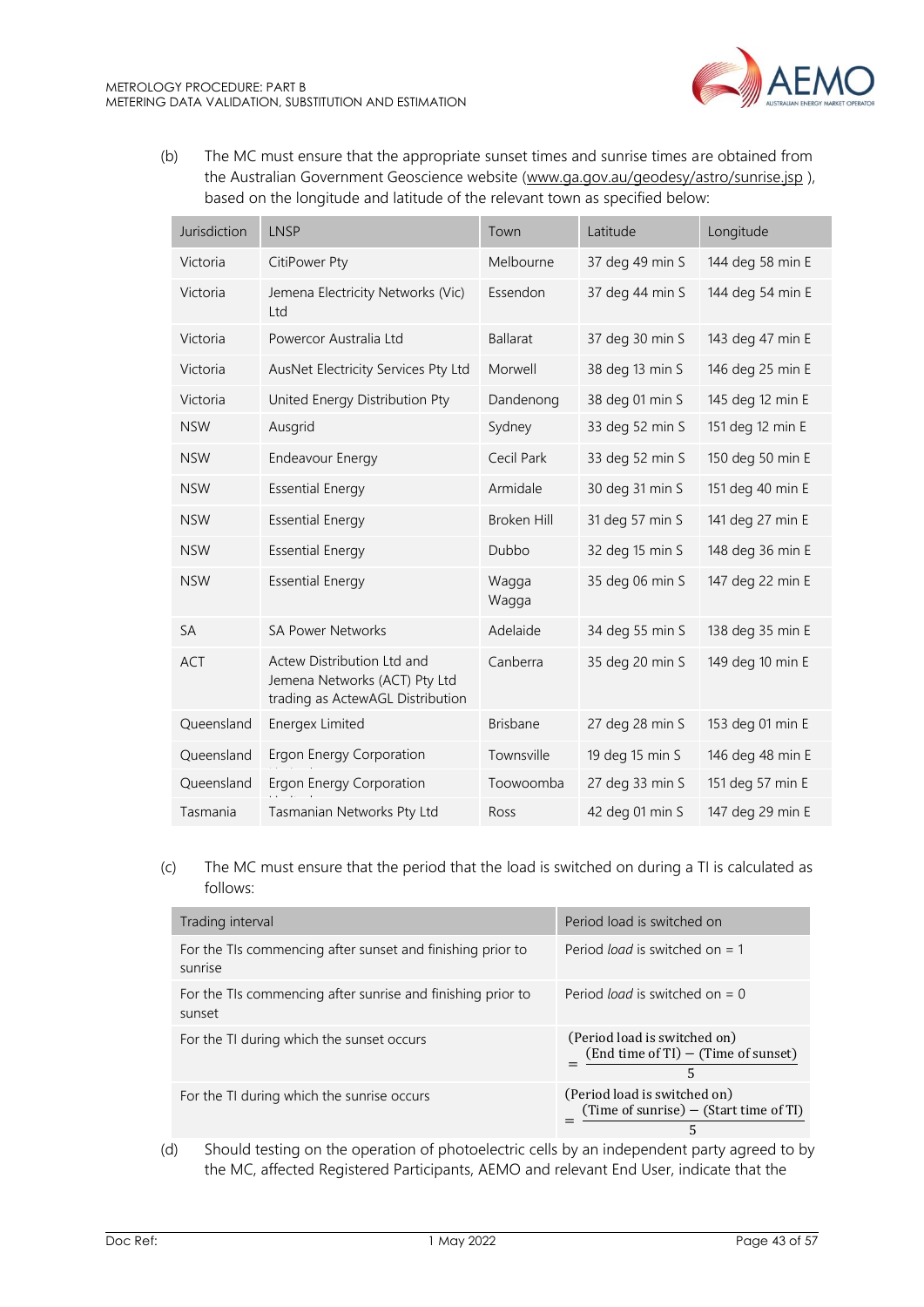

on/off times for an Unmetered Device controlled by a photoelectric cell are influenced materially and consistently by other variables, AEMO shall revise this Procedure accordingly.

### **13.2.5. Timer Control**

- (a) If the on/off times for an Unmetered Device is controlled by a timer or ripple injection system:
	- (i) On time = ON time set on timer or ripple injection system.
	- (ii) Off time = OFF time set on timer or ripple injection system.
- (b) The MC must ensure that the period that the *load* is switched on during a TI is calculated as follows:

| Trading interval                                                        | Period load is switched on                                                 |
|-------------------------------------------------------------------------|----------------------------------------------------------------------------|
| For the TIs commencing after on time and finishing prior to off<br>time | Period <i>load</i> is switched on $= 1$                                    |
| For the TIs commencing after off time and finishing prior to on<br>time | Period <i>load</i> is switched on $= 0$                                    |
| For the TI during which the on time occurs                              | (Period load is switched on) $=$<br>$(End time of TI) - (On time)$<br>5    |
| For the TI during which the off time occurs                             | (Period load is switched on) $=$<br>$(Off time) - (Start time of TI)$<br>5 |

#### **13.2.6. Other control**

- (a) Where the on/off times for an Unmetered Device are not in accordance with section 13.2.4 or 13.2.5, the following alternative forms of control may be used:
	- (i) On time = sunset time + ON delay or ON time set on timer or ripple injection system.
	- (ii) Off time = sunrise time + OFF delay or OFF time set on timer or ripple injection system or a fixed duration after ON time.
- (b) Where sunrise or sunset times are used, the time is determined in accordance with section 13.2.4(b).
- (c) The MC must ensure that the period that the *load* is switched on during a TI is calculated as follows:

| Trading interval                                                        | Period load is switched on                                             |
|-------------------------------------------------------------------------|------------------------------------------------------------------------|
| For the TIs commencing after on time and finishing prior to<br>off time | Period <i>load</i> is switched on $= 1$                                |
| For the TIs commencing after off time and finishing prior to<br>on time | Period <i>load</i> is switched on $= 0$                                |
| For the TI during which the on time occurs                              | (Period load is switched on)<br>$(End time of TI) - (On time)$<br>5    |
| For the TI during which the off time occurs                             | (Period load is switched on)<br>$(Off time) - (Start time of TI)$<br>5 |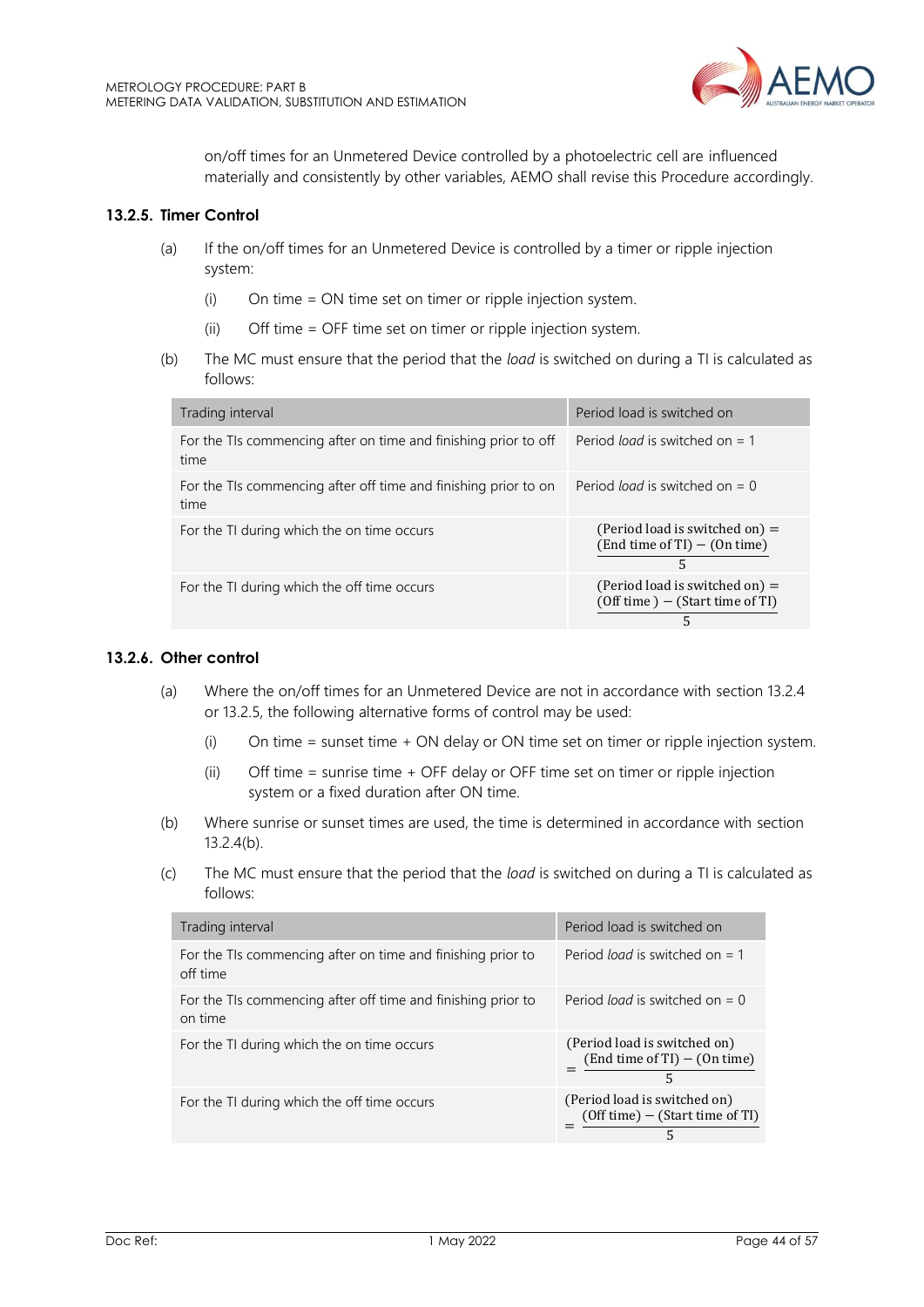

## <span id="page-44-0"></span>**13.3. Uncontrolled Unmetered Devices**

Other unmetered *loads* do not have a constant *load* and, therefore, the *energy* calculation is based on an annual *energy* consumption in accordance with section 13.1.5, that has been approved by AEMO.

#### **13.3.1. Energy calculation**

(a) The *MC* must ensure that the *interval metering data* for other Uncontrolled Unmetered Devices classified as a type 7 *metering installation* is calculated in accordance with the following algorithm:

*Interval metering data* for TIj for *NMI* (in watt hours)

= ∑ () ∗ (Device wattage) =1 ∗ (Device count for NMI) ∗ (Period load is switched on) ∗ (TI)

60

where:

*i* = Unmetered Device

 $j = T$ 

*k* = proportion of Unmetered Device attributable to that *NMI*

TI is in minutes

Unmetered Device wattage/Device wattage is determined from the Load Table or Agreed Load for a *non-contestable unmetered load*.

Unmetered Device count/Device count is determined from the Inventory Table.

Period *load* is switched on is determined from the On/Off Table.

- (b) The calculation methodology detailed in (a) may be used to calculate *metering data* for *non-contestable unmetered loads*, where deemed appropriate by the MC.
- (c) The MC must ensure that other *non-contestable unmetered load metering data* calculations are approved by AEMO before implementation.

#### **13.3.2. Inventory Table**

- (a) For each *NMI*, a separate Inventory Table is required that identifies each Unmetered Device type that forms part of the *NMI load,* and:
	- (i) The Unmetered Device Type;
	- (ii) The form of on/off control (24 hours per day);
	- (iii) Location details
	- (iv) If an Unmetered Device is shared with another *NMI*, the proportion of *load* that is agreed by affected *Registered Participants* to be attributable to that *NMI* (k). Each k factor will be less than 1. The sum of the k factors for a shared Unmetered Device across each respective *NMI* must be equal to 1;
	- (v) If an Unmetered Device is not shared with another *NMI*, the k factor must be equal to 1;
	- (vi) Number of such Unmetered Devices installed;
	- (vii) Effective start date the first day on which that record in the Inventory Table is to be included in the calculation of *metering data* for that *NMI*;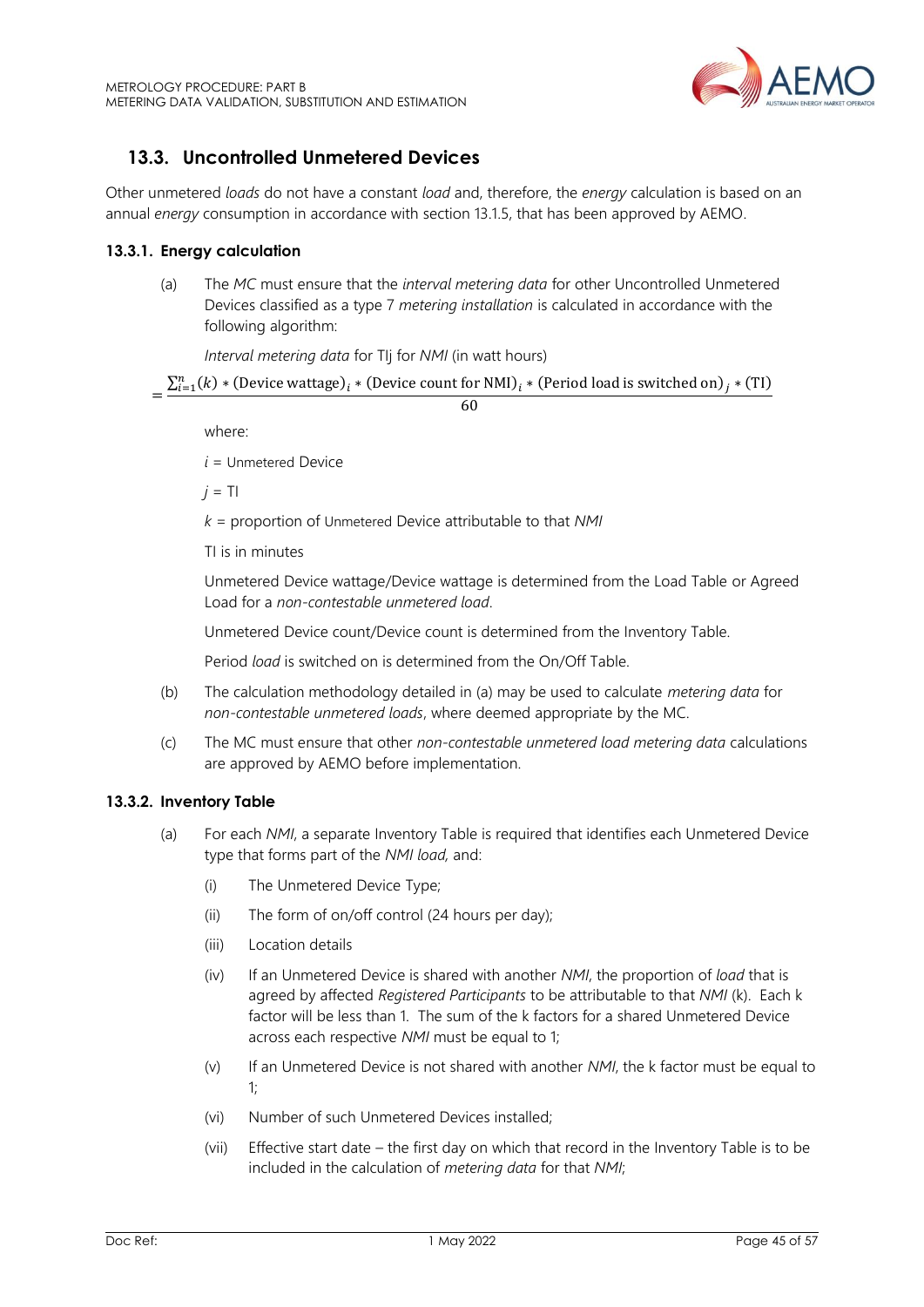

- (viii) Effective end date the last day on which that record in the Inventory Table is to be included in the calculation of *metering data* for that *NMI*; and
- (ix) Last change date the date that record in the Inventory Table was most recently created or modified.
- (b) Each Unmetered Device in the Inventory Table is a unique combination of physical hardware, time control classification and shared portion. For example, if an Unmetered Device is shared with another *NMI*, the individual portions of the Unmetered Device(s) shall be included in the Inventory Table as a separate Unmetered Device on each *NMI*.
- (c) Each MC must develop the initial Inventory Table for the *NMI*s for which it is responsible. The initial Inventory Table must be agreed with the affected *Registered Participants,* AEMO and the relevant End User.
- (d) Each MC must update the Inventory Table for the *NMIs* for which it is responsible on at least a monthly basis to ensure that the accuracy requirements in section 12.5 of Metrology Procedure: Part A are met. Any changes to the Inventory Table may only be made on a retrospective basis where:
	- (i) Agreed by the MC and the affected *Registered Participants*; or
	- (ii) Necessary to comply with clause 7.9.4 of the NER.
- (e) The MC must communicate any material changes to the Inventory Table and obtain agreement from the affected *Registered Participants*.
- (f) The MC must provide the Inventory Table to relevant *Registered Participants* when requested.

#### **13.3.3. On/Off Table**

- (a) Other unmetered loads are assumed to operate 24 hours per day.
- (b) For each TI: Period load is switched on  $= 1$ .

## <span id="page-45-0"></span>**13.4. ON delay and OFF delay**

- (a) In Victoria, New South Wales, Queensland, Tasmania and South Australia the ON delays and OFF delays are zero.
- (b) In the Australian Capital Territory, the MC must use the ON delay and OFF delay for each *day*, as provided in the following tables, when determining the on time and off time of photoelectric cells in accordance with section 13.2.4.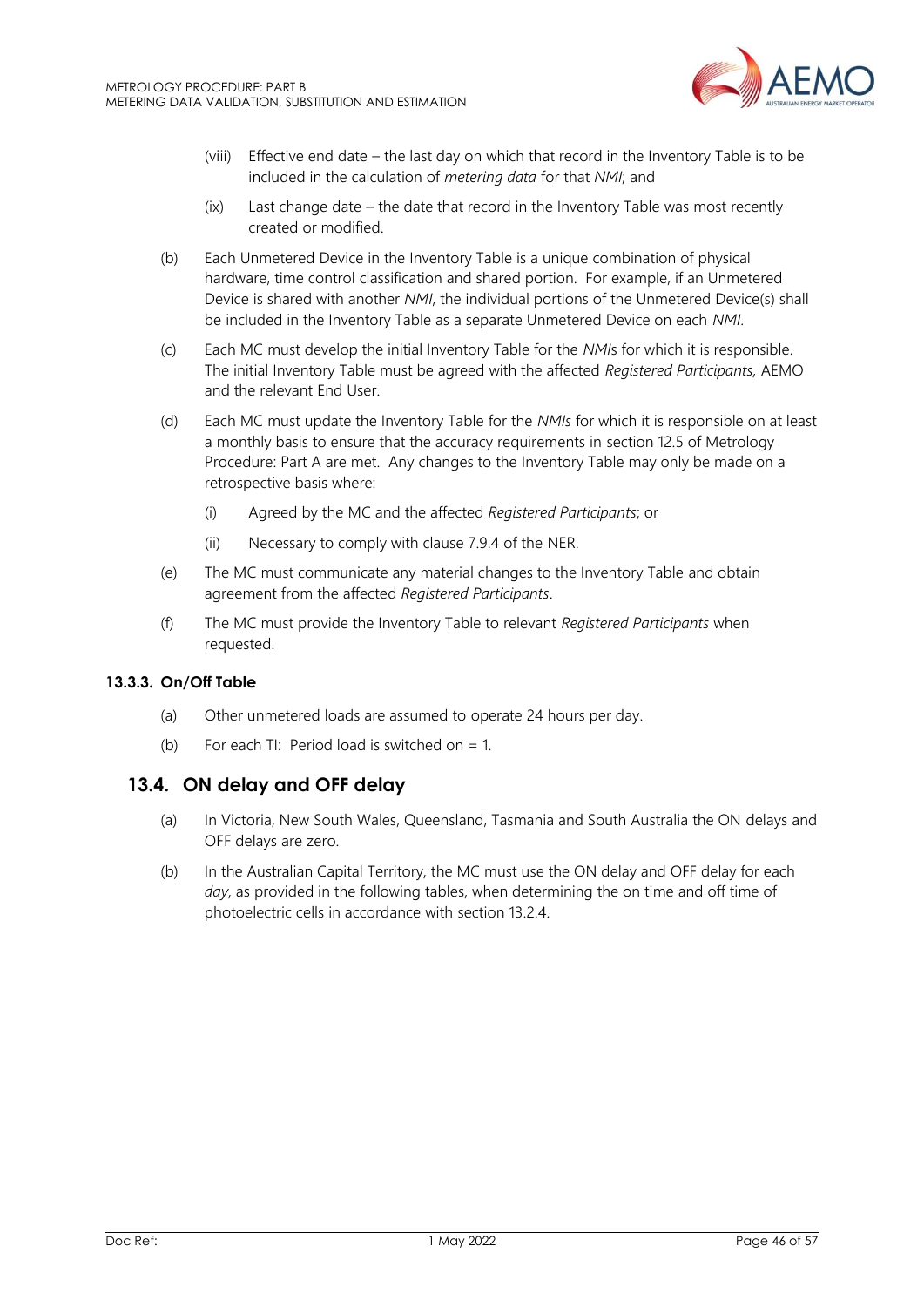

| January    |           |           |            |           |           |
|------------|-----------|-----------|------------|-----------|-----------|
| Day        | ON delay  | OFF delay | Day        | ON delay  | OFF delay |
|            | (minutes) | (minutes) |            | (minutes) | (minutes) |
| January 1  | 20        | 21        | January 16 | 19        | 20        |
| January 2  | 19        | 20        | January 17 | 19        | 20        |
| January 3  | 19        | 20        | January 18 | 19        | 20        |
| January 4  | 19        | 20        | January 19 | 19        | 20        |
| January 5  | 19        | 20        | January 20 | 19        | 20        |
| January 6  | 19        | 20        | January 21 | 19        | 20        |
| January 7  | 19        | 20        | January 22 | 19        | 20        |
| January 8  | 19        | 20        | January 23 | 19        | 20        |
| January 9  | 19        | 20        | January 24 | 19        | 20        |
| January 10 | 19        | 20        | January 25 | 18        | 20        |
| January 11 | 19        | 20        | January 26 | 18        | 20        |
| January 12 | 19        | 20        | January 27 | 18        | 20        |
| January 13 | 19        | 20        | January 28 | 18        | 20        |
| January 14 | 19        | 20        | January 29 | 18        | 20        |
| January 15 | 19        | 20        | January 30 | 18        | 20        |
|            |           |           | January 31 | 18        | 20        |

#### February

| Day         | ON delay  | OFF delay | Day         | ON delay  | OFF delay |
|-------------|-----------|-----------|-------------|-----------|-----------|
|             | (minutes) | (minutes) |             | (minutes) | (minutes) |
| February 1  | 18        | 20        | February 15 | 18        | 20        |
| February 2  | 18        | 20        | February 16 | 17        | 20        |
| February 3  | 18        | 20        | February 17 | 17        | 20        |
| February 4  | 18        | 20        | February 18 | 17        | 20        |
| February 5  | 18        | 20        | February 19 | 17        | 20        |
| February 6  | 18        | 20        | February 20 | 17        | 20        |
| February 7  | 18        | 20        | February 21 | 17        | 20        |
| February 8  | 18        | 20        | February 22 | 17        | 20        |
| February 9  | 18        | 20        | February 23 | 17        | 20        |
| February 10 | 18        | 20        | February 24 | 17        | 20        |
| February 11 | 18        | 20        | February 25 | 17        | 20        |
| February 12 | 18        | 20        | February 26 | 17        | 20        |
| February 13 | 18        | 20        | February 27 | 17        | 20        |
| February 14 | 18        | 20        | February 28 | 17        | 20        |
|             |           |           | February 29 | 17        | 20        |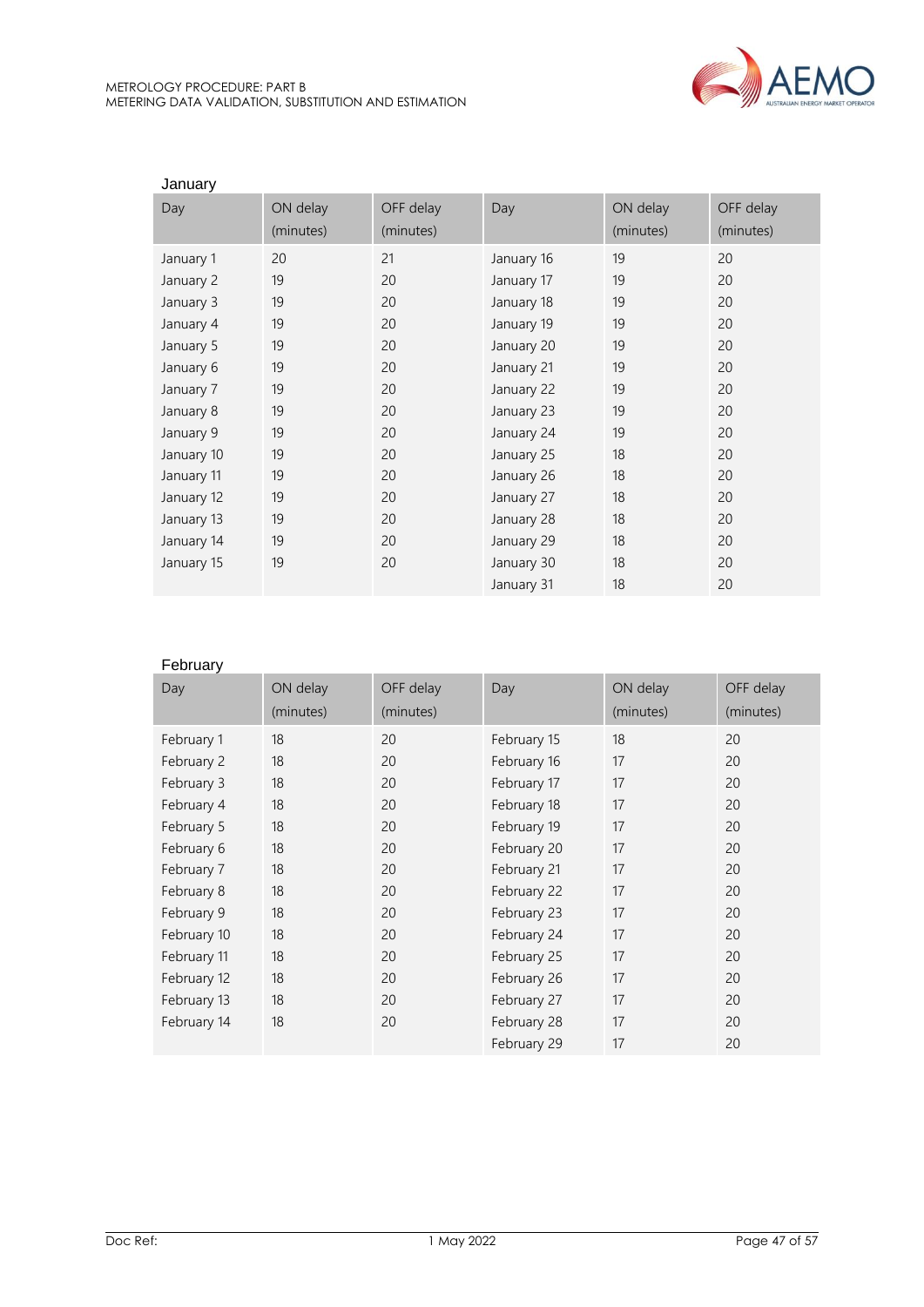

| March    |           |           |          |           |           |  |  |  |
|----------|-----------|-----------|----------|-----------|-----------|--|--|--|
| Day      | ON delay  | OFF delay | Day      | ON delay  | OFF delay |  |  |  |
|          | (minutes) | (minutes) |          | (minutes) | (minutes) |  |  |  |
| March 1  | 17        | 20        | March 16 | 16        | 19        |  |  |  |
| March 2  | 17        | 20        | March 17 | 16        | 19        |  |  |  |
| March 3  | 17        | 20        | March 18 | 16        | 19        |  |  |  |
| March 4  | 17        | 19        | March 19 | 16        | 19        |  |  |  |
| March 5  | 17        | 19        | March 20 | 16        | 19        |  |  |  |
| March 6  | 17        | 19        | March 21 | 16        | 19        |  |  |  |
| March 7  | 17        | 19        | March 22 | 16        | 19        |  |  |  |
| March 8  | 17        | 19        | March 23 | 16        | 19        |  |  |  |
| March 9  | 17        | 19        | March 24 | 16        | 19        |  |  |  |
| March 10 | 17        | 19        | March 25 | 16        | 19        |  |  |  |
| March 11 | 16        | 19        | March 26 | 16        | 19        |  |  |  |
| March 12 | 16        | 19        | March 27 | 16        | 19        |  |  |  |
| March 13 | 16        | 19        | March 28 | 16        | 19        |  |  |  |
| March 14 | 16        | 19        | March 29 | 16        | 19        |  |  |  |
| March 15 | 16        | 19        | March 30 | 16        | 19        |  |  |  |
|          |           |           | March 31 | 16        | 19        |  |  |  |

#### April

| . יי יי  |           |           |          |           |           |
|----------|-----------|-----------|----------|-----------|-----------|
| Day      | ON delay  | OFF delay | Day      | ON delay  | OFF delay |
|          | (minutes) | (minutes) |          | (minutes) | (minutes) |
| April 1  | 16        | 19        | April 16 | 15        | 19        |
| April 2  | 16        | 19        | April 17 | 15        | 19        |
| April 3  | 15        | 19        | April 18 | 15        | 19        |
| April 4  | 15        | 19        | April 19 | 15        | 19        |
| April 5  | 15        | 19        | April 20 | 15        | 19        |
| April 6  | 15        | 19        | April 21 | 15        | 19        |
| April 7  | 15        | 19        | April 22 | 15        | 19        |
| April 8  | 15        | 19        | April 23 | 15        | 19        |
| April 9  | 15        | 19        | April 24 | 15        | 19        |
| April 10 | 15        | 19        | April 25 | 15        | 19        |
| April 11 | 15        | 19        | April 26 | 14        | 19        |
| April 12 | 15        | 19        | April 27 | 14        | 19        |
| April 13 | 15        | 19        | April 28 | 14        | 19        |
| April 14 | 15        | 19        | April 29 | 14        | 19        |
| April 15 | 15        | 19        | April 30 | 14        | 19        |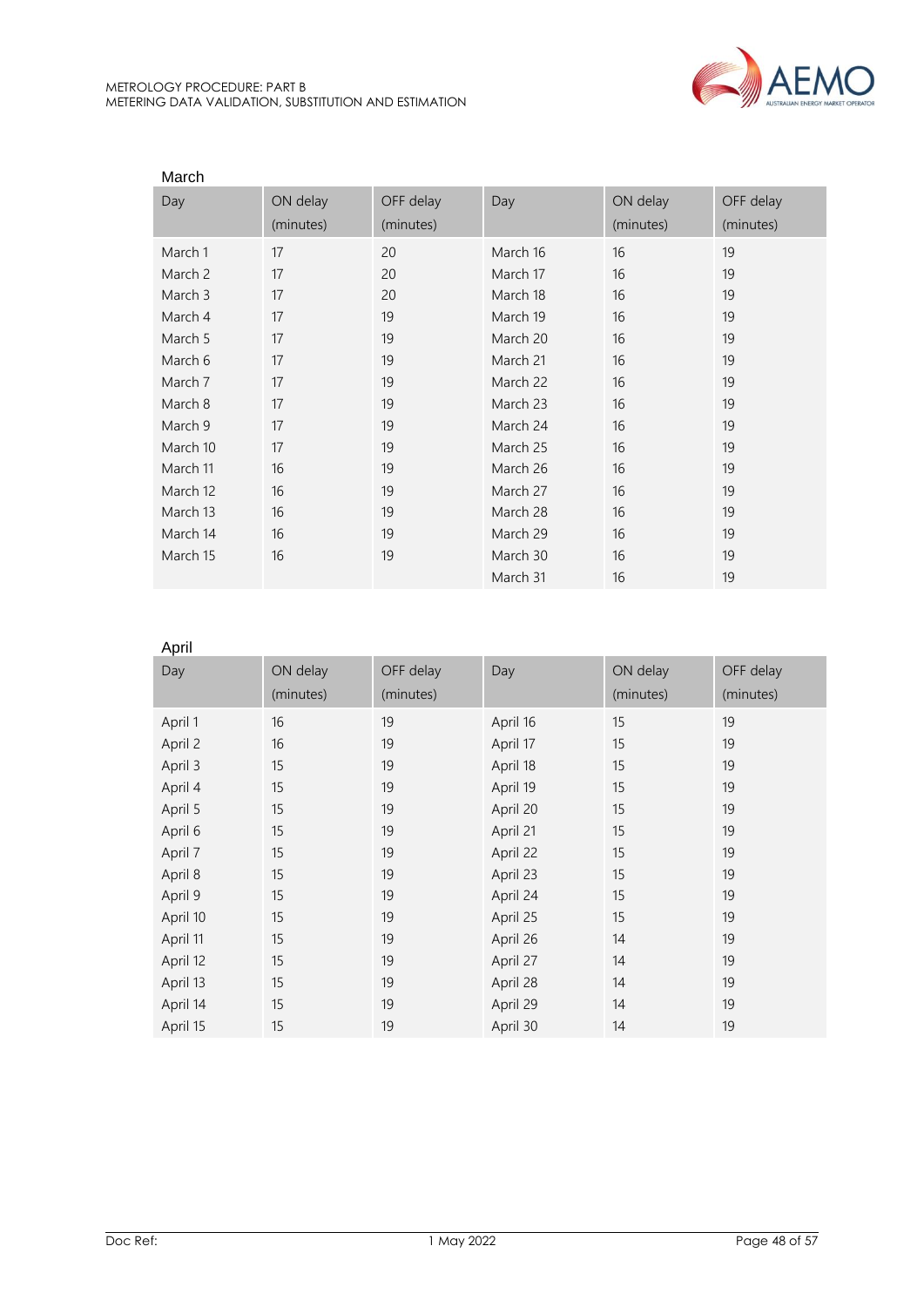

| May    |           |           |               |           |           |
|--------|-----------|-----------|---------------|-----------|-----------|
| Day    | ON delay  | OFF delay | Day           | ON delay  | OFF delay |
|        | (minutes) | (minutes) |               | (minutes) | (minutes) |
| May 1  | 14        | 19        | May 16        | 14        | 18        |
| May 2  | 14        | 19        | May 17        | 14        | 18        |
| May 3  | 14        | 19        | May 18        | 14        | 18        |
| May 4  | 14        | 18        | May 19        | 13        | 18        |
| May 5  | 14        | 18        | May 20        | 13        | 18        |
| May 6  | 14        | 18        | May 21        | 13        | 18        |
| May 7  | 14        | 18        | May 22        | 13        | 18        |
| May 8  | 14        | 18        | May 23        | 13        | 18        |
| May 9  | 14        | 18        | May 24        | 13        | 18        |
| May 10 | 14        | 18        | May 25        | 13        | 18        |
| May 11 | 14        | 18        | <b>May 26</b> | 13        | 18        |
| May 12 | 14        | 18        | May 27        | 13        | 18        |
| May 13 | 14        | 18        | May 28        | 13        | 18        |
| May 14 | 14        | 18        | May 29        | 13        | 18        |
| May 15 | 14        | 18        | May 30        | 13        | 18        |
|        |           |           | May 31        | 13        | 18        |

#### June

| Day     | ON delay  | OFF delay | Day     | ON delay  | OFF delay |
|---------|-----------|-----------|---------|-----------|-----------|
|         | (minutes) | (minutes) |         | (minutes) | (minutes) |
| June 1  | 13        | 18        | June 16 | 12        | 18        |
| June 2  | 13        | 18        | June 17 | 12        | 18        |
| June 3  | 13        | 18        | June 18 | 12        | 18        |
| June 4  | 13        | 18        | June 19 | 12        | 18        |
| June 5  | 13        | 18        | June 20 | 12        | 18        |
| June 6  | 13        | 18        | June 21 | 12        | 18        |
| June 7  | 13        | 18        | June 22 | 12        | 18        |
| June 8  | 13        | 18        | June 23 | 12        | 18        |
| June 9  | 13        | 18        | June 24 | 12        | 18        |
| June 10 | 12        | 18        | June 25 | 12        | 18        |
| June 11 | 12        | 18        | June 26 | 12        | 18        |
| June 12 | 12        | 18        | June 27 | 12        | 18        |
| June 13 | 12        | 18        | June 28 | 12        | 18        |
| June 14 | 12        | 18        | June 29 | 12        | 18        |
| June 15 | 12        | 18        | June 30 | 12        | 18        |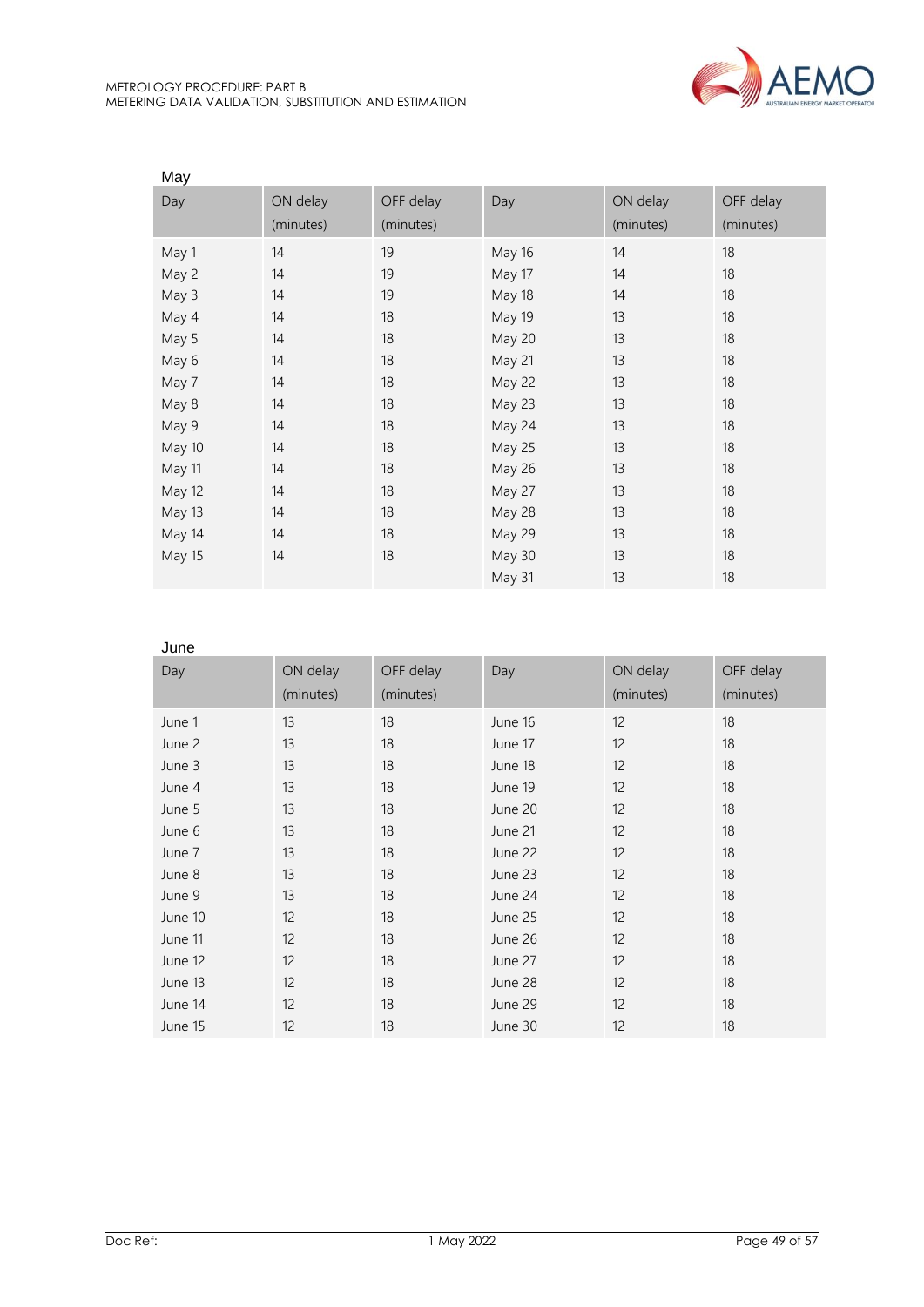

| July    |           |           |         |           |           |
|---------|-----------|-----------|---------|-----------|-----------|
| Day     | ON delay  | OFF delay | Day     | ON delay  | OFF delay |
|         | (minutes) | (minutes) |         | (minutes) | (minutes) |
| July 1  | 12        | 18        | July 16 | 12        | 18        |
| July 2  | 12        | 18        | July 17 | 12        | 18        |
| July 3  | 12        | 18        | July 18 | 12        | 18        |
| July 4  | 12        | 18        | July 19 | 12        | 18        |
| July 5  | 12        | 18        | July 20 | 12        | 18        |
| July 6  | 12        | 18        | July 21 | 13        | 18        |
| July 7  | 12        | 18        | July 22 | 13        | 18        |
| July 8  | 12        | 18        | July 23 | 13        | 18        |
| July 9  | 12        | 18        | July 24 | 13        | 18        |
| July 10 | 12        | 18        | July 25 | 13        | 18        |
| July 11 | 12        | 18        | July 26 | 13        | 18        |
| July 12 | 12        | 18        | July 27 | 13        | 18        |
| July 13 | 12        | 18        | July 28 | 13        | 18        |
| July 14 | 12        | 18        | July 29 | 13        | 18        |
| July 15 | 12        | 18        | July 30 | 13        | 18        |
|         |           |           | July 31 | 13        | 18        |

## August

| Day       | ON delay<br>(minutes) | OFF delay<br>(minutes) | Day       | ON delay<br>(minutes) | OFF delay<br>(minutes) |
|-----------|-----------------------|------------------------|-----------|-----------------------|------------------------|
| August 1  | 13                    | 18                     | August 16 | 14                    | 18                     |
| August 2  | 13                    | 18                     | August 17 | 14                    | 18                     |
| August 3  | 13                    | 18                     | August 18 | 14                    | 18                     |
| August 4  | 13                    | 18                     | August 19 | 14                    | 18                     |
| August 5  | 13                    | 18                     | August 20 | 14                    | 18                     |
| August 6  | 13                    | 18                     | August 21 | 14                    | 18                     |
| August 7  | 13                    | 18                     | August 22 | 14                    | 18                     |
| August 8  | 13                    | 18                     | August 23 | 14                    | 18                     |
| August 9  | 13                    | 18                     | August 24 | 14                    | 18                     |
| August 10 | 13                    | 18                     | August 25 | 14                    | 18                     |
| August 11 | 13                    | 18                     | August 26 | 14                    | 18                     |
| August 12 | 14                    | 18                     | August 27 | 14                    | 19                     |
| August 13 | 14                    | 18                     | August 28 | 14                    | 19                     |
| August 14 | 14                    | 18                     | August 29 | 14                    | 19                     |
| August 15 | 14                    | 18                     | August 30 | 14                    | 19                     |
|           |                       |                        | August 31 | 14                    | 19                     |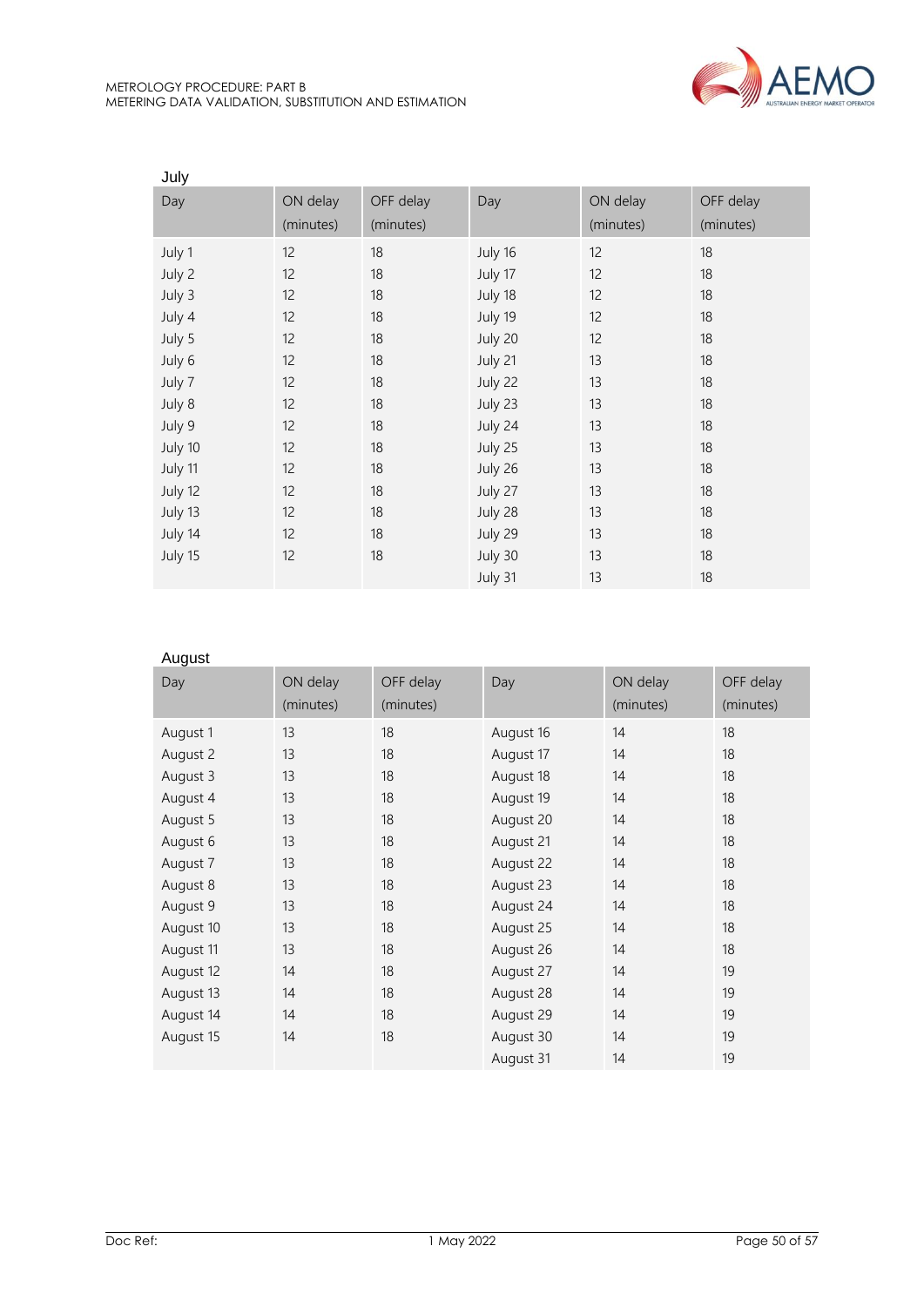

| September    |           |           |              |           |           |
|--------------|-----------|-----------|--------------|-----------|-----------|
| Day          | ON delay  | OFF delay | Day          | ON delay  | OFF delay |
|              | (minutes) | (minutes) |              | (minutes) | (minutes) |
| September 1  | 14        | 19        | September 16 | 15        | 19        |
| September 2  | 14        | 19        | September 17 | 15        | 19        |
| September 3  | 14        | 19        | September 18 | 15        | 19        |
| September 4  | 15        | 19        | September 19 | 15        | 19        |
| September 5  | 15        | 19        | September 20 | 15        | 19        |
| September 6  | 15        | 19        | September 21 | 15        | 19        |
| September 7  | 15        | 19        | September 22 | 15        | 19        |
| September 8  | 15        | 19        | September 23 | 15        | 19        |
| September 9  | 15        | 19        | September 24 | 15        | 19        |
| September 10 | 15        | 19        | September 25 | 15        | 19        |
| September 11 | 15        | 19        | September 26 | 15        | 19        |
| September 12 | 15        | 19        | September 27 | 16        | 19        |
| September 13 | 15        | 19        | September 28 | 16        | 19        |
| September 14 | 15        | 19        | September 29 | 16        | 19        |
| September 15 | 15        | 19        | September 30 | 16        | 19        |

#### **October**

| Day        | ON delay<br>(minutes) | OFF delay<br>(minutes) | Day        | ON delay<br>(minutes) | OFF delay<br>(minutes) |
|------------|-----------------------|------------------------|------------|-----------------------|------------------------|
| October 1  | 16                    | 19                     | October 16 | 16                    | 19                     |
| October 2  | 16                    | 19                     | October 17 | 16                    | 19                     |
| October 3  | 16                    | 19                     | October 18 | 16                    | 19                     |
| October 4  | 16                    | 19                     | October 19 | 16                    | 19                     |
| October 5  | 16                    | 19                     | October 20 | 17                    | 19                     |
| October 6  | 16                    | 19                     | October 21 | 17                    | 19                     |
| October 7  | 16                    | 19                     | October 22 | 17                    | 19                     |
| October 8  | 16                    | 19                     | October 23 | 17                    | 19                     |
| October 9  | 16                    | 19                     | October 24 | 17                    | 19                     |
| October 10 | 16                    | 19                     | October 25 | 17                    | 19                     |
| October 11 | 16                    | 19                     | October 26 | 17                    | 19                     |
| October 12 | 16                    | 19                     | October 27 | 17                    | 20                     |
| October 13 | 16                    | 19                     | October 28 | 17                    | 20                     |
| October 14 | 16                    | 19                     | October 29 | 17                    | 20                     |
| October 15 | 16                    | 19                     | October 30 | 17                    | 20                     |
|            |                       |                        | October 31 | 17                    | 20                     |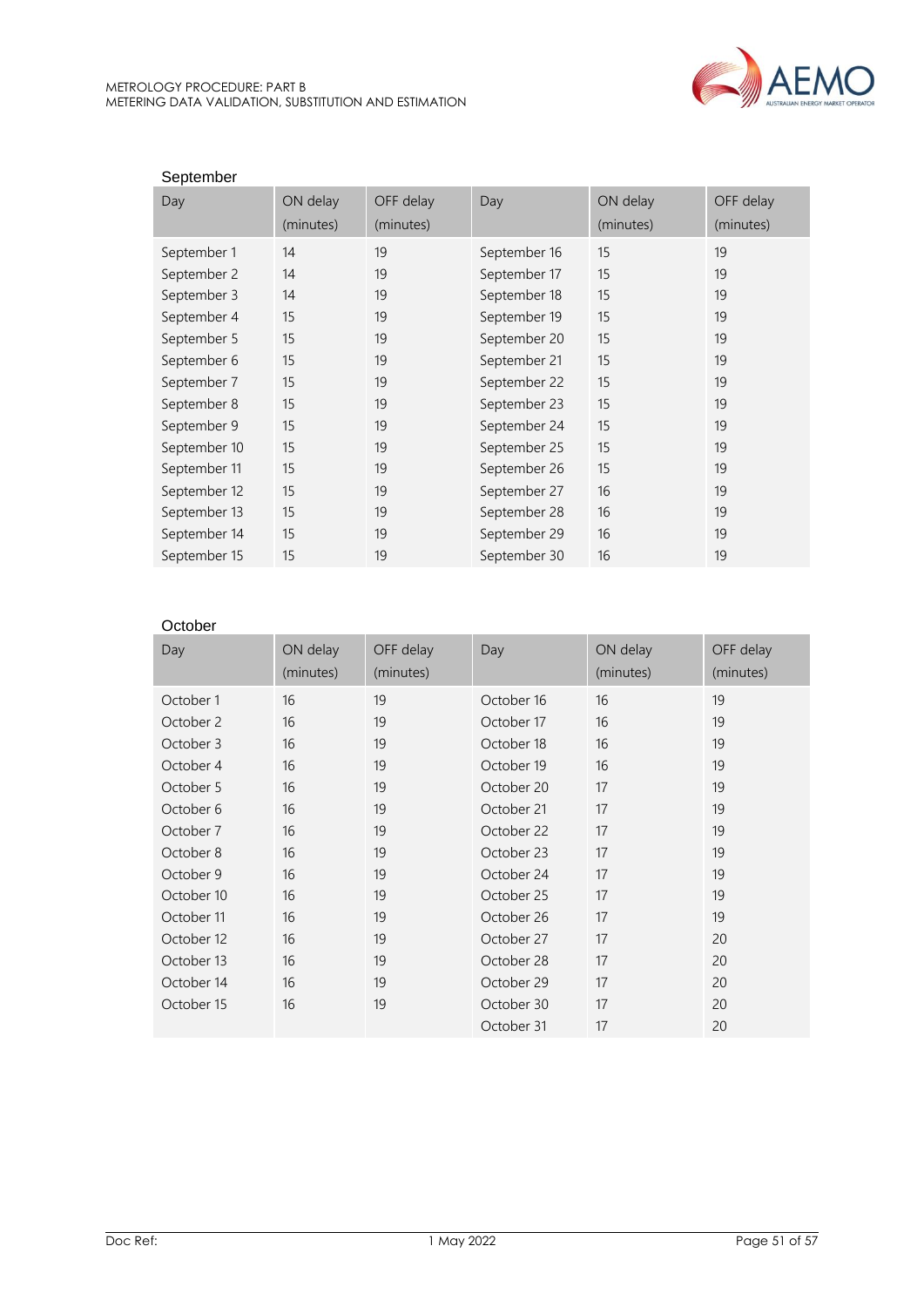

| November    |           |           |             |           |           |
|-------------|-----------|-----------|-------------|-----------|-----------|
| Day         | ON delay  | OFF delay | Day         | ON delay  | OFF delay |
|             | (minutes) | (minutes) |             | (minutes) | (minutes) |
| November 1  | 17        | 20        | November 16 | 18        | 20        |
| November 2  | 17        | 20        | November 17 | 18        | 20        |
| November 3  | 17        | 20        | November 18 | 18        | 20        |
| November 4  | 17        | 20        | November 19 | 18        | 20        |
| November 5  | 17        | 20        | November 20 | 18        | 20        |
| November 6  | 17        | 20        | November 21 | 18        | 20        |
| November 7  | 17        | 20        | November 22 | 18        | 20        |
| November 8  | 17        | 20        | November 23 | 18        | 20        |
| November 9  | 17        | 20        | November 24 | 18        | 20        |
| November 10 | 17        | 20        | November 25 | 18        | 20        |
| November 11 | 17        | 20        | November 26 | 18        | 20        |
| November 12 | 18        | 20        | November 27 | 18        | 20        |
| November 13 | 18        | 20        | November 28 | 18        | 20        |
| November 14 | 18        | 20        | November 29 | 18        | 20        |
| November 15 | 18        | 20        | November 30 | 18        | 20        |

#### December

| Day         | ON delay  | OFF delay | Day         | ON delay  | OFF delay |
|-------------|-----------|-----------|-------------|-----------|-----------|
|             | (minutes) | (minutes) |             | (minutes) | (minutes) |
| December 1  | 18        | 20        | December 16 | 19        | 20        |
| December 2  | 18        | 20        | December 17 | 19        | 20        |
| December 3  | 18        | 20        | December 18 | 19        | 20        |
| December 4  | 19        | 20        | December 19 | 19        | 20        |
| December 5  | 19        | 20        | December 20 | 19        | 20        |
| December 6  | 19        | 20        | December 21 | 19        | 20        |
| December 7  | 19        | 20        | December 22 | 19        | 20        |
| December 8  | 19        | 20        | December 23 | 19        | 20        |
| December 9  | 19        | 20        | December 24 | 19        | 20        |
| December 10 | 19        | 20        | December 25 | 19        | 20        |
| December 11 | 19        | 20        | December 26 | 19        | 20        |
| December 12 | 19        | 20        | December 27 | 20        | 21        |
| December 13 | 19        | 20        | December 28 | 20        | 21        |
| December 14 | 19        | 20        | December 29 | 20        | 21        |
| December 15 | 19        | 20        | December 30 | 20        | 21        |
|             |           |           | December 31 | 20        | 21        |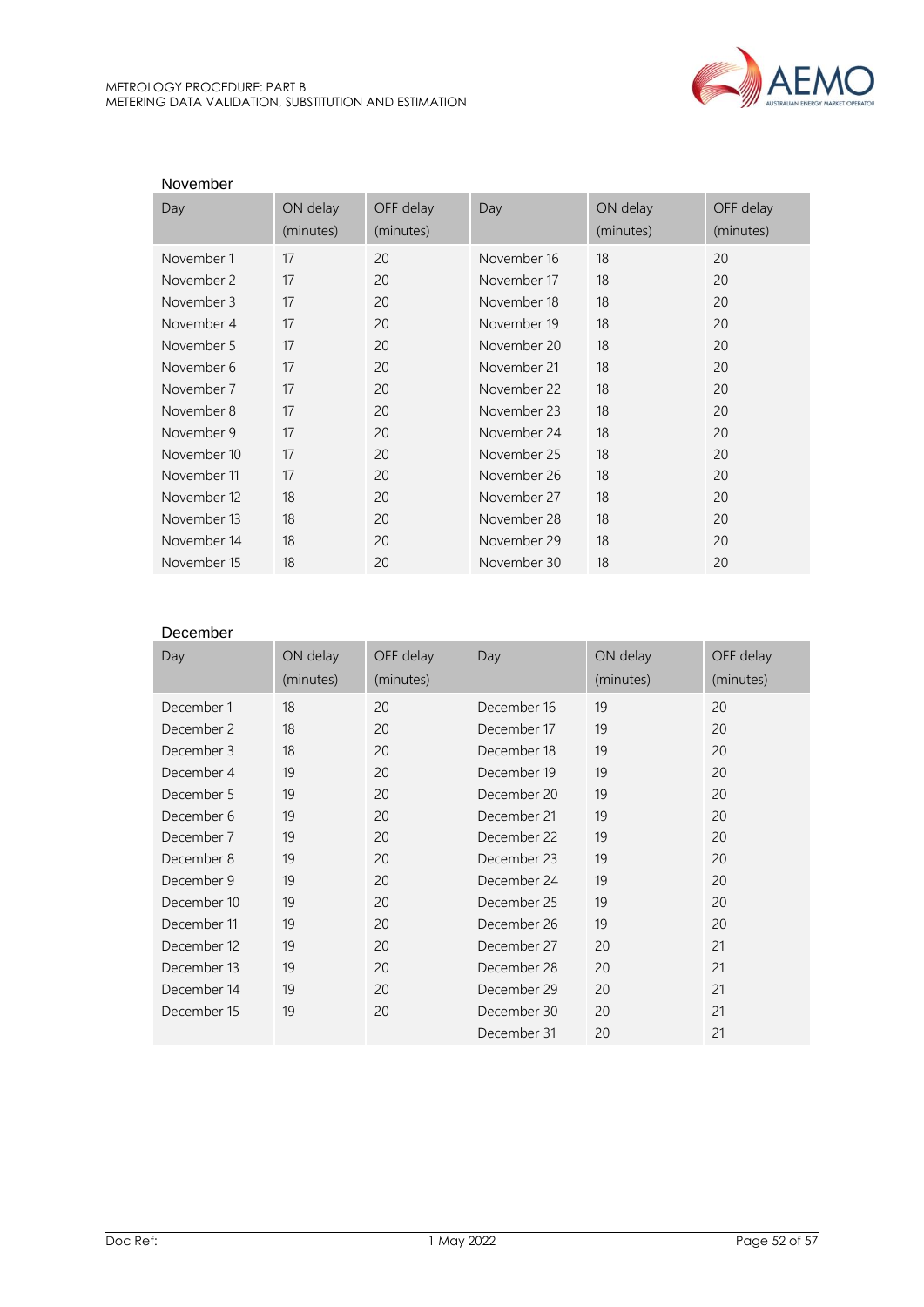## <span id="page-52-0"></span>**13.5. Traffic signal dimming**

Section 13.5 applies from 1 July 2015 where traffic signals are classified as a *market load.*

These *loads* have characteristics similar to Controlled Unmetered Devices as they have specifically defined periods that *calculated metering data* is based on full *load* values and dimmed *load* values. These *loads* also have characteristics similar to Uncontrolled Unmetered Devices as they do not have a constant *load* and *calculated metering data* is based on an annual *energy* consumption for the *load.*

## **13.5.1. Metering Data Calculation**

The MC must ensure that the *interval metering data* for traffic signal unmetered *loads* classified as a type 7 *metering installation* and can be dimmed, is calculated in accordance with the following algorithm:

(*Interval metering data* for full wattage TI*j* for *NMI* – in watt hours) + (*Interval metering data* for dimmed wattage TI*j* for *NMI* – in watt hours).

 $=\frac{\sum_{i=1}^{n}(k)*($ Unmetered Device full wattage)  $_i*($ Unmetered Device count for NMI)  $_i*($ Period full wattage switced on)  $_i*($ TI)  $\overline{6}$ 

| υv                                                                                                                                                                     |
|------------------------------------------------------------------------------------------------------------------------------------------------------------------------|
| $\sum_{i=1}^{n} (k)$ * (Unmetered Device dimmed wattage) <sub>i</sub> * (Unmetered Device count for NMI) <sub>i</sub> * (Period dimmed wattage on) <sub>i</sub> * (TI) |
|                                                                                                                                                                        |

#### 60

where:

*i* = Unmetered Device

 $j = T$ 

*k* = proportion of Unmetered Device attributable to that *NMI*

TI is in minutes

Unmetered Device full wattage is determined from the Load Table.

Unmetered Device dimmed wattage is determined from the Load Table.

Unmetered Device count is determined from the Inventory Table.

Period full wattage switched on is determined from On/Off Table.

Period dimmed wattage switched on is determined from On/Off Table.

#### **13.5.2. Inventory Table**

- (a) For each *NMI*, a separate Inventory Table is required that identifies each Unmetered Device type that forms part of the *NMI load,* and lists:
	- (i) The Unmetered Device Type;
	- (ii) The form of on/off control photoelectric cell control or timer control;
	- (iii) If photoelectric cell control, sunset and sunrise times;
	- (iv) If timer control, the on/off times for the timer control;
	- (v) Location details;
	- (vi) If an Unmetered Device is shared with another *NMI*, the proportion of *load* that is agreed by affected *Registered Participants* to be attributable to that *NMI* (k). Each k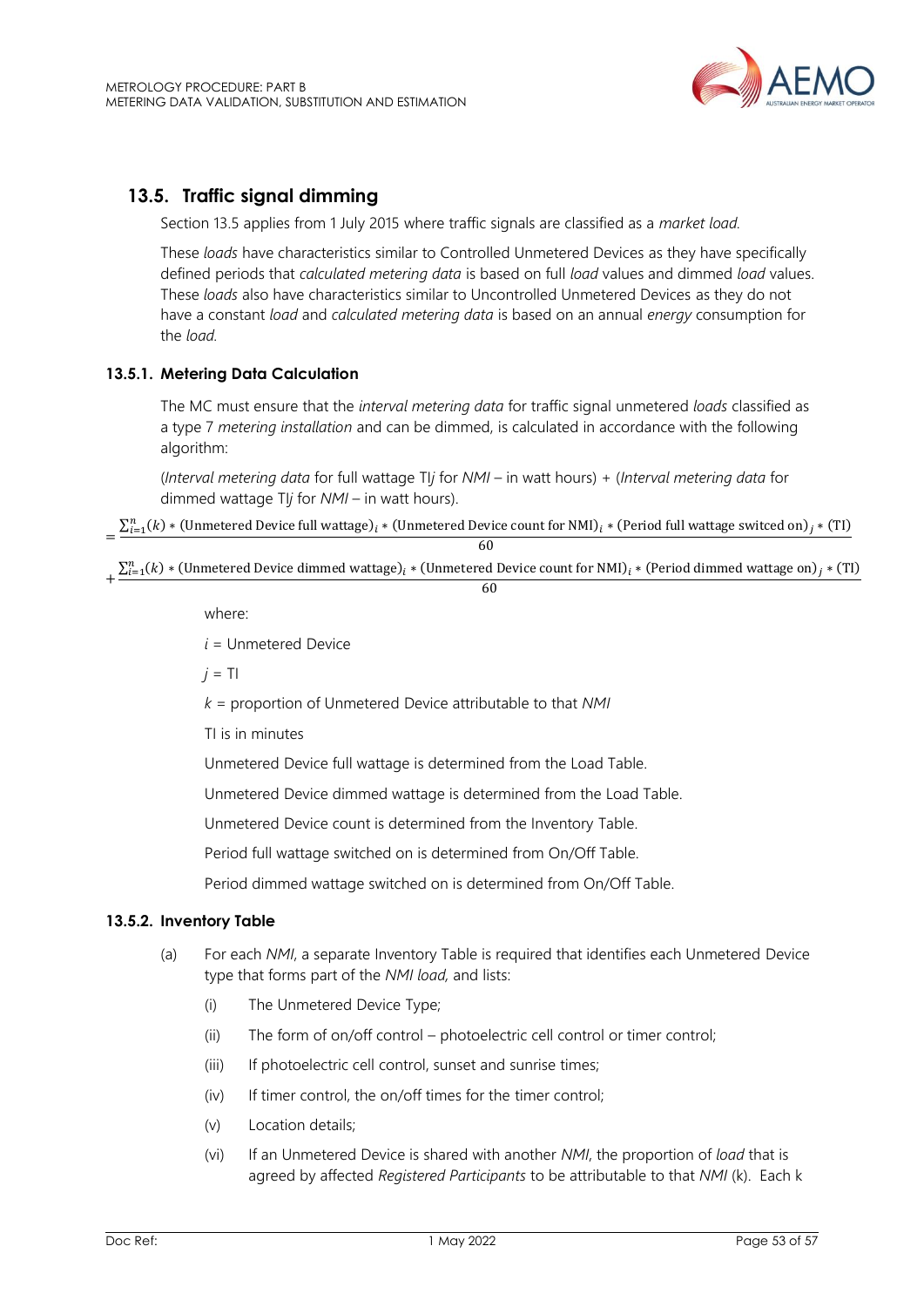

factor will be less than 1. The sum of the k factors for a shared Unmetered Device across each respective *NMI* must be equal to 1;

- (vii) Number of such Unmetered Devices installed;
- (viii) Effective start date the first *day* on which that record in the Inventory Table is to be included in the calculation of *metering data* for that *NMI*;
- (ix) Effective end date the last *day* on which that record in the Inventory Table is to be included in the calculation of *metering data* for that *NMI*; and
- (x) Last change date the date that record in the Inventory Table was most recently created or modified.
- (b) Each Unmetered Device in the Inventory Table is a unique combination of physical hardware, time control classification and shared portion, for example, if an Unmetered Device is shared with another *NMI*, the individual portions of the Unmetered Device(s) must be included in the Inventory Table as a separate Unmetered Device.
- (c) Each MC must develop the initial Inventory Table for the *NMI*s for which it is responsible. The initial Inventory Table must be agreed by the affected *Registered Participants*, *AEMO* and the relevant End User.
- (d) Each MC must use reasonable endeavours to update the Inventory Table, for the *NMIs* for which it is responsible, on at least a monthly basis to ensure that the accuracy requirements in section 12.5 of Metrology Procedure: Part A are met. Such changes to the Inventory Table may only be made on a retrospective basis where:
	- (i) Agreed by the MC and the affected *Registered Participants*; or
	- (ii) Necessary to comply with clause 7.9.4 of the NER.
- (e) The MC must communicate any material changes to the Inventory Table and obtain agreement from the affected *Registered Participants*.
- (f) The MC must provide the Inventory Table to relevant *Registered Participants* when requested.

#### **13.5.3. On/Off Table**

The form of on/off control may be:

- (a) Photoelectric cell control; or
- (b) Timer control.

#### **13.5.4. Photoelectric cell control**

- (a) If the on/off times for the dimming operation is controlled by a photoelectric cell:
	- (i) Dimming on time = sunset time.
	- (ii) Dimming off time = sunrise time.
- (b) The MC must ensure that the appropriate sunset times and sunrise times are obtained from the Australian Government Geoscience website [\(www.ga.gov.au/geodesy/astro/sunrise.jsp](http://www.ga.gov.au/geodesy/astro/sunrise.jsp) ), based on the longitude and latitude of the relevant town as specified in section 13.2.4(b).
- (c) The MC must ensure that the period that the *load* is operated at dimmed wattage during a TI and the period that the *load* is operated at full wattage during a TI are calculated as follows: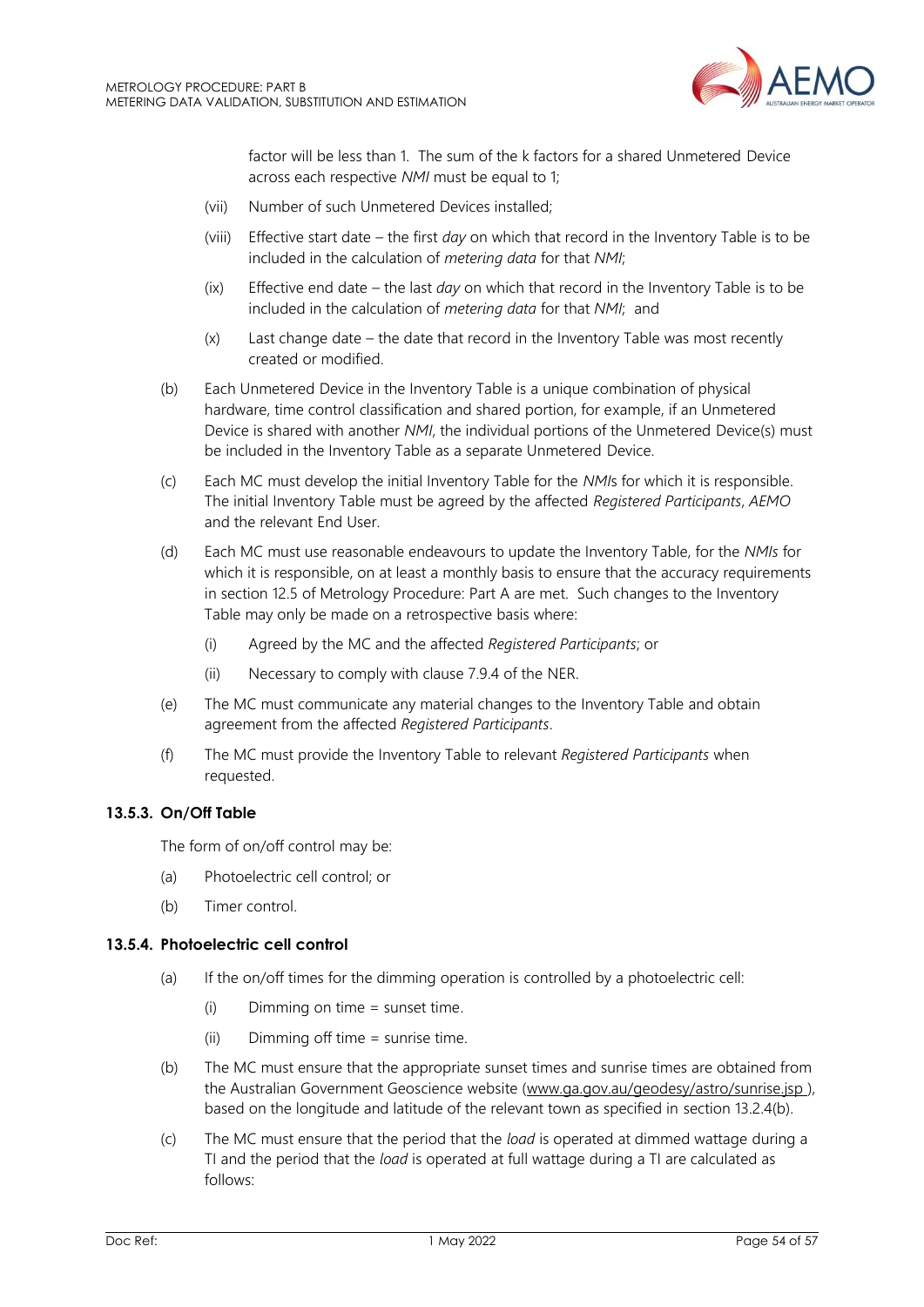

| Trading Interval                                                      | Period load is switched on                                                                                                                                                                                                            |
|-----------------------------------------------------------------------|---------------------------------------------------------------------------------------------------------------------------------------------------------------------------------------------------------------------------------------|
| and finishing prior to sunrise                                        | For the TIs commencing after sunset Period dimmed wattage is switched on $= 1$                                                                                                                                                        |
| For the TIs commencing after<br>sunrise and finishing prior to sunset | Period full wattage is switched on $=$ 1                                                                                                                                                                                              |
| For the TI during which sunset<br><b>OCCUIS</b>                       | (Period dimmed wattage switched on)<br>$=\frac{\text{(End time of TI)} - \text{(Time of sunset)}}{5}$<br>(Period full wattage switched on)<br>$= 1 - \left( \frac{\text{(End time of TI)} - \text{(Time of sunset)}}{5} \right)$      |
| For the TI during which sunrise<br><b>OCCULS</b>                      | (Period dimmed wattage switched on)<br>$\frac{(\text{Time of sunrise}) - (\text{Start time of TI})}{5}$<br>(Period full wattage switched on)<br>$= 1 - \left( \frac{\text{(Time of sunrise)} - \text{(Start time of TI)}}{5} \right)$ |

(d) Should testing on the operation of photoelectric cells by an independent party, agreed to by the MC, affected *Registered Participants*, AEMO and relevant End User, indicate that the on/off times for an Unmetered Device controlled by a photoelectric cell are influenced materially and consistently by other variables, AEMO shall revise this Procedure accordingly.

#### **13.5.5. Timer control**

- (a) If the on/off times for the dimming operation is controlled by a timer:
	- (i) On time = ON time set on timer (dimming operation ON)
	- (ii) Off time = OFF time set on timer (dimming operation OFF)
- (b) The MC must ensure that the period that the *load* is switched on during a TI is calculated as follows:

| Trading Interval                                                        | Period load is switched on                                                                                                                                                                               |
|-------------------------------------------------------------------------|----------------------------------------------------------------------------------------------------------------------------------------------------------------------------------------------------------|
| For the TIs commencing after on time<br>and finishing prior to off time | Period dimmed wattage is switched on $= 1$                                                                                                                                                               |
| For the TIs commencing after off time<br>and finishing prior to on time | Period full wattage is switched on $=$ 1                                                                                                                                                                 |
| For the TI during which the on time<br><b>OCCULS</b>                    | (Period dimmed wattage switched on)<br>$=\frac{(End time of TI) - (On time)}{5}$<br>(Period full wattage switched on)<br>$= 1 - \left(\frac{\text{(End time of TI)} - \text{(On time)}}{5}\right)$       |
| For the TI during which the off time<br><b>OCCULS</b>                   | (Period dimmed wattage switched on)<br>$=\frac{(Off time) - (Start time of TI)}{5}$<br>(Period full wattage switched on)<br>$= 1 - \left( \frac{(Off \, time) - (Start \, time \, of \, TI)}{5} \right)$ |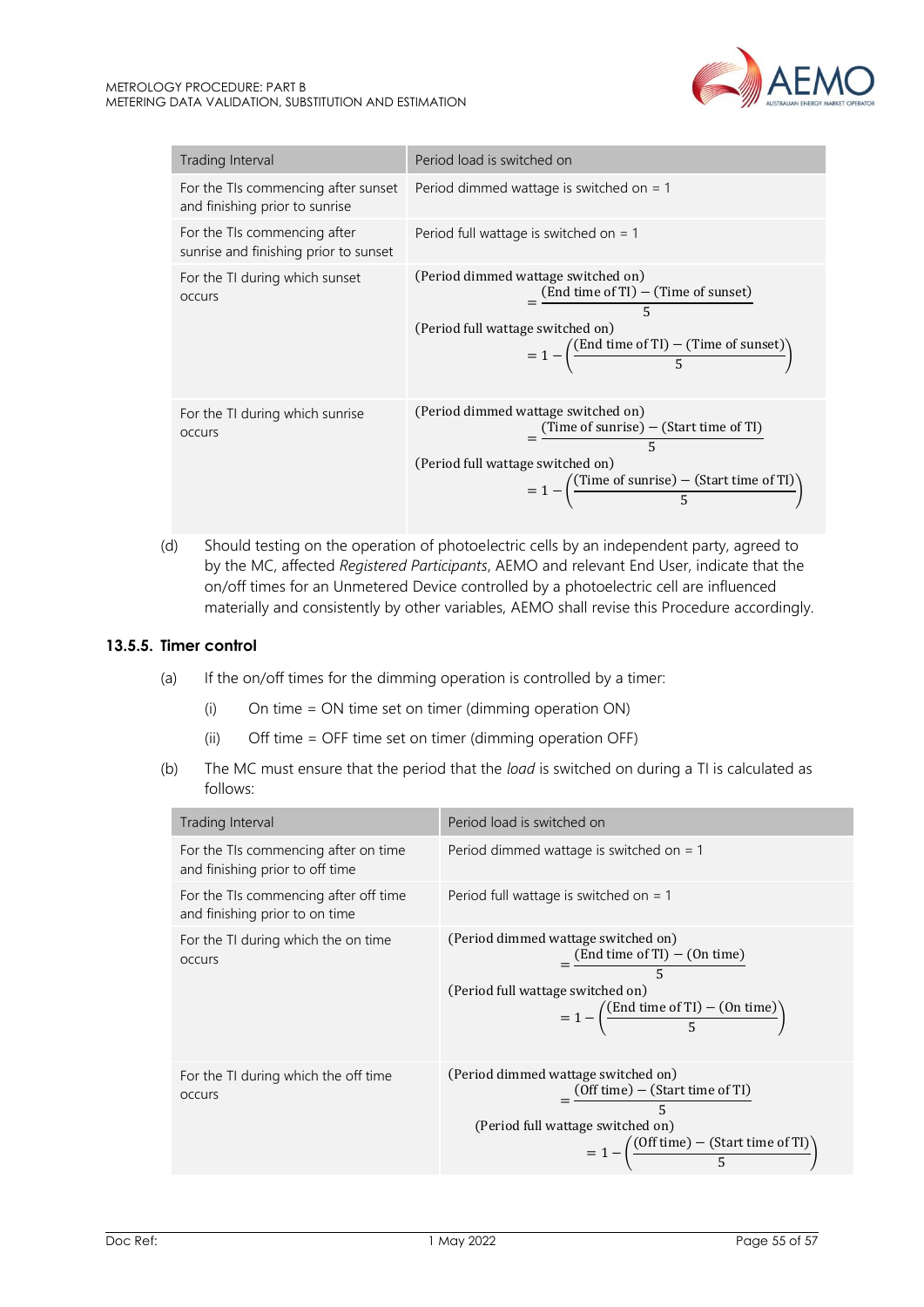

## <span id="page-55-0"></span>**14. SUBSTITUTION FOR TRANSFER**

## <span id="page-55-1"></span>**14.1. Application**

Sections 14.2 and 14.3 apply during a RoLR Event or where a Retailer has requested an End User transfer requiring Substitutions.

## <span id="page-55-2"></span>**14.2. Manually Read Interval Metering Installations**

#### **14.2.1. Mandatory Requirements**

For Manually Read Interval Metering Installations affected by a RoLR Event or End User transfer, the MDP must ensure that:

- (a) The correct management of the NMI Datastream status for the connection points concerned that meets Jurisdictional requirements for settlements and profile preparation;
- (b) Metering data is provided to the Current FRMP up to the transfer date;
- (c) Metering data is provided to the New FRMP from the transfer date which may include provision of a new Estimation;
- (d) Estimations are undertaken in accordance with Section 4; and
- (e) All substituted metering data and estimated metering data is replaced by Actual Metering Data.

#### **14.2.2. Optional**

For Manually Read Interval Metering Installations affected by a RoLR Event or End User transfer, the MDP may Substitute the *metering data* up to the transfer date in order to facilitate End User billing. Notification to the affected LNSP*,* ENLR, the Current FRMP and New FRMP is in MDFF, with the following configuration:

- (a) Utilise a reason code of '27', with an entry in the free text field of 'AEMO directed substitution'; or
- (b) Utilise a reason code of '67' for End User transfers and
- (c) Utilise a transaction code of 'N'.

## <span id="page-55-3"></span>**14.3. Manually Read Accumulation Metering Installations**

For Manually Read Accumulation Metering Installations, the MDP must:

- (a) Ensure the correct management of the NMI Datastream status for the *connection points* concerned that meets Jurisdictional requirements for *settlements* and *profile* preparation;
- (b) Ensure that *metering data* is provided to the Current FRMP up to the transfer date;
- (c) Provide the necessary *substituted metering data* labelled with an 'F' quality flag;
- (d) Ensure that *metering data* is provided to the New FRMP from the transfer date, which may include provision of a new Estimation;
- (e) Ensure Estimations are undertaken in accordance with section 5;
- (f) Calculate the final *substituted metering data* in accordance with section 5;